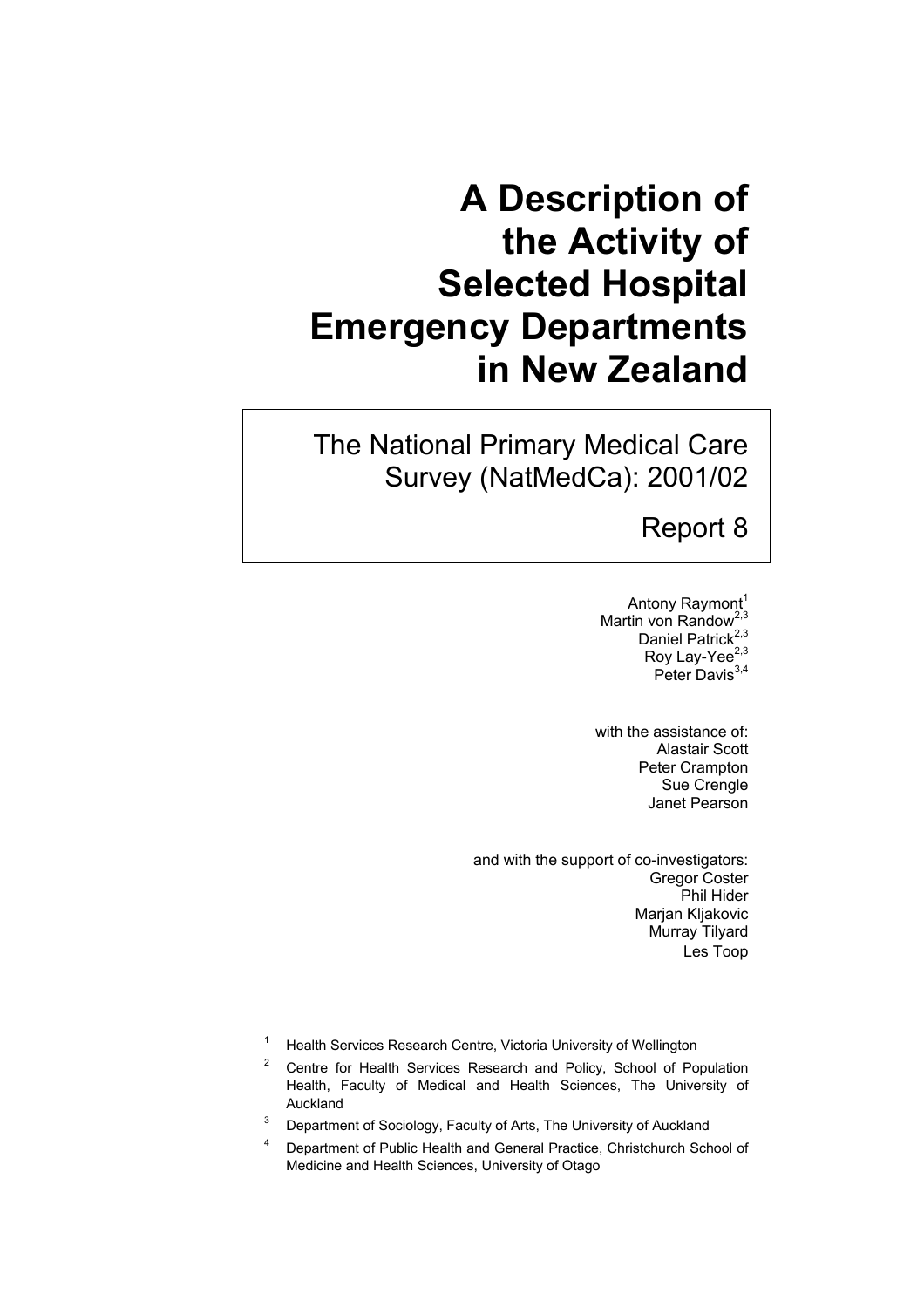Citation: Raymont A, von Randow M, Patrick D, Lay-Yee R, Davis P. 2005. A Description of the Activity of Selected Hospital Emergency Departments in New Zealand*: The National Primary Medical Care Survey (NatMedCa): 2001/02 Report 8*. Wellington: Ministry of Health.

> Published in July 2005 by the Ministry of Health PO Box 5013, Wellington, New Zealand

> > ISBN 0-478-29636-3 (Book) ISBN 0-478-29637-1 (Internet) HP 4145

This document is available on the Ministry of Health's website: http://www.moh.govt.nz

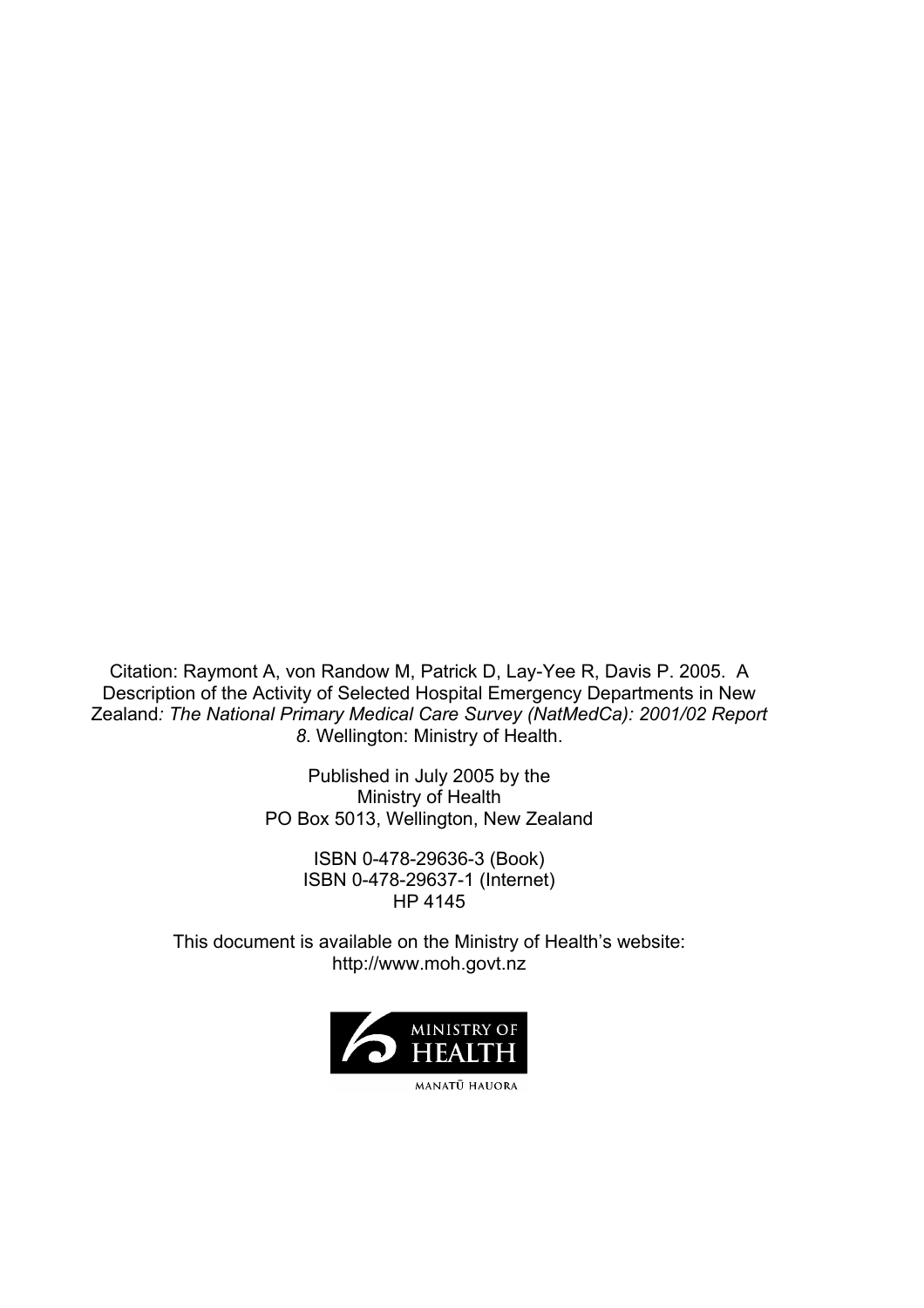### **Disclaimer**

The views expressed in this occasional paper are the personal views of the authors and should not be taken to represent the views or policy of the Ministry of Health or the Government. Although all reasonable steps have been taken to ensure the accuracy of the information, no responsibility is accepted for the reliance by any person on any information contained in this occasional paper, nor for any error in or omission from the occasional paper.

# **Acknowledgements**

The NatMedCa study was funded by the Health Research Council of New Zealand. Practical support from the academic Departments of General Practice and/or Public Health at each of the four New Zealand Medical Schools and from the Royal New Zealand College of General Practitioners is also gratefully acknowledged.

This study would not have been possible without the generous assistance of District Health Board Emergency Department staff and managers. The comparison data from general practice relied on the generosity of general practitioners, nurses, practice support staff and their patients.

We appreciate the financial support given by the Ministry of Health for the preparation and publication of this report.

We are grateful to the Advisory and Monitoring Committee chaired by Professor John Richards. Members are: Dr Jonathan Fox, Dr David Gollogly, Dr Ron Janes, Ms Vera Keefe-Ormsby, Ms Rose Lightfoot, Ms Arapera Ngaha, Dr Bhavani Peddinti, Mr Henri van Roon and Dr Matt Wildbore.

Dr Ashwin Patel developed key coding instruments and assisted with the coding of clinical information. Marijke Oed provided secretarial assistance, Andrew Sporle gave advice on Māori health issues, and Barry Gribben provided consultancy services. Sandra Johnson, Wendy Bingley and Lisa Fellowes all contributed substantially at earlier stages of the project.

We also thank our reviewers for their comments: Sandy Dawson, Mike Ardagh and Bhavani Peddinti. Responsibility for the final product, however, rests ultimately with the authors.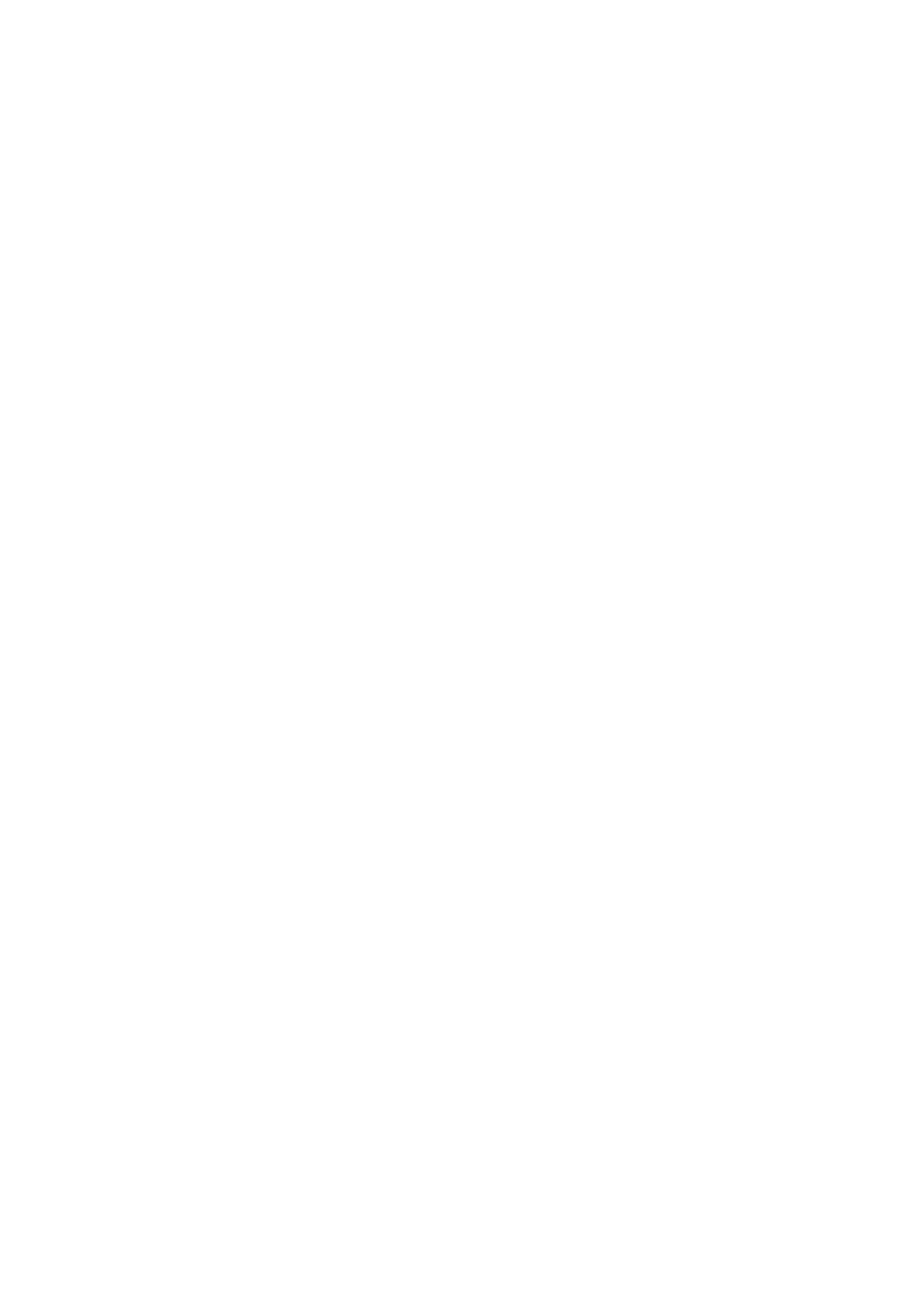# **Contents**

|                                         | <b>Executive Summary</b>                                                                                                                                                                                                                                            | vii                                          |  |  |  |  |
|-----------------------------------------|---------------------------------------------------------------------------------------------------------------------------------------------------------------------------------------------------------------------------------------------------------------------|----------------------------------------------|--|--|--|--|
| 1                                       | Introduction                                                                                                                                                                                                                                                        | 1                                            |  |  |  |  |
| 2                                       | Methodology<br>Organisation<br>2.1<br>2.2<br>Surveys of general practice and Accident and Medical clinics<br>Data collection<br>2.3<br>2.4<br>Data<br>2.5<br>Grouping diagnoses and drugs<br>Ethnicity<br>2.6<br>2.7<br><b>Ethical issues</b><br>This report<br>2.8 | 4<br>4<br>4<br>5<br>5<br>8<br>10<br>10<br>11 |  |  |  |  |
| 3                                       | <b>Recruitment and Data Collection</b>                                                                                                                                                                                                                              | 12                                           |  |  |  |  |
| <b>Characteristics of Patients</b><br>4 |                                                                                                                                                                                                                                                                     |                                              |  |  |  |  |
| 5                                       | Relationship with ED                                                                                                                                                                                                                                                |                                              |  |  |  |  |
| 6                                       | <b>Visit Characteristics</b>                                                                                                                                                                                                                                        |                                              |  |  |  |  |
| 7                                       | <b>Problems Identified and Managed</b>                                                                                                                                                                                                                              | 22                                           |  |  |  |  |
| 8                                       | <b>Treatment</b>                                                                                                                                                                                                                                                    | 24                                           |  |  |  |  |
| 9                                       | Disposition                                                                                                                                                                                                                                                         | 26                                           |  |  |  |  |
| 10                                      | <b>Comparison of Emergency Departments</b>                                                                                                                                                                                                                          | 28                                           |  |  |  |  |
| 11                                      | Comparison of ED, A&M and GP                                                                                                                                                                                                                                        | 33                                           |  |  |  |  |
| 12 <sup>2</sup>                         | Conclusions                                                                                                                                                                                                                                                         | 40                                           |  |  |  |  |
|                                         | References<br>42                                                                                                                                                                                                                                                    |                                              |  |  |  |  |
|                                         | <b>Appendix: Data Processing</b><br>43                                                                                                                                                                                                                              |                                              |  |  |  |  |
|                                         | <b>Glossary and Abbreviations</b>                                                                                                                                                                                                                                   | 44                                           |  |  |  |  |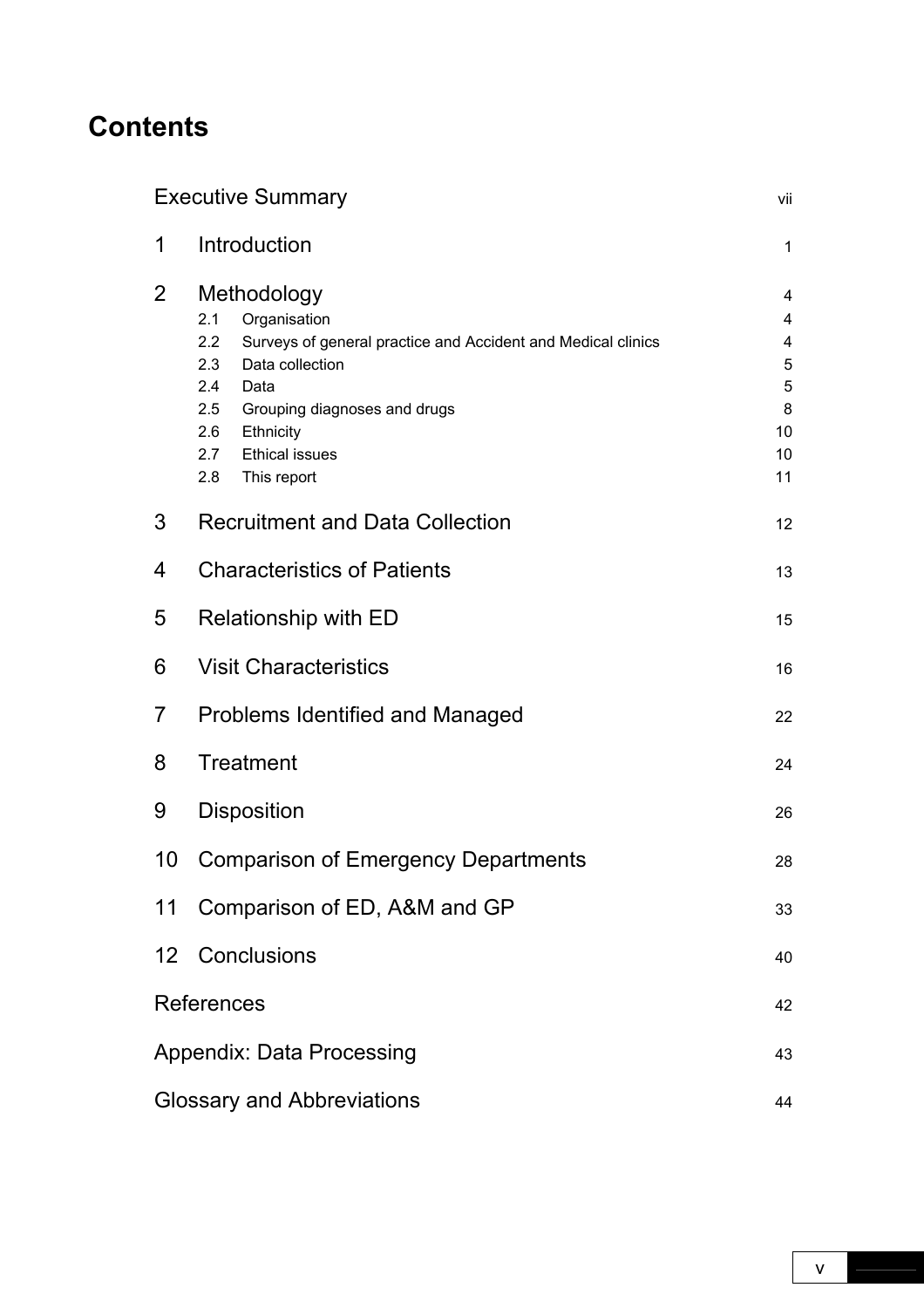### List of Tables

| Table 2.1:    | Variables comparable for all Emergency Departments                                                                    | 6  |
|---------------|-----------------------------------------------------------------------------------------------------------------------|----|
| Table 2.2:    | READ2 chapter headings                                                                                                | 9  |
| Table 2.3:    | List of level 1 categories (Pharmacodes/ATC system)                                                                   | 10 |
| Table $3.1$ : | Number of visits reported by each ED in each week                                                                     | 12 |
| Table 4.1:    | Percentage distribution of patients by age: total % (% female)                                                        | 13 |
| Table $4.2$ : | Percentage distribution of patients, by ethnicity                                                                     | 14 |
| Table $4.3$ : | Percentage distribution of patients, by NZDep2001 index                                                               | 14 |
| Table 5.1:    | ED visits in the last year, including current visit                                                                   | 15 |
| Table 6.1:    | Percentage distribution of patients, by day of the week                                                               | 16 |
| Table $6.2$ : | Percentage distribution of patients, by time of day                                                                   | 16 |
| Table 6.3:    | Definitions of the ED triage categories                                                                               | 17 |
| Table 6.4:    | Percentage distribution of patients, by triage category                                                               | 17 |
| Table 6.5:    | Percentage distribution of patients, by length of stay (LOS)                                                          | 18 |
| Table 6.6:    | Number and percentage distribution of triage categories, by time of day,<br>for all EDs                               | 18 |
| Table 6.7:    | Percentage distribution of age groups, by time of day, for all EDs                                                    | 19 |
| Table 6.8:    | Percentage distribution of triage categories, by age group, with average<br>length of stay (LOS)                      | 20 |
| Table $6.9$ : | Percentage distribution of time of day, by ethnic group, for all EDs                                                  | 21 |
| Table 7.1:    | Percentage distribution of problems managed by EDs                                                                    | 22 |
| Table $7.2$ : | Percentage distributions of problems, by time                                                                         | 23 |
| Table 8.1:    | Percentage distributions of non-drug treatments by EDs                                                                | 24 |
| Table 8.2:    | Percentage distribution: most frequently prescribed drug sub-groups                                                   | 25 |
| Table $9.1$ : | Percentage distribution of disposition types                                                                          | 26 |
| Table 9.2:    | Percentage distribution of disposition types, by triage category                                                      | 27 |
|               | Table 10.1: Demographic characteristics of district populations                                                       | 31 |
|               | Table 10.2: After-hours services in each district                                                                     | 31 |
|               | Table 10.3: Summary of demographic differences between ED users                                                       | 31 |
|               | Table 10.4: Summary of usage patterns of each ED                                                                      | 32 |
|               | Table 11.1: Percentage distribution of gender, age and NZDep2001 of users of EDs,<br>A&M clinics and general practice | 33 |
|               | Table 11.2: Percentage distribution of patients, by ethnicity                                                         | 34 |
|               | Table 11.3: Distribution of problems managed, by READ2 chapter and sub-chapter                                        | 36 |
|               | Table 11.4: Frequency of non-drug treatments                                                                          | 38 |
|               | Table 11.5: Most frequently prescribed drug sub-groups                                                                | 39 |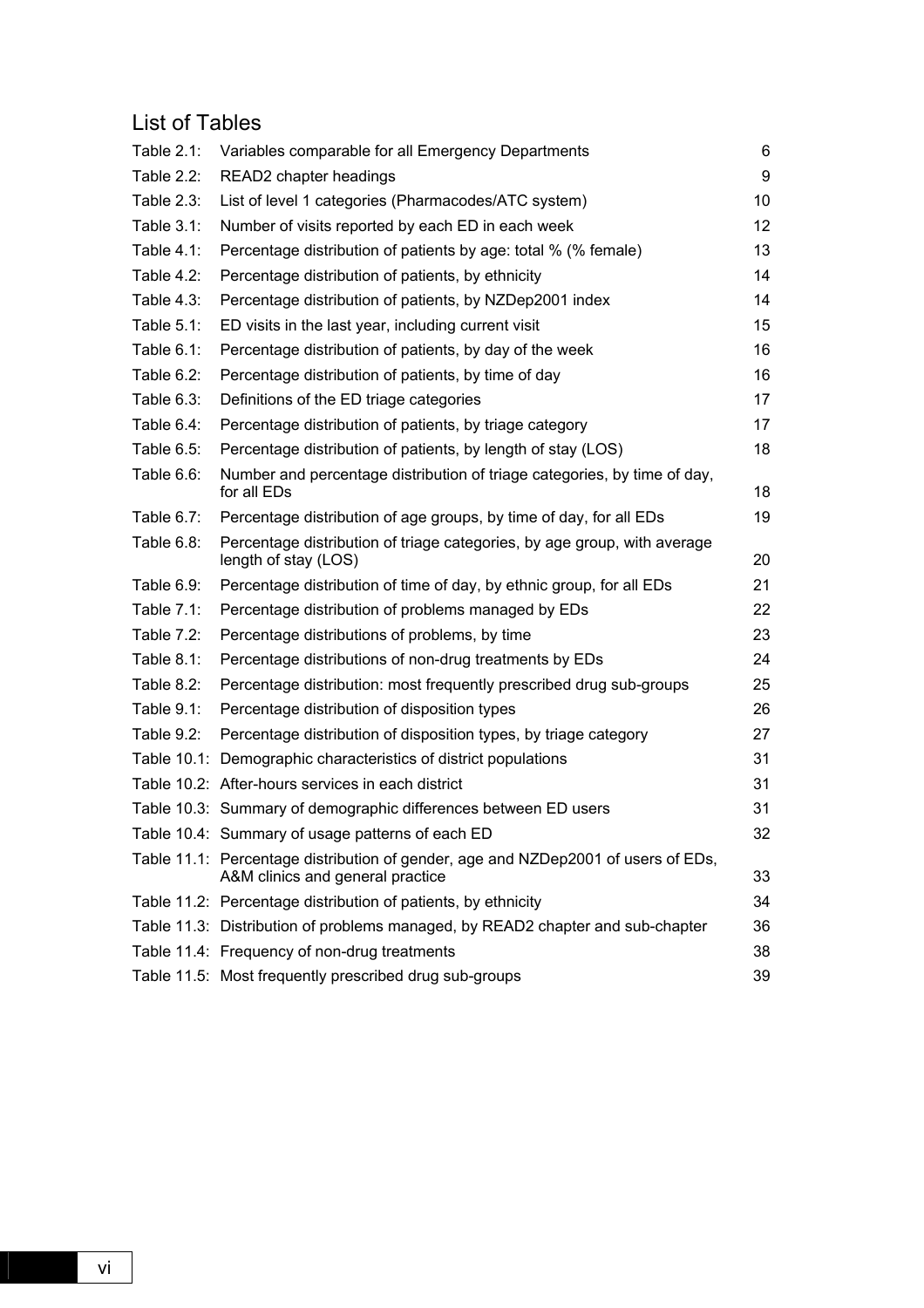# **Executive Summary**

**Aims.** The National Primary Medical Care Survey was undertaken to describe primary health care in New Zealand. The study covered general practices, both private and community-governed, Accident and Medical clinics (A&Ms) and Hospital Emergency Departments (EDs).

This paper provides a descriptive report on the content of the work of EDs, with some comparison to general practices and A&Ms, including the characteristics of the patients they see, the problems presented and the management offered.

Other reports and papers describe other types of practice, and will analyse differences in work content that have occurred over time or that exist between practice settings.

**Methods.** A sample of four EDs spread across the country was drawn, and all of these EDs agreed to participate. Each ED was asked to report on all the patients they saw during four (Monday to Sunday) weeks of the year in 2001: 5−11 February, 7−13 May, 6−12 August and 5−11 November. Data were contributed by the four EDs from their electronic data capture systems. They reported routinely collected data on a total of 15,655 visits over the four weeks.

Continuously, but over a similar period, data were gathered from representative samples of New Zealand general practices and A&Ms.

**Results.** The findings include the following.

#### *ED patients*

- The overall mean age of patients was 32, with the mean varying across EDs from 30 to 36.
- Older people were more frequent attendees during the day, children in the evening and young adults after midnight.
- In terms of ethnicity, New Zealand Europeans comprised 60.6% of patients, Māori 12.8%, Pacific peoples 11.7%, and other 14.9%.
- In terms of socioeconomic status, measured using the NZDep scale, 17.7% of patients were in deciles 1 to 3, 34.4% in deciles 4 to 7, and 45.9% in deciles 8 to 10 (the most deprived).

#### *Visit characteristics*

• Overall, patients reported attending an average of 2.2 times in the last year (including the attendance reported), varying across departments from 1.2 to 2.4 times.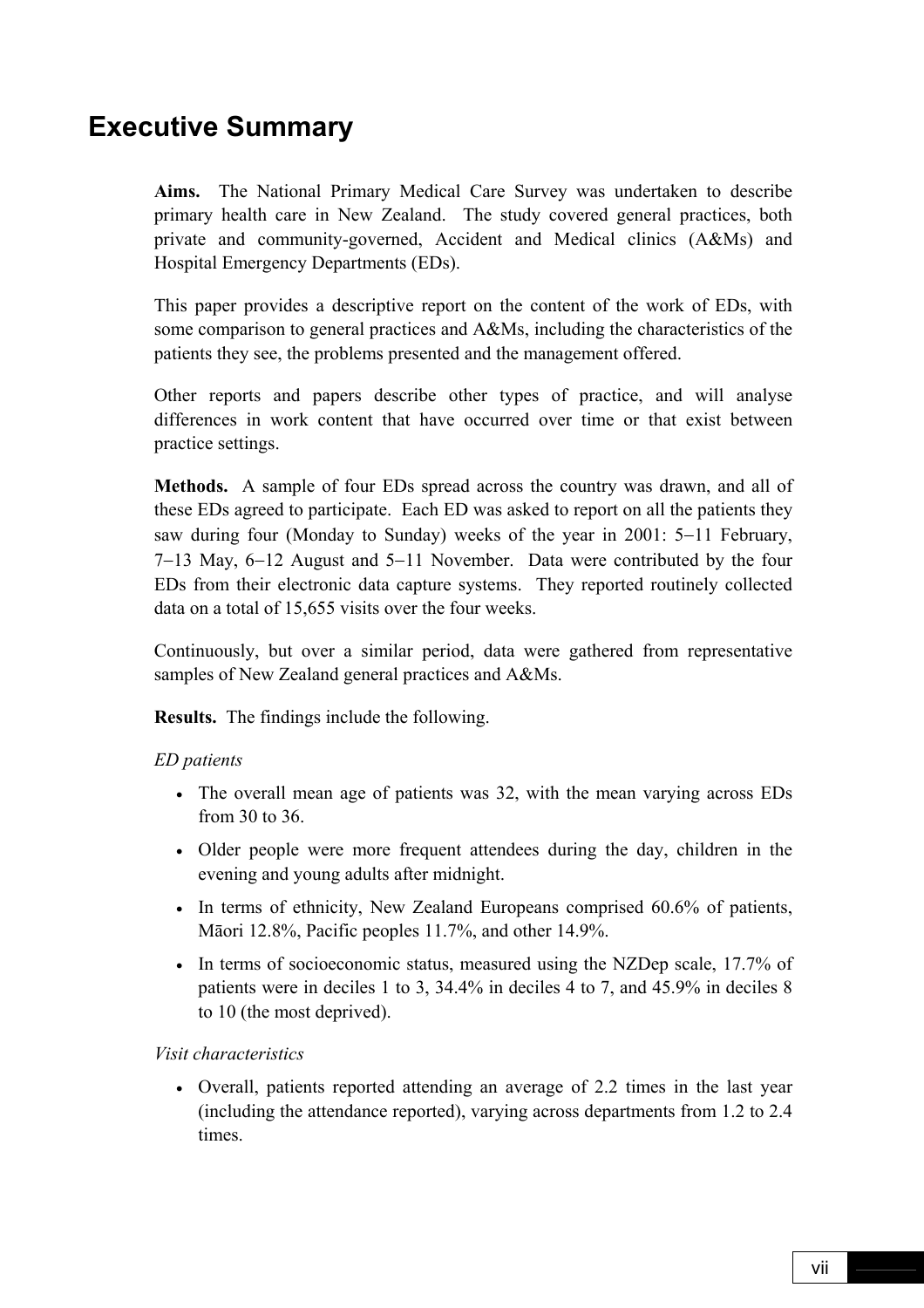- The busiest days were Monday and the weekend.
- In terms of triage categories, 0.6% were in category 1 (the most serious), 6.9% in 2, 40.7% in 3, 41.5% in 4, and 10.2% in 5.
- Patients in triage category 5 made up a greater percentage of patients seen in the daytime (13.6%, compared with 7.3% during the evening and night).
- The commonest categories of problem were injury/poisoning, respiratory and non-specific symptoms.
- The action/treatment most commonly coded was investigation/examination/ screening.
- The overall mean ward admission rate was 40.5%, varying across EDs from 25.3% to 49.8%.
- Ward admission rates varied by triage category, with 12.1% for triage category 5, increasing to 79.8% for triage category 1.

#### *ED comparisons*

- The age, socioeconomic status and ethnicity of patients seen at each ED matched that of the population of the area.
- EDs serving populations with lower socioeconomic status saw more respiratory cases, and a higher percentage of patients were female.
- Rates of ED use appeared to be lower when the population was more dispersed. This was associated with greater acuity and more admissions.
- In one ED, a large local student population appeared to be related to a higher rate of use, more injuries and a younger than expected patient mix.

#### *ED, A&M and general practitioner (GP) comparisons (Monday to Friday, 8 am to 6 pm)*

- The mean age of GP patients was greater, and that of A&M patients lower, than that of ED patients.
- While ED utilisation was related to low socioeconomic status, patients at A&Ms and GPs were evenly spread across levels of NZDep.
- Injury was the most common category of problem at EDs and A&Ms, while respiratory problems were commonest at GPs.
- GPs and A&Ms recorded the use of anti-bacterials almost twice as frequently as EDs.
- Individuals with apparently similar problems were seen at each source of care. There was some evidence that ED patients were more acutely ill and were more likely to be presenting new problems, but coded diagnoses do not adequately indicate levels of urgency and severity.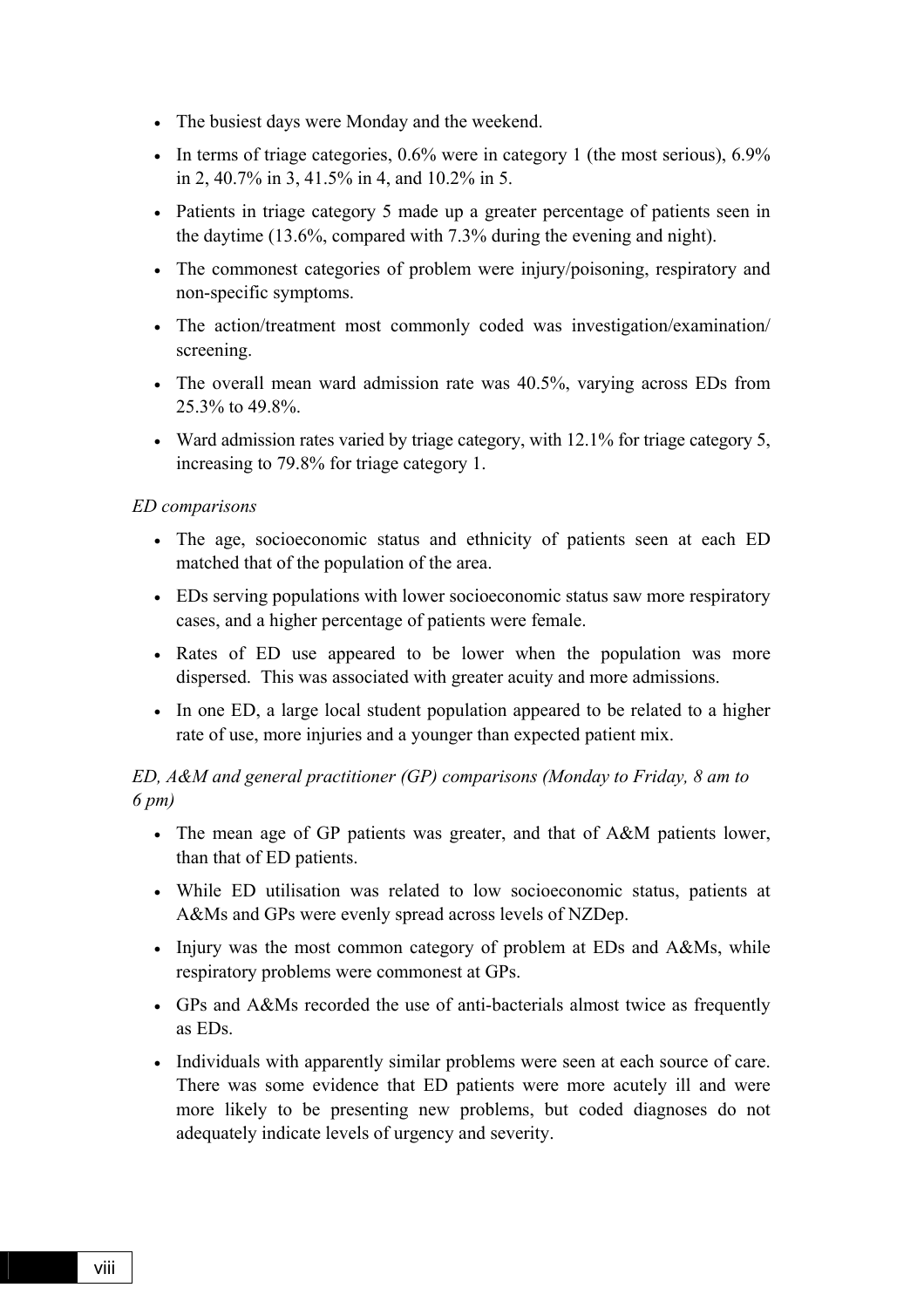**Conclusions and implications.** There are substantial difficulties in comparing data across EDs, and between EDs and community-based care. Adopting standardised coding systems would greatly assist in understanding the dynamics of primary health care.

Diagnostic data from EDs, and from A&Ms or general practices, are insufficient to distinguish the conditions treated in each. Additional measures of urgency, severity and stage of disease would be required to understand these differences.

Usage of an ED is determined by the nature of the local population and the availability of other sources of care, as well as by simple clinical need.

The New Zealand Primary Health Care Strategy presently being implemented is intended to lower barriers to community-based primary health care. A reduction in the number of people attending EDs with respiratory conditions might be an indicator that this goal is being achieved.

There are ongoing discussions concerning the provision of after-hours care and the appropriate role for GPs, A&Ms and EDs. Local solutions will differ, and will reflect the size and characteristics of the populations served.

The data provided in this report and in others in the series can be used to benchmark the mix of patients, by age, socioeconomic status and condition, for whom care needs to be provided.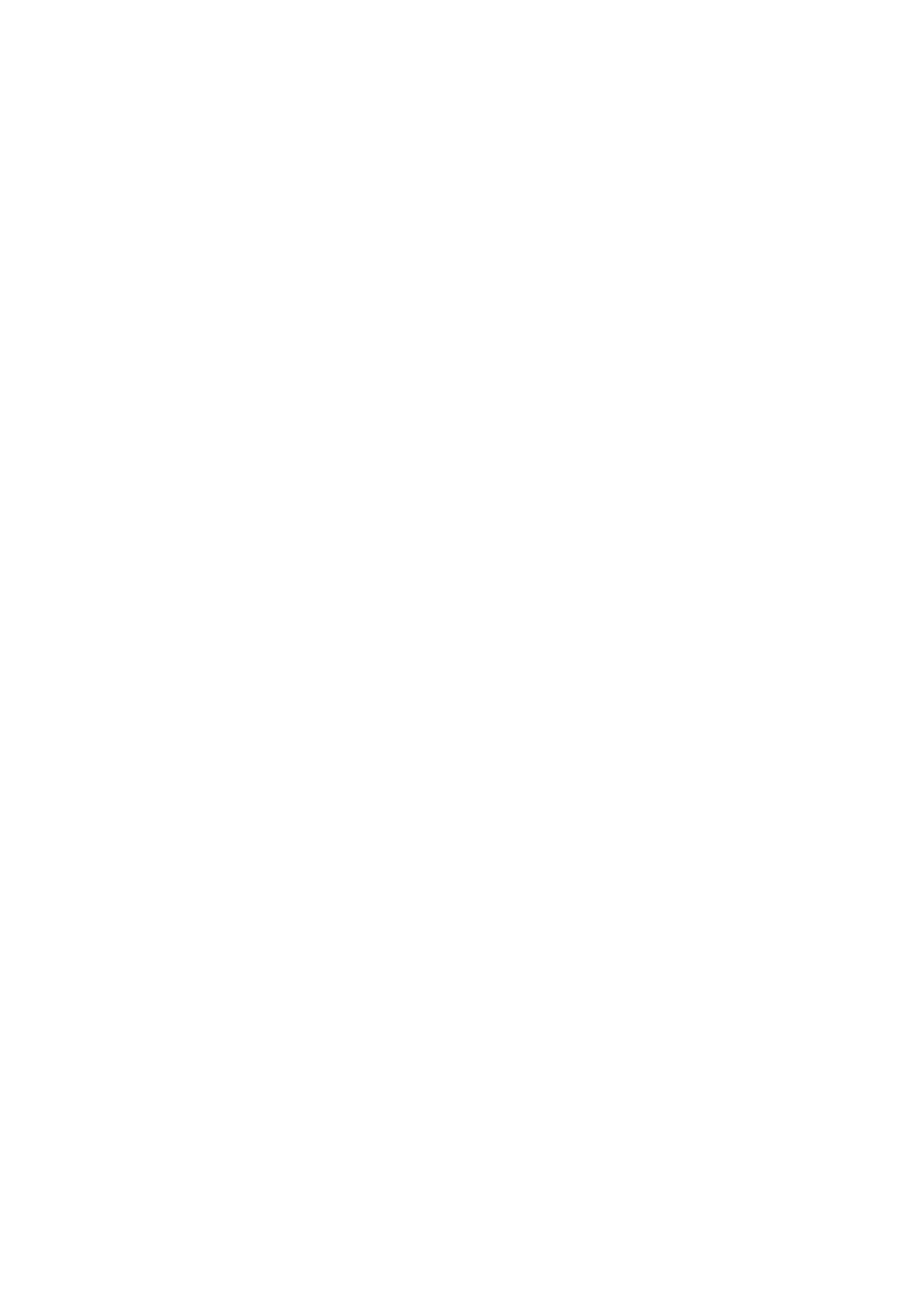# **1 Introduction**

The National Primary Medical Care Survey (NatMedCa) aimed to describe primary medical care in New Zealand. The New Zealand Health Survey 2002/03<sup>1</sup> asked respondents what sources of care they had accessed: 80% indicated that they had visited a general practitioner (GP), 13.5% that they had visited an Accident and Medical clinic (A&M), and 7.3% that they had visited a Hospital Emergency Department (ED) in the previous year. EDs are accessible without referral, and Christchurch reported in 1998 that  $43\%$  of their patients were self-referred.<sup>2</sup> It is clear that EDs must be considered as constituents of the primary health care system in New Zealand.

Since 1991 the New Zealand primary health care system has undergone, and continues to undergo, significant organisational reform. Changes in the general practice subsidy regime, formation of independent practitioners' associations and the Primary Health Care Strategy of 2001 have been described elsewhere.<sup>3</sup> A parallel business-based development has been the opening of A&Ms in some parts of the country. These offer extended hours, consultations without appointment and (to a variable extent) equipment and expertise beyond that found in typical general practice settings.

Over a similar period EDs have also undergone important reforms, driven not by government or by businessmen but by clinicians. Previously, "casualty departments" were staffed by relatively inexperienced house staff, backed-up by senior trainees and consultants whose primary responsibility was in-patient care. The development of resuscitation and other techniques for the urgent care of serious injury and lifethreatening illness required the immediate availability of senior clinicians with appropriate training in emergency care.

The first full-time director of an Emergency Department in Australasia was appointed in Christchurch in 1964, and the Australasian College of Emergency Medicine was founded in 1984. Good ED practice now requires the physical presence of a Fellow of the College, an adequate staff of experienced doctors and nurses, and the close supervision of junior trainees. Investigative and in-patient services must be available to support this front-line staff. It is fair to say that EDs in New Zealand approach this ideal to varying degrees.<sup>4</sup> A description of the work of EDs as they move through the process of change is as important as parallel reviews of general practice.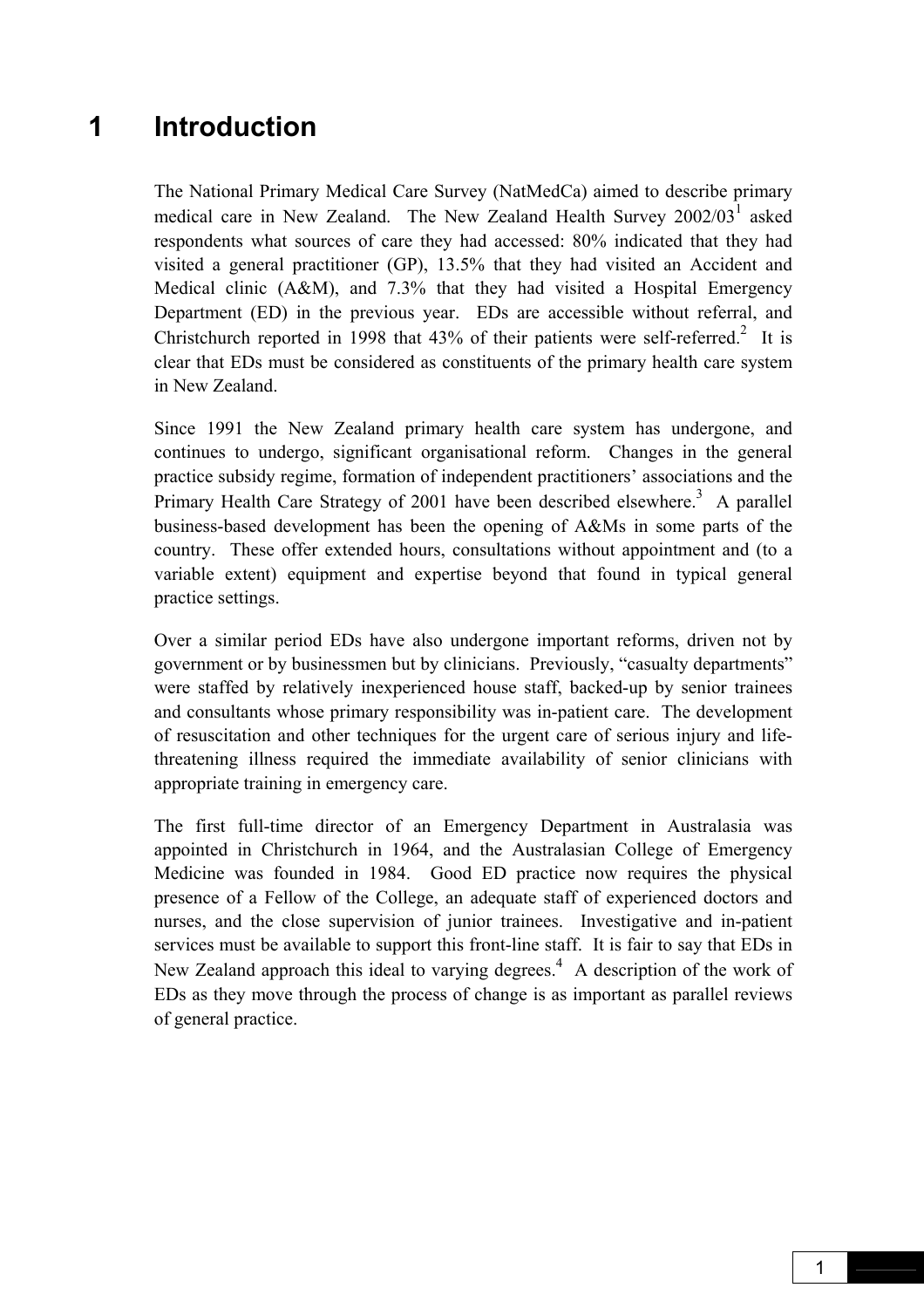In principle, individuals in need can choose whether to seek care from a GP, an A&M clinic or the local ED, and the relationship between these services is complex. Individual GP surgeries usually keep office hours, and their patients are covered at other times by various forms of shared, deputised service. In smaller towns these may be a designated general practice surgery; in the cities they share many of the characteristics of A&Ms and may actually be an A&M clinic in some instances. Dedicated A&Ms are more common in Auckland and the north of the North Island than elsewhere; they may close at 10 pm, and have variable levels of capacity, including the capacity to undertake X-ray investigations. EDs are open 24 hours a day, seven days a week, are well equipped, and are backed-up by hospital in-patient services.

Thus potential patients and their families must navigate a complex and variable system. Their choice may be influenced by the nature of the problem, but also by the physical availability of services and knowledge of those services, and by customary practice. EDs are typically free to the patient so economic factors may also influence the decision.

Also, GPs or A&M staff may refer patients to the ED, either because acute hospital care is needed, or because a specialist opinion is desirable, or because an investigation not available in the community is required.

Professional opinion is divided on the appropriate use of EDs. ED staff note that significant numbers of non-urgent cases are admitted. Hospital administrators, mindful of fixed budgets, sometimes hold that patients suitable to general practice should not be seen in the ED. All agree that the ED is not a suitable source of ongoing primary health care, especially with regard to continuity of care. A review of the relevant literature<sup>5</sup> found that "appropriateness" had not been defined for ED attendance, few studies had captured outcomes relative to the source of care, and the relative costs of various configurations of urgent care had not been established.

In New Zealand, various initiatives have been tried to reduce the use of EDs by nonurgent patients, including the denial of access to certain categories of patients $6$  or providing a general practice service close to or within the ED.7

The difficulty of resolving this issue is compounded by lack of "commensurability" between ED and GP patients. Diagnostic coding systems may not adequately distinguish levels of acuteness or degrees of need. Further, because they tend to become familiar with a certain range of problems, medical practitioners in the ED and those in general practice may well differ in their estimates of the seriousness and urgency of problems presented.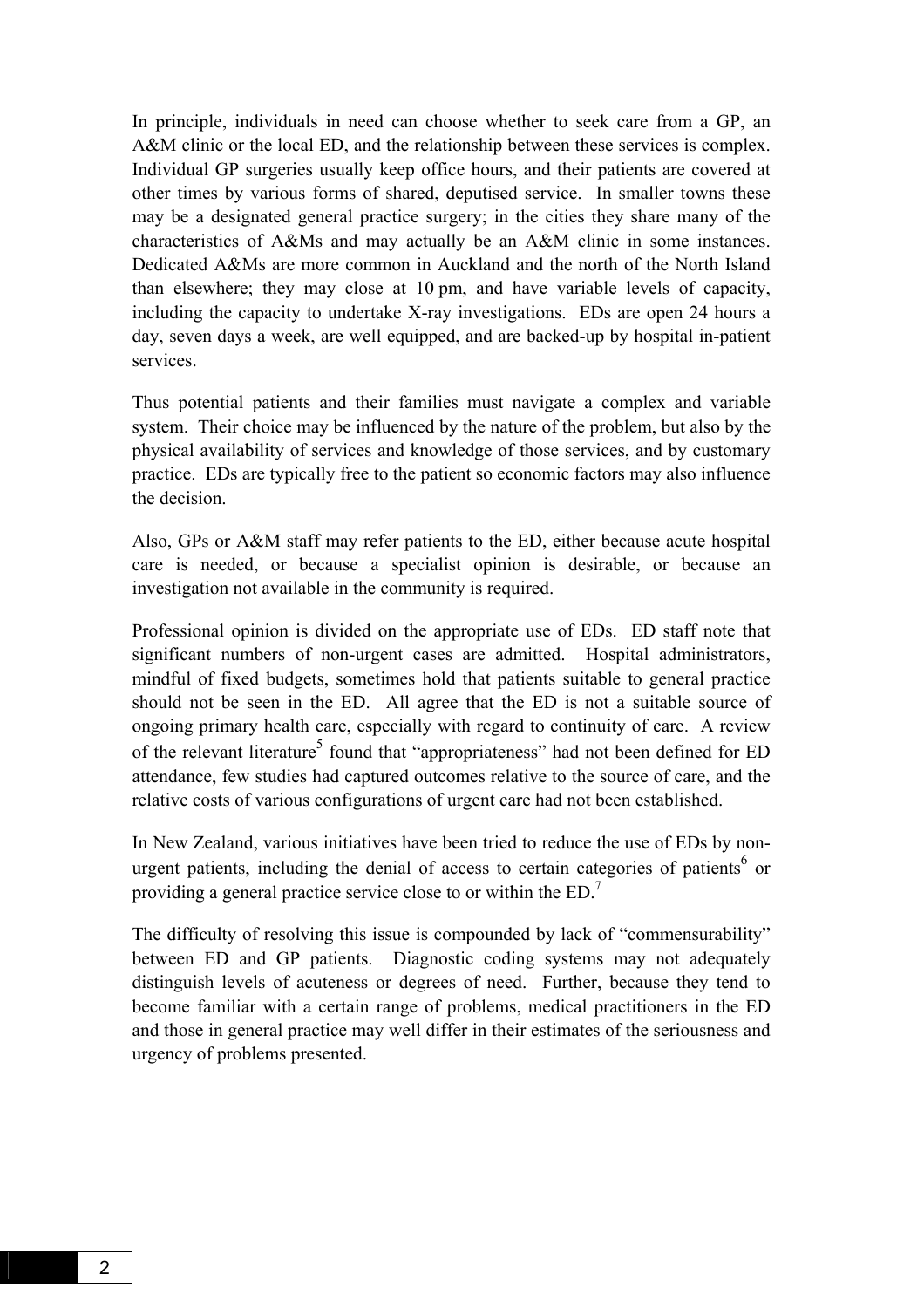This paper describes the activities of four New Zealand EDs. It draws some tentative conclusions on the relationship between ED workload and the alternative sources of care available locally. It also makes comparisons between the work undertaken by general practices, A&Ms and EDs in New Zealand. It is hoped that these data will contribute to the debate on the ideal configuration for primary and emergency care in New Zealand localities.

It should be noted that most EDs in New Zealand, including those described here, actively work with community-based services to optimise the flow of patients between different sources of care. In the four years since the data were gathered significant changes in patient flows have occurred.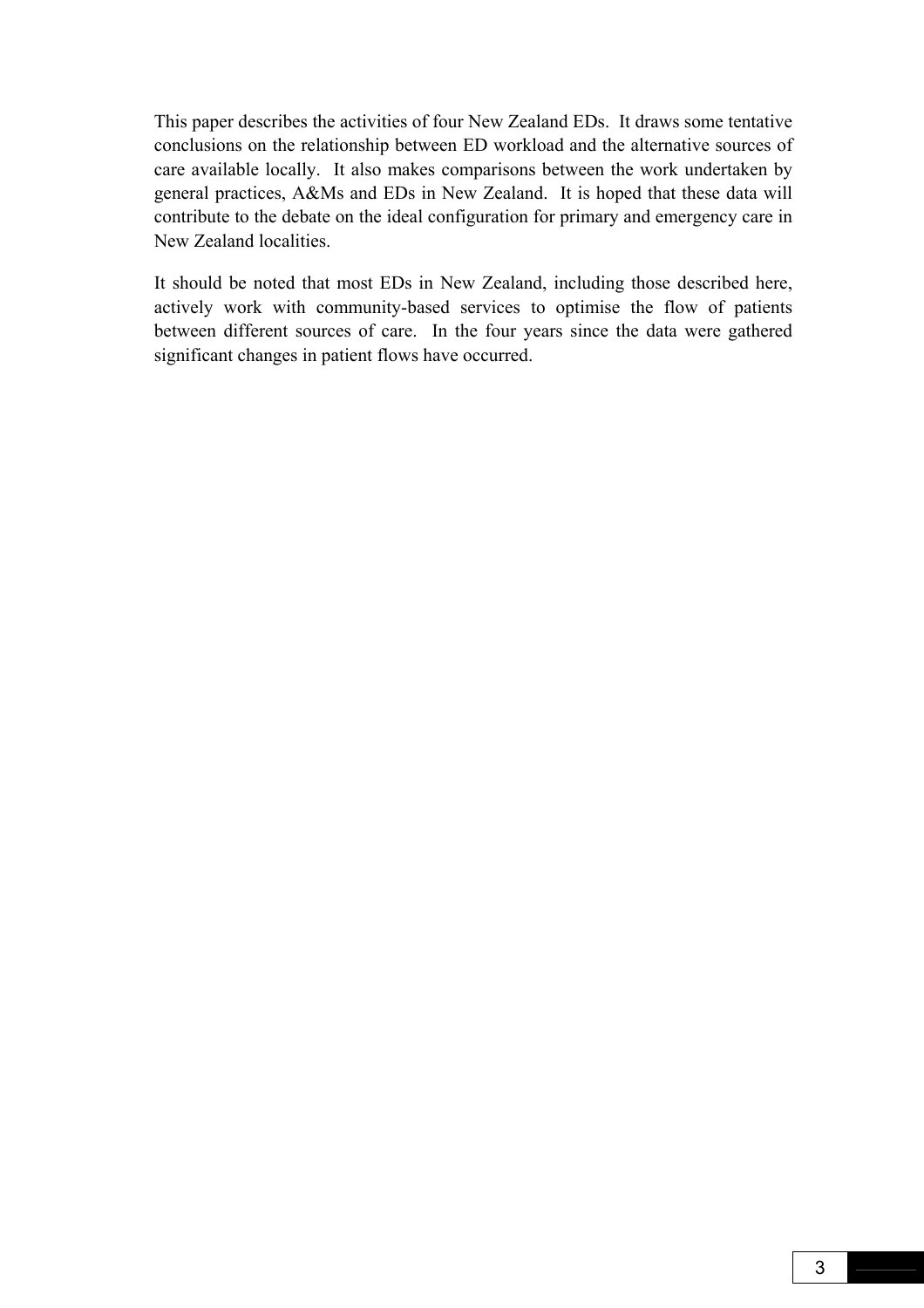### **2 Methodology**

### **2.1 Organisation**

The research, funded by the Health Research Council of New Zealand, was undertaken by a project team within the Centre for Health Services Research and Policy, School of Population Health, Faculty of Medical and Health Sciences, The University of Auckland. Advice and support were provided by a research team representing the Departments of General Practice and/or Public Health at each of the four New Zealand Medical Schools.

An advisory and monitoring committee was appointed, with representation from the general public and from each of the relevant professional groups. This group has the overall task of ensuring that the data are used in the public interest.

### **2.2 Surveys of general practice and Accident and Medical clinics**

The NatMedCa survey was carried out during 2001/02 using a nationally representative, multi-stage probability sample of private GPs, stratified by geographical location and practice type. A sampling frame of all active GPs was generated from White Pages telephone listings. Each participating GP kept a log of all patients seen and reported in detail on a one-in-four sample over each of two week-long periods, which were separated by an interval of six months. Overall, 70% of private GPs responded; further details of the methodology and results from the private GPs can be found in NatMedCa Report 1.8

Over the same period, all primary health care practices affiliated with Health Care Aotearoa (HCA) were invited to participate, as were a 50% random sample of all A&Ms distributed over the country. Similar data collection methods were used for the private GP and HCA practices and A&Ms, although A&Ms reported on their patients for one week only with participants spread over the year. Overall, 70% of HCA practices and 55% of A&Ms responded. Further details of the methodology and results from the HCA practices and A&Ms can be found in NatMedCa Reports  $2<sup>9</sup>$ ,  $3<sup>10</sup>$  and  $5<sup>11</sup>$ 

Statistical weights for the GPs were calculated to take account of different sampling probabilities. The proportions and means given in this report were estimated using analytic approaches that took account of the stratified, multi-stage sampling scheme, the weights associated with each stratum, and clustering at different sampling stages.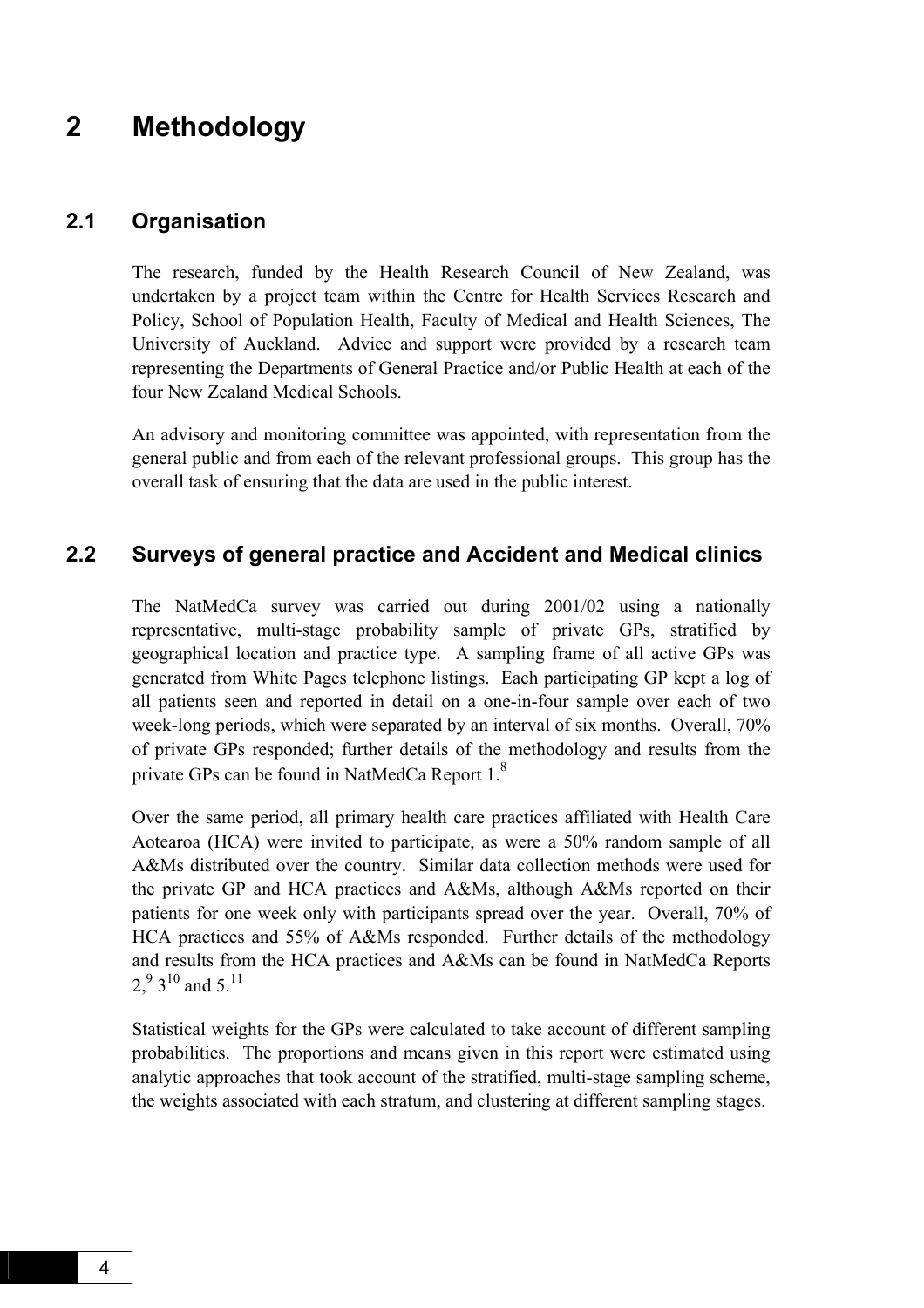In this report, "GPs" include those from both private and community-governed practices. A&Ms are defined as: being open seven days a week at least until 8 pm, having X-ray equipment on site, and being community- rather than hospital-based. Findings are presented on GP and A&M patient visits during "office hours" (Monday to Friday, 8 am to 6 pm).

### **2.3 Data collection**

Data were requested on all attendances at four EDs for one week each quarter in 2001; namely, the weeks beginning 5 February, 7 May, 6 August and 5 November. Data items were confined to those that could be accessed from the electronic databases of each organisation. Comparison data from general practice and A&Ms are from the National Primary Medical Care Survey undertaken in 2001/02.

### **2.4 Data**

A specific list of variables was originally requested from the EDs for the purpose of the survey, but not all of these were provided. The data dumps received from the four EDs involved were all formatted differently, often with different variable names for the same things and data for some of the requested variables either partially or completely missing. An ad hoc process was developed and performed on the four data sets in order to extract as many variables that were fully comparable across them as possible. The variables ultimately included in the analysis are listed and described in Table 2.1.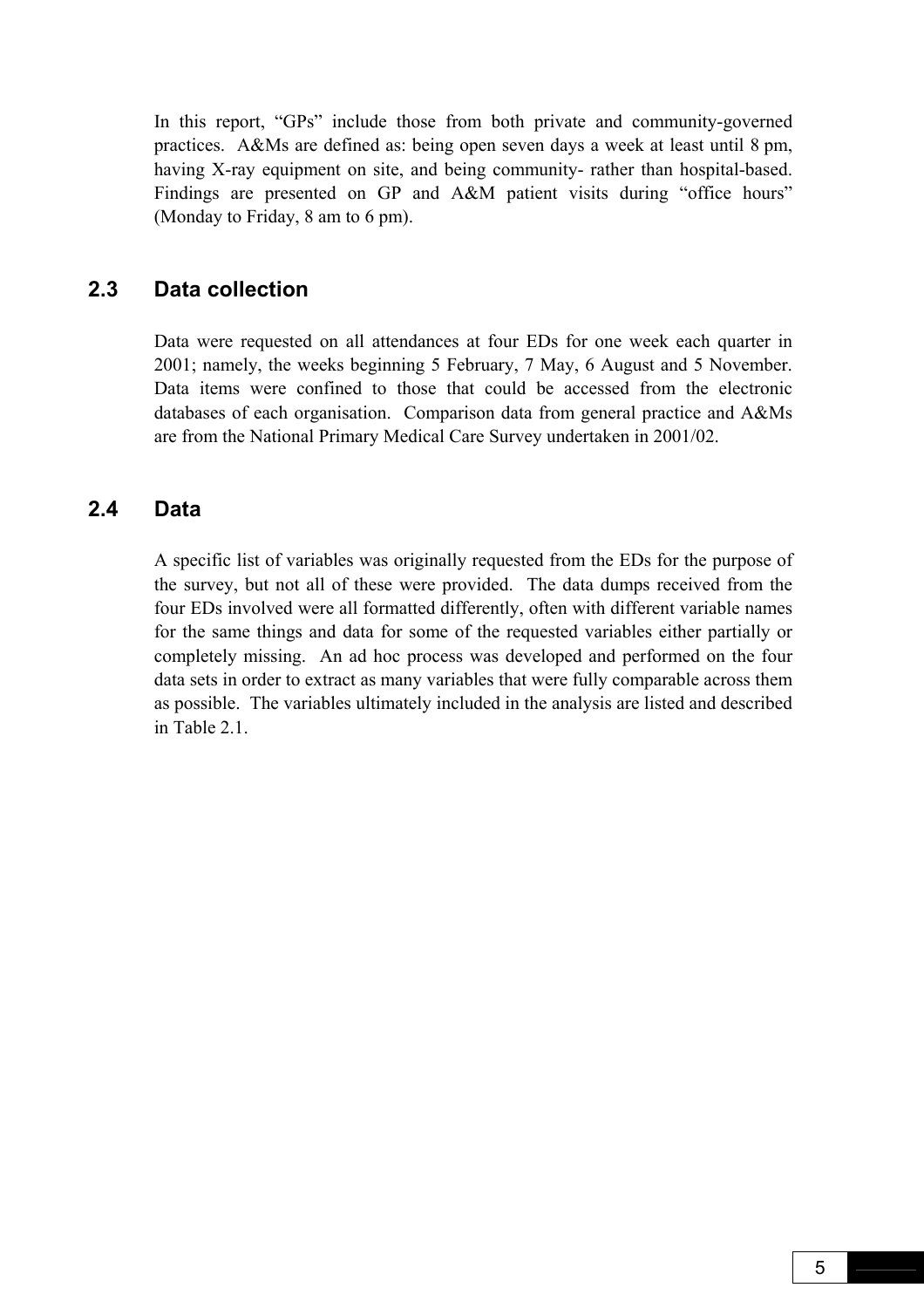| <b>Variable</b>    | <b>Description</b>                                                                                                                           |
|--------------------|----------------------------------------------------------------------------------------------------------------------------------------------|
| ID                 | Unique patient marker                                                                                                                        |
| <b>ED</b>          | ED identifier $(1-4)$                                                                                                                        |
| <b>WEEK</b>        | Observation week identifier, coded as:<br>1. 5/2/2001-11/2/2001<br>2. 7/5/2001-13/5/2001<br>3. 6/8/2001-12/8/2001<br>4. 5/11/2001-11/11/2001 |
| <b>DAY</b>         | Day of week of visit to the ED: $1 =$ Monday to $7 =$ Sunday                                                                                 |
| <b>DATE</b>        | Date of visit to the ED: DDMMMYYYY                                                                                                           |
| <b>TIME</b>        | Time of visit to the ED: 0.XXX proportions of day                                                                                            |
| <b>TRIAGE</b>      | Triage category (1-5, with 1 being the most serious)                                                                                         |
| LOS                | Length of stay at ED (in minutes)                                                                                                            |
| <b>DISPOSITION</b> | What happened to the patient after they were seen at the ED                                                                                  |
| <b>ADMITTED</b>    | Department of admission - used to correct ED3 admission rates                                                                                |
| <b>DOB</b>         | Date of birth of patient: DDMMMYYYY                                                                                                          |
| <b>GENDER</b>      | Sex of patient                                                                                                                               |
| <b>ETHNICITY</b>   | Ethnicity of the patient, as it was recorded                                                                                                 |
| <b>DOMICILE</b>    | Four-digit NZDep1996 domicile code                                                                                                           |
| <b>DECILE</b>      | Conversion of the domicile code to NZDep2001 deprivation score (1-10, with<br>10 representing the highest deprivation)                       |
| <b>VISITS</b>      | Number of times the patient visited the ED in the last year, including the<br>current visit                                                  |
| <b>DIAGNOSIS</b>   | READ2 textual term for the diagnosis of the patient - only one diagnosis per<br>patient was coded                                            |
| <b>DIAGCODE</b>    | READ2 alphanumeric code for the diagnosis of the patient                                                                                     |
| NDACT1-7           | Non-drug actions (the most coded for a single patient was 7)                                                                                 |
| <b>DRUG1-18</b>    | Drug actions (the most coded for a single patient was 18)                                                                                    |
| ATCCODE1-18        | ATC (Anatomical Therapeutic Chemical Classification System) codes for the<br>drug actions                                                    |

**Table 2.1:** Variables comparable for all Emergency Departments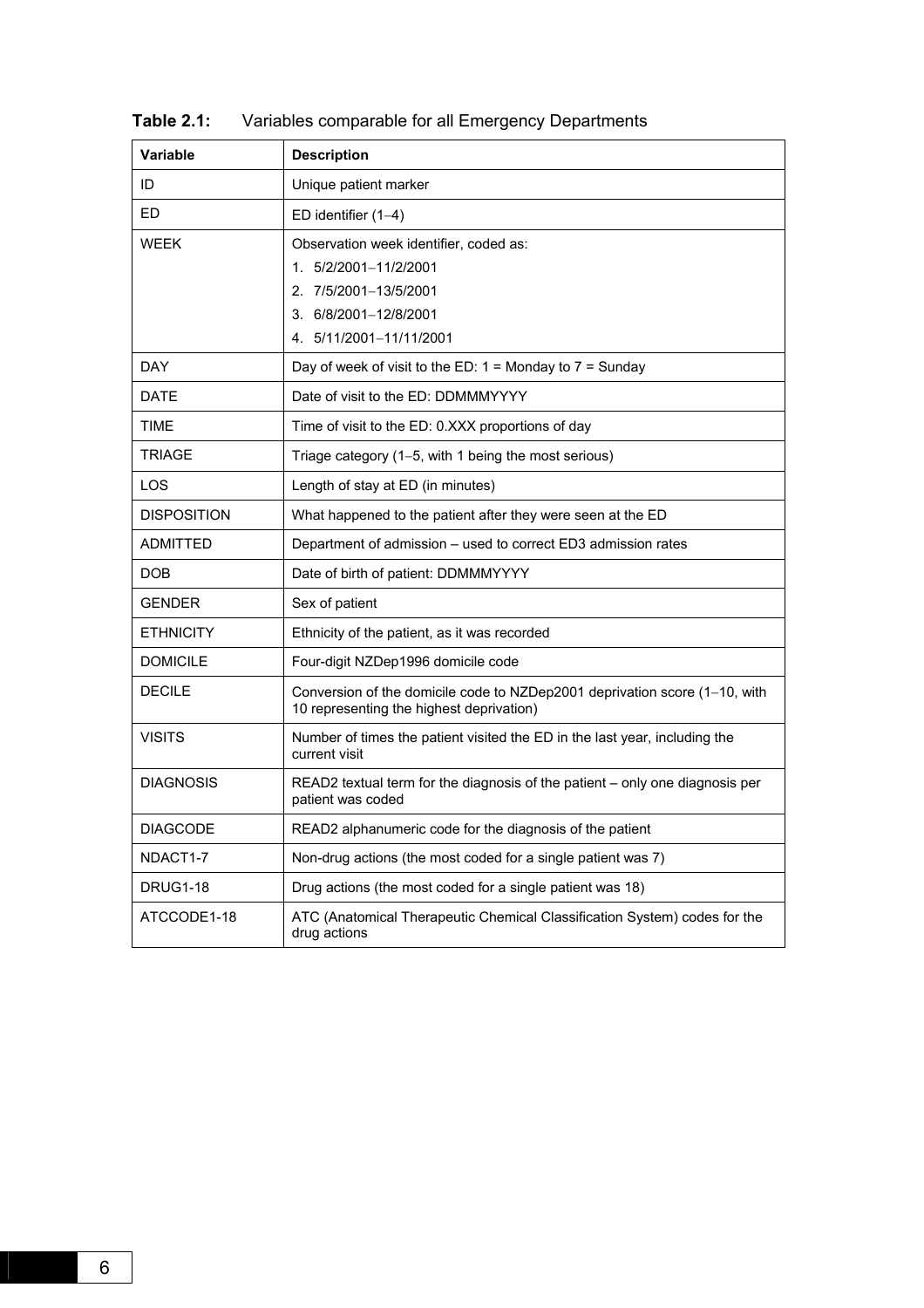**Process.** The data-cleaning process is described in some detail below, and summarised in the Appendix.

Most of the ED data sets already contained unique IDs for patients, but these were created where necessary, initially on the basis of a unique date of birth but later also on unique time of visit to account for twins seen at the same time – three instances of this were found. More specifically, the original situation with patient IDs was as follows:

- **ED1** − recorded only one row of data for each patient
- **ED2** sometimes recorded multiple rows of data for individual patients, most commonly when they were prescribed more than one drug
- **ED3** − sometimes recorded multiple diagnoses and/or actions for patients, but the patient ID was always given
- **ED4** − sometimes recorded multiple, identical rows of data for patients, but a patient ID field was provided, albeit not very clearly.

**Data classification.** Most of the data sets recorded four-digit domicile codes for the addresses of patients. However, in one, codes had to be generated from the domicile descriptions. The domicile codes that were provided used the 1996 classification system; these were converted to 2001 codes so that NZDep2001 data could be used. Some codes had been retired between 1996 and 2001: where retired domicile codes were given or where there was no domicile information, the cases were left unclassified.

A diagnosis for each patient was also coded from the data sets. In most of these there were two variables describing diagnoses or similar; for example, provisional diagnosis and final diagnosis. The final diagnosis was taken as the "dominant" variable and was used for coding in the first instance; the provisional diagnosis was used for coding only if a final diagnosis was not given. The data set from ED1 also contained a "presenting problem" variable, but this was considered different from diagnosis and was not used for coding.

Data coding was performed using the READ version 2 (READ2) classification system. A significant number of visits to EDs do not result in a clear pathological diagnosis, and READ2 makes provision for symptoms, investigations, administrative functions, intended actions and other types of entry. The diagnoses were entered as free text in the ED data sets, and coding was performed using a mixture of electronic and manual processes.

The coding software, developed by Dr Ashwin Patel, attempted to assign a READ2 code to each reported diagnosis. However, 60% of cases could not be so coded due to vagaries in the text values, abbreviations, and text strings including additional information (e.g. laceration ran into door).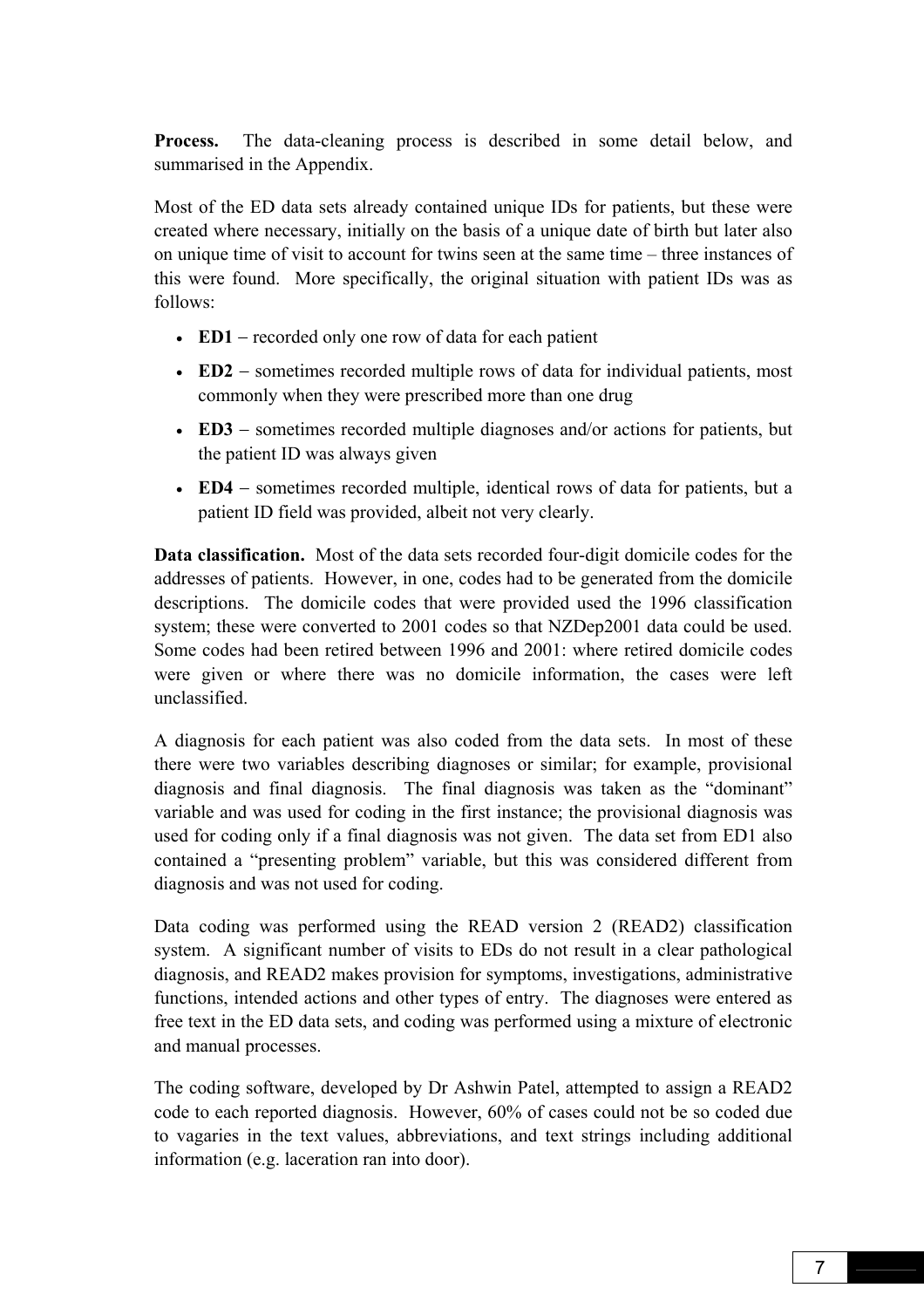The uncoded diagnosis strings were reviewed by the lead author and a text term more closely matching those within the coding tool's database was suggested for each of the 2990 uncoded items. This process enabled many more of the diagnoses to be coded electronically, but there were still many values that remained uncoded. These were dealt with by interactive coding methods (finding matches or close matches through keyword searches within the software itself). These matches then had to be checked again by the lead author, who gave yet further suggestions for unsatisfactory matches. This process was repeated several times, until all of the reported diagnoses had a READ2 code attached, even if, as in 1480 of the 15,655 cases (9.5%), the code was "not coded". These included patients who had left before being assessed, cases where an impenetrable abbreviation was used and cases of missing data.

Drugs and actions were coded using similar software, as were other therapeutic actions. ED2 separated the two variables and reported pharmaceutical prescription in some detail. The other EDs combined both into "actions" and reported far less drug detail. The variables in the data sets were again in free text form, and many of them were too long to be fully coded electronically. Interactive coding outside of the software was again required, but not as frequently as for diagnoses.

#### **2.5 Grouping diagnoses and drugs**

READ is a hierarchical system and classifies reasons-for-visit and diagnoses either into pathology-based groups identified by a letter or, when specific pathology has not been reported, into numbered categories which include symptoms, proposed actions and administrative activity (see Table 2.2). Diagnoses are reported by chapter (e.g.  $H =$  respiratory system) and sub-chapter (e.g.  $H3 =$  chronic obstructive airways disease). Here the numbered codes are treated as a single category and the value of the number is used as the second-level grouper. Where a symptom was systemspecific (e.g. cough), the case was assigned to the equivalent lettered category.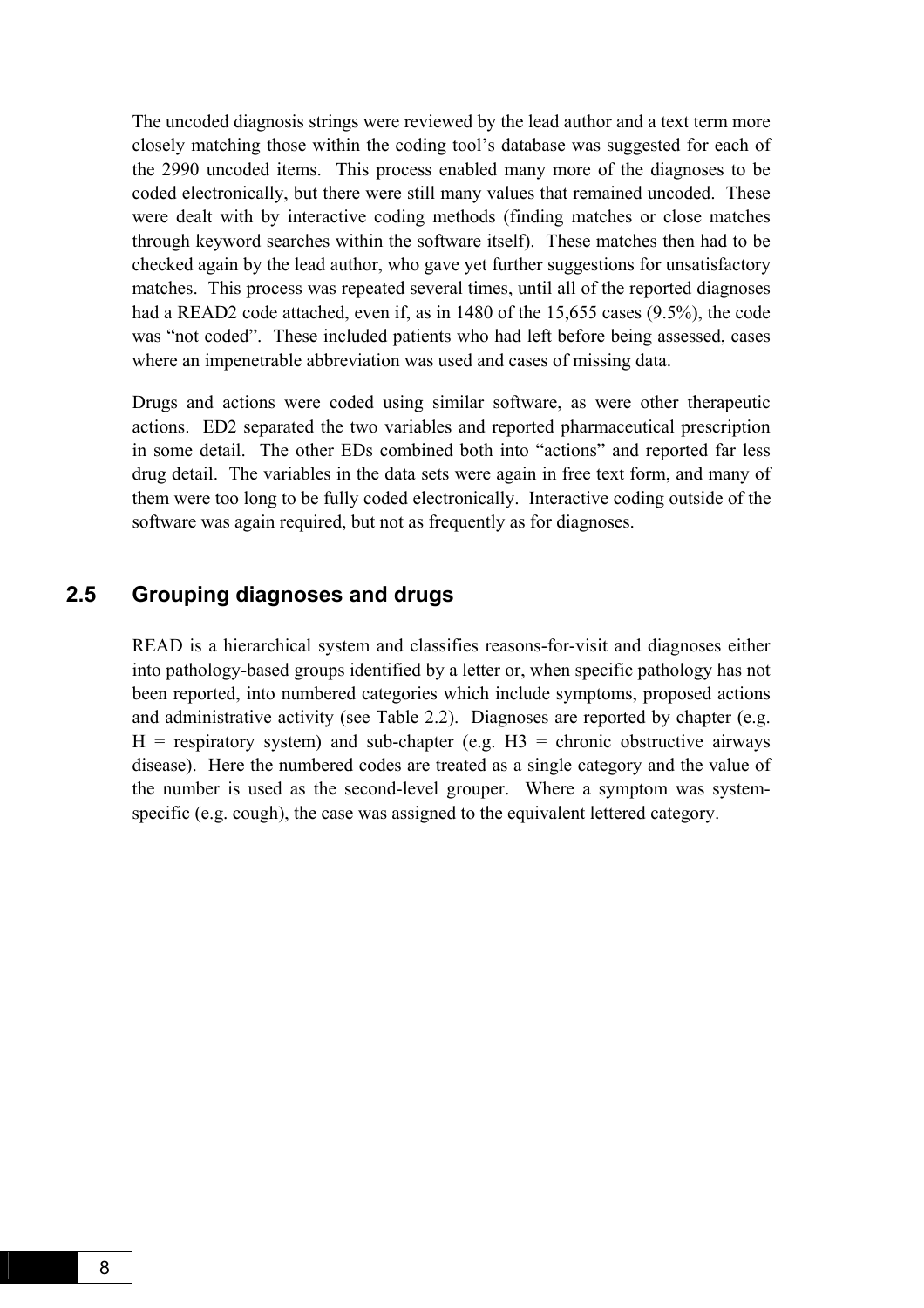|     | Pathology-based categories               |   | <b>Other categories</b> |
|-----|------------------------------------------|---|-------------------------|
| A   | Infectious/parasitic                     | 1 | History and symptoms    |
| B   | Cancers/neoplasms                        | 2 | Examination             |
| С   | Endocrine/nutritional/metabolic/immunity | 3 | Diagnostic procedures   |
| D   | Blood / blood-forming organs             | 4 | Laboratory tests        |
| E   | Mental                                   | 5 | Radiology               |
| F   | Nervous system / sense organs            | 6 | Preventive procedures   |
| G   | Cardiovascular/circulatory               | 7 | Surgical procedures     |
| H   | Respiratory system                       | 8 | Other procedures        |
| J   | Digestive system                         | 9 | Administration          |
| Κ   | Genito-urinary system                    |   |                         |
| L   | Pregnancy/childbirth/puerperium          |   |                         |
| м   | Skin / subcutaneous tissue               |   |                         |
| N   | Musculoskeletal / connective tissue      |   |                         |
| P   | Congenital                               |   |                         |
| Q   | Perinatal                                |   |                         |
| R   | Symptoms                                 |   |                         |
| S/T | Injury/poisoning                         |   |                         |
| Ζ   | Unspecified conditions                   |   |                         |

#### **Table 2.2:** READ2 chapter headings

Drugs were classified using the Pharmacodes/ATC system (see Table 2.3). The categories are anatomically based. However, anti-bacterials, which may be used across systems, make up their own sub-group under anti-infective agents. Analgesics, which may also be used across systems, are included in drugs affecting the nervous system. In general, each group has a variety of sub-groups which may be quite disparate. We have followed the system consistently even when reassignment of drug groups might have been desirable (e.g. lipid-lowering drugs could have been put under the cardiovascular system but were left in metabolic).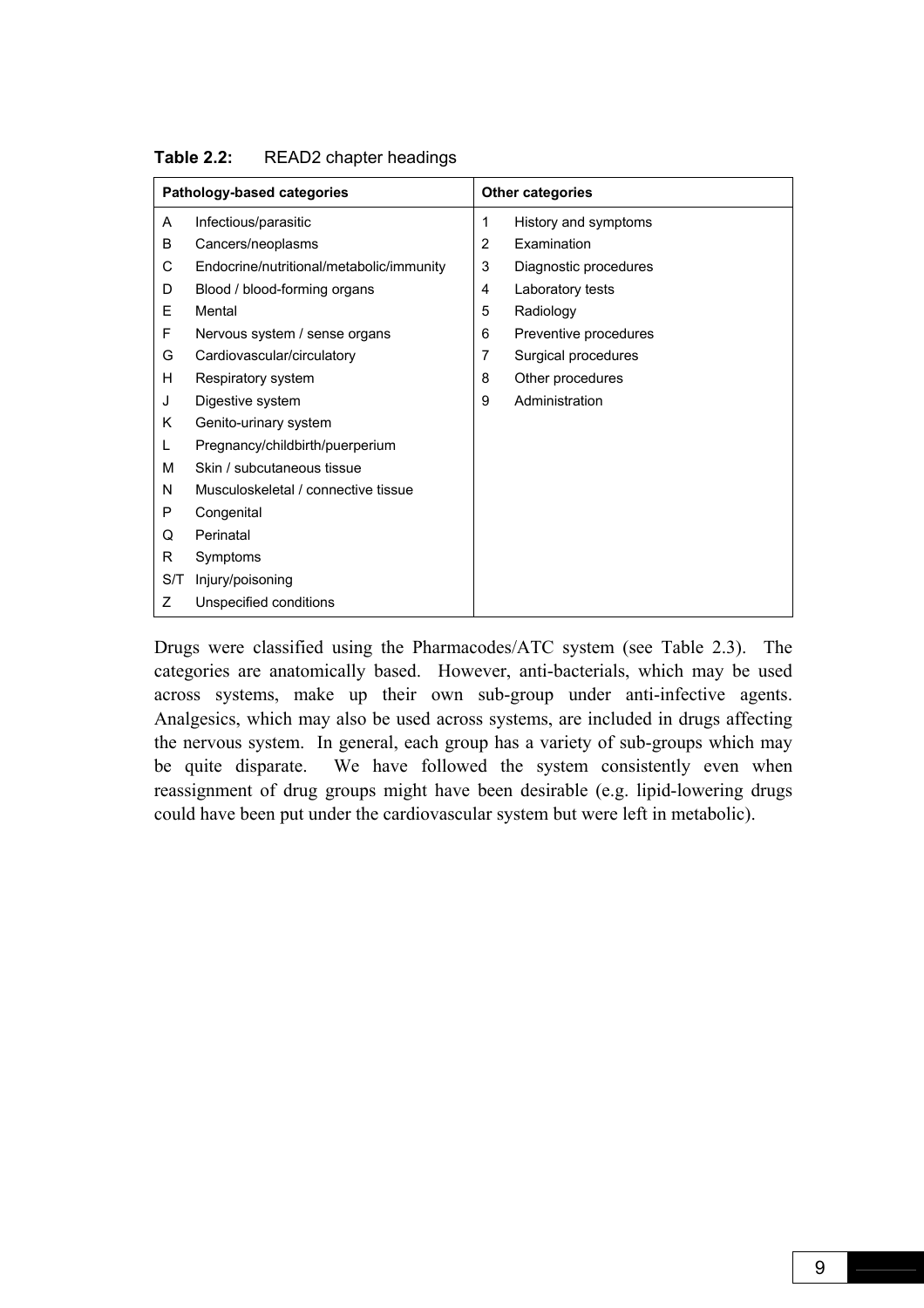| Table 2.3: |  |  | List of level 1 categories (Pharmacodes/ATC system) |  |
|------------|--|--|-----------------------------------------------------|--|
|------------|--|--|-----------------------------------------------------|--|

|    | Drug group                                                   |  |  |  |  |
|----|--------------------------------------------------------------|--|--|--|--|
| 1  | Alimentary tract and metabolism                              |  |  |  |  |
| 4  | Blood and blood-forming organs                               |  |  |  |  |
| 7  | Cardiovascular system                                        |  |  |  |  |
| 10 | Dermatologicals                                              |  |  |  |  |
| 13 | Genito-urinary system                                        |  |  |  |  |
| 14 | Systemic hormone preparations (excludes oral contraceptives) |  |  |  |  |
| 16 | Infections $-$ agents for systemic use                       |  |  |  |  |
| 19 | Musculoskeletal system                                       |  |  |  |  |
| 22 | Nervous system                                               |  |  |  |  |
| 25 | Oncology agents and immunosuppressants                       |  |  |  |  |
| 28 | Respiratory system and allergies                             |  |  |  |  |
| 31 | Sensory organs                                               |  |  |  |  |
| 38 | Extemporaneously compounded preparations and galenicals      |  |  |  |  |
| 40 | Special foods                                                |  |  |  |  |

### **2.6 Ethnicity**

In the present ED study, ethnicity was defined in the data capture system of each ED, all of which recorded one value for each patient. For the GP and A&M surveys, copies of the ethnicity question used in the 2001 Census were provided for use with each patient. Multiple choices were allowed, though mutually exclusive categories are reported here with prioritisation of Māori and Pacific peoples.

### **2.7 Ethical issues**

Ethical approval, co-ordinated by the Auckland Ethics Committee, was obtained from ethics committees in all areas represented in the survey. Of particular concern was the long-term management of the data. An advisory and monitoring committee was appointed with representation from the general public and from each of the relevant professional groups. This group has the overall task of ensuring that the data are used in the public interest. Proposed analyses are provided to the group for comment, as are papers being prepared for dissemination.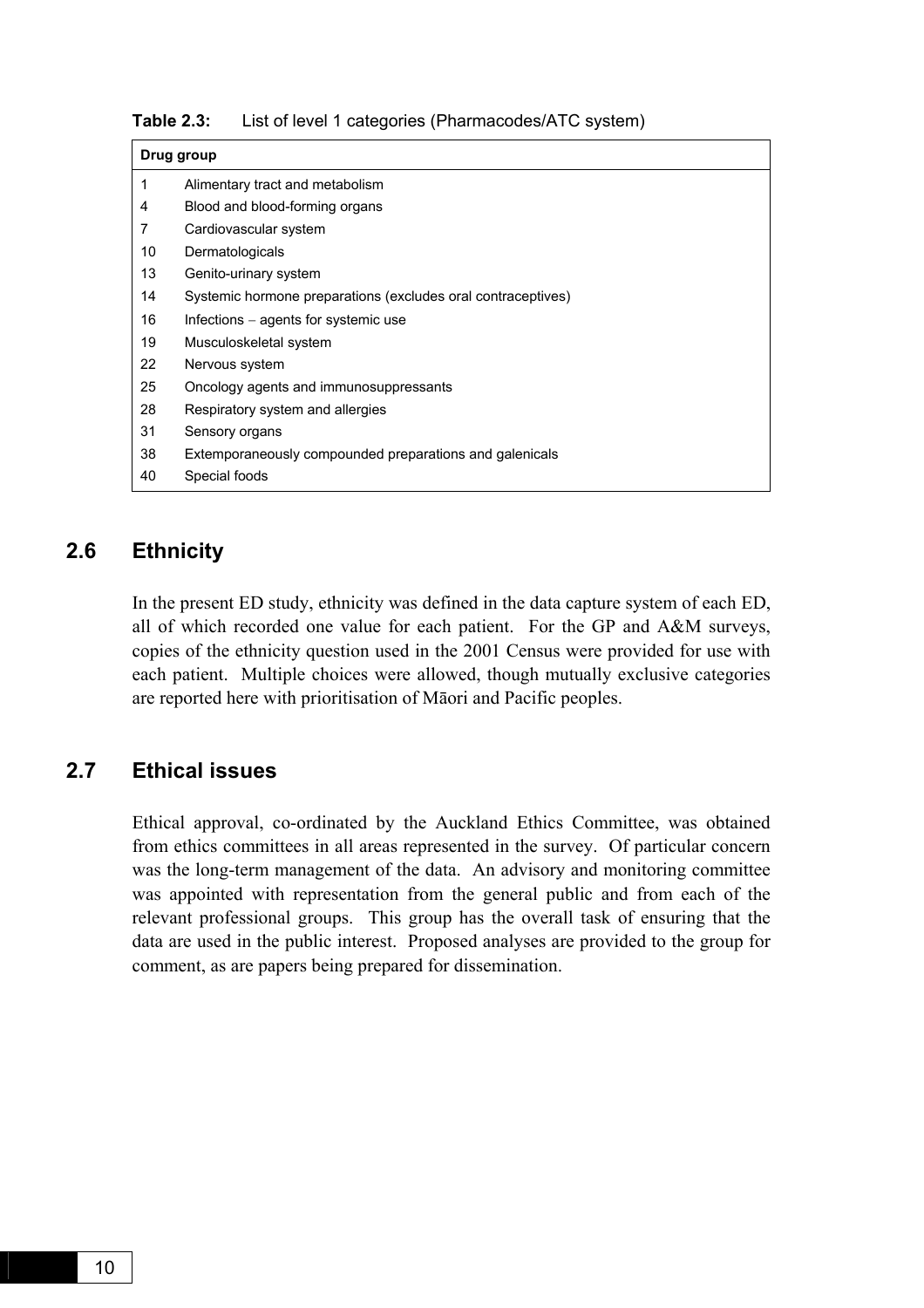### **2.8 This report**

No statistical tests are applied in this report. Any comparative judgements that are made are indicative only and do not carry the weight of statistical significance. The tables in this report exclude missing data unless otherwise indicated. Note that percentages may not add up to exactly 100% due to rounding.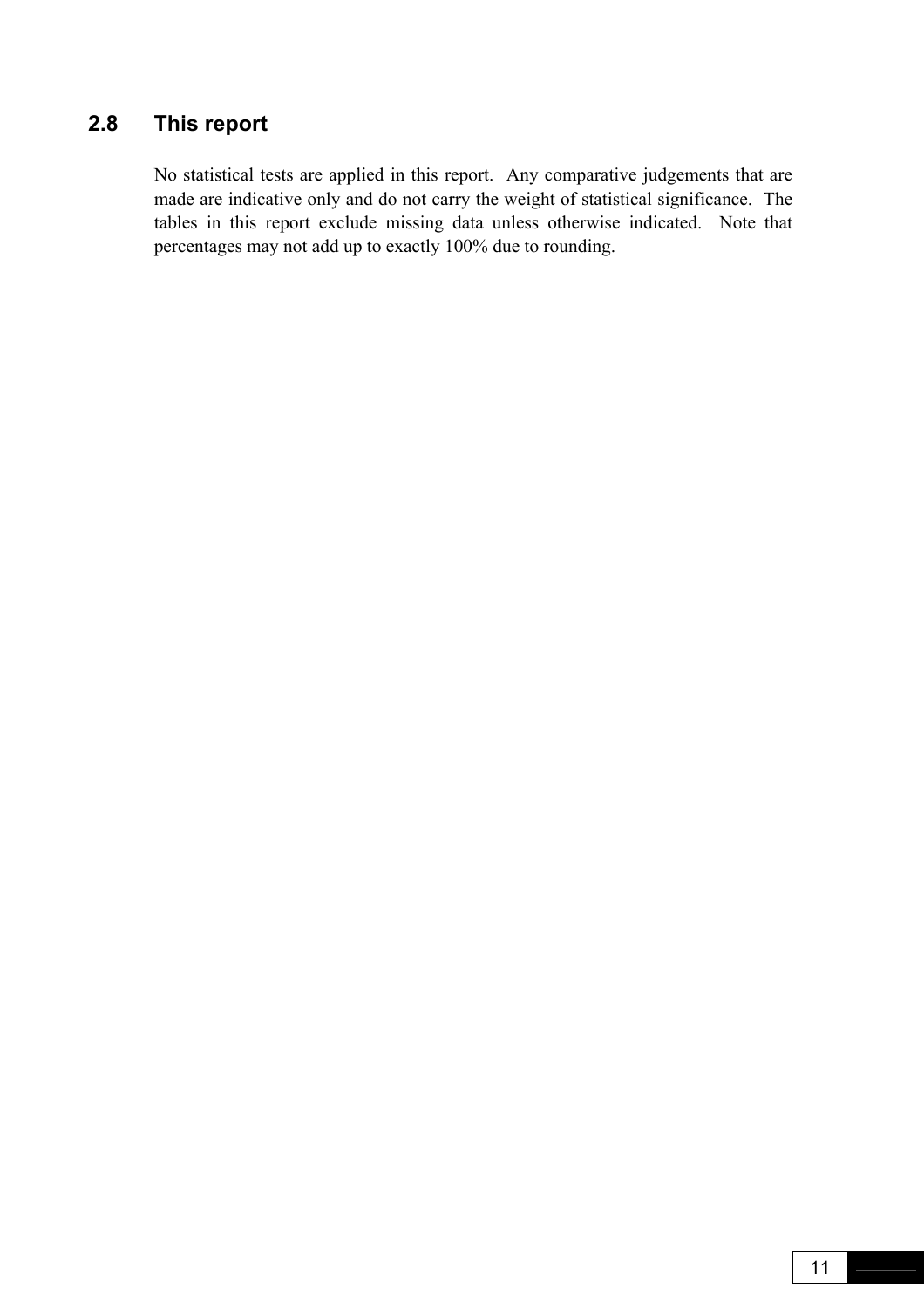### **3 Recruitment and Data Collection**

Approaches were made to ED1 seeking to represent a small city, ED2 as representing a large metropolitan centre and ED4 as a South Island city. The availability of a comparable data set from ED3 led to its inclusion. Data from each of these EDs should be viewed independently, and projection to the whole of New Zealand should be considered speculative.

The data dumps detailing the four weeks' activity were received by the Centre for Health Services Research and Policy late in 2003, and the analysis process began soon thereafter. Table 3.1 shows the number of patients seen by each of the EDs in each of the four weeks of observation in 2001. All EDs saw their highest number of patients in the third week of observation, which was in late winter.

|               | ED <sub>1</sub> | ED <sub>2</sub> | ED <sub>3</sub> | ED4  | <b>All EDS</b> |
|---------------|-----------------|-----------------|-----------------|------|----------------|
| N             | 1489            | 5717            | 5095            | 3354 | 15,655         |
| 5-11 February | 388             | 1358            | 1322            | 815  | 3883           |
| 7-13 May      | 357             | 1358            | 1240            | 872  | 3827           |
| 6-12 August   | 411             | 1621            | 1332            | 892  | 4256           |
| 5-11 November | 333             | 1380            | 1201            | 775  | 3689           |

**Table 3.1:** Number of visits reported by each ED in each week

During later analysis it became apparent that disposition data (see section 9) for ED3 were incorrect, partly because patients transferred to the observation ward of the ED were counted as admitted. The ED was able to provide summary statistics for the relevant months and these data are presented, but are not used when calculating national averages.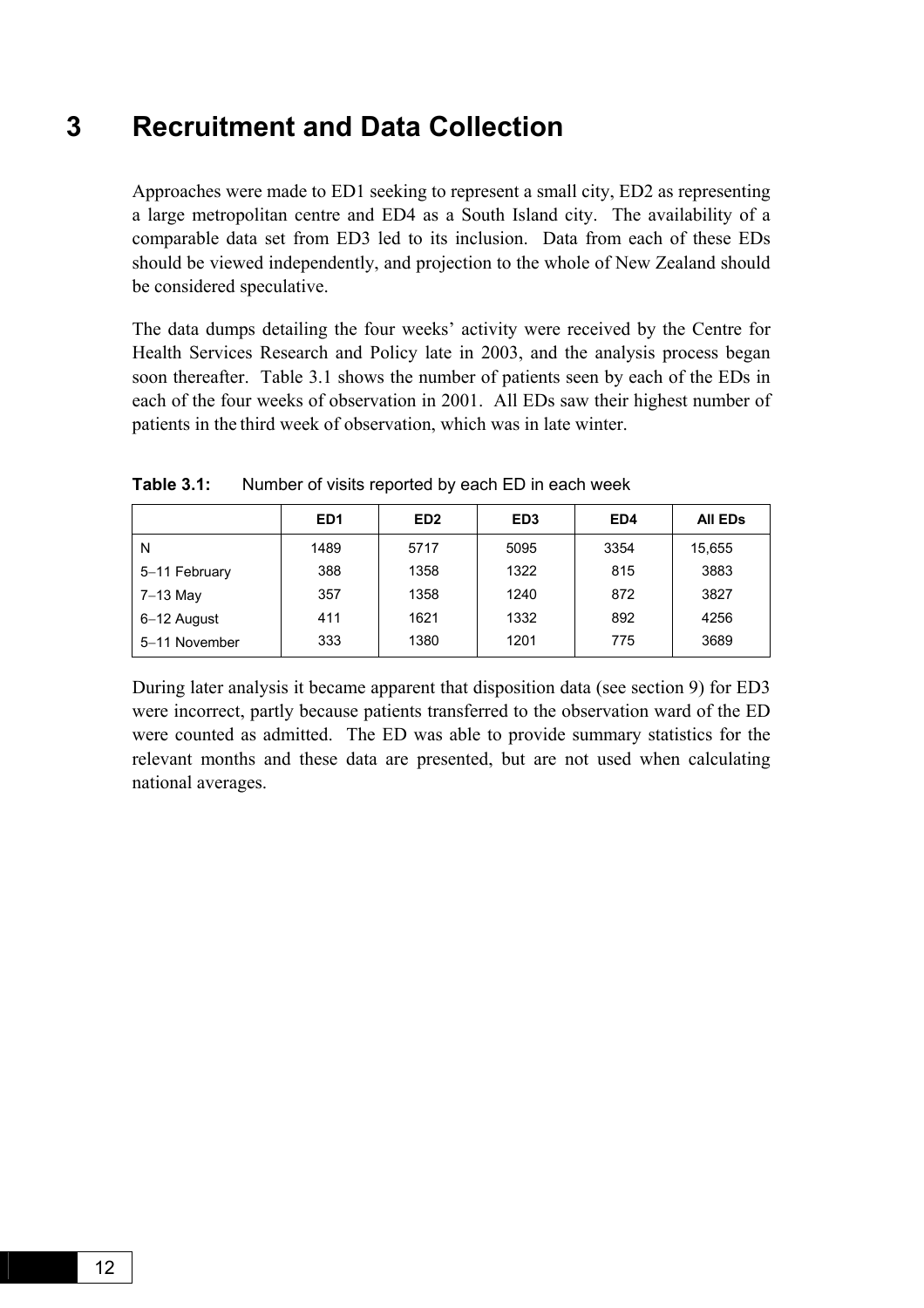### **4 Characteristics of Patients**

Table 4.1 shows the distribution of visits by patient age, giving the percentage distribution for all patients (and for females) for each ED. In interpreting this information, the shorter duration of the < 1 and 1−4 age bands should be noted.

The overall median age of ED patients was 32; the median was higher in ED1 (35) and ED3 (36) but lower in ED2 (30). Patients under five made up 12.3% of the total, but this figure was higher in ED2 at 19.1% and lower in ED3 at 9.1%. Patients aged 15−24 made up 16.6% of the whole sample, but this group made up 24.1% of patients at ED4. Females made 49.4% of the visits to EDs 1 and 2 but 46% of visits to EDs 3 and 4.

|               | ED <sub>1</sub> | ED <sub>2</sub> | ED <sub>3</sub> | ED4         | All ED <sub>s</sub> |
|---------------|-----------------|-----------------|-----------------|-------------|---------------------|
| N             | 1489 (755)      | 5717 (2809)     | 5095 (2384)     | 3354 (1506) | 15,655 (7454)       |
| % female      | (50.7)          | (49.1)          | (46.8)          | (44.9)      | (47.6)              |
| Age (years)   |                 |                 |                 |             |                     |
| $75+$         | 11.4 (11.9)     | 8.3(10.0)       | 13.8 (18.0)     | 9.5(12.8)   | 10.7 (13.3)         |
| $65 - 74$     | 8.0(7.8)        | 5.8(5.5)        | 9.8(10.1)       | 7.3(8.4)    | 7.6(7.8)            |
| $55 - 64$     | 9.3(9.8)        | 7.2(6.9)        | 7.6(7.6)        | 7.1(7.0)    | 7.5(7.4)            |
| $45 - 54$     | 10.8(9.4)       | 9.4(10.0)       | 9.9(9.4)        | 9.0(9.4)    | 9.6(9.6)            |
| $35 - 44$     | 11.7 (12.6)     | 11.4 (11.7)     | 11.3(10.1)      | 12.3(11.5)  | 11.6 (11.4)         |
| $25 - 34$     | 11.9 (13.5)     | 14.0 (15.3)     | 13.2 (12.2)     | 13.5(12.5)  | 13.4 (13.6)         |
| $15 - 24$     | 15.2(15.1)      | 13.8 (14.2)     | 15.2 (14.2)     | 24.1 (22.3) | 16.6 (15.9)         |
| $5 - 14$      | 10.8(10.2)      | 10.9(9.1)       | 10.1(9.4)       | 11.4 (10.8) | 10.7(9.6)           |
| $1 - 4$       | 6.9(6.6)        | 11.5 (11.3)     | 6.4(6.1)        | 4.4(4.0)    | 7.9(7.7)            |
| $\leq 1$      | 4.1(3.1)        | 7.6(6.1)        | 2.7(2.4)        | 1.5(1.5)    | 4.4 (3.7)           |
| <b>Median</b> | 35              | 30              | 36              | 33          | 32                  |

**Table 4.1:** Percentage distribution of patients by age: total % (% female)

The distribution of ethnicity among patients is presented in Table 4.2. Overall, 60.6% affiliated with New Zealand European, 12.8% with Māori, 11.7% with Pacific peoples, 2.6% were distributed between Chinese and Indian affiliation, and 12.3% were given as "other".

The percentage of New Zealand European was lower in ED1 (51.3%) and lower again in ED2 (36.7%). The Māori percentage was highest in ED1 (33.0%) and high in ED2 (19.2%). ED2 had many more Pacific people (28.5%) and more people of Indian (3.7%) and Chinese (2.0%) descent.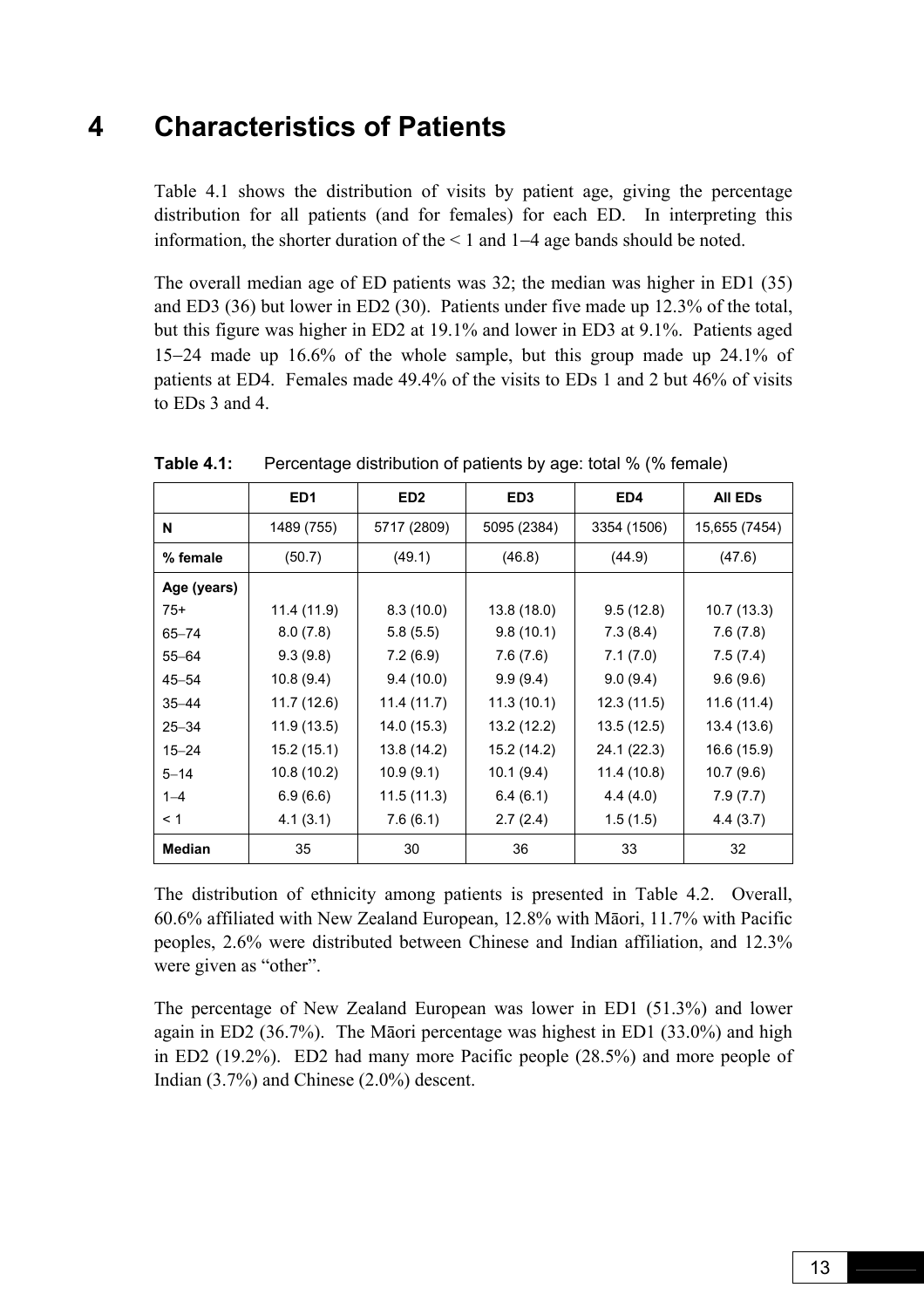|                      | ED <sub>1</sub> | ED <sub>2</sub> | ED <sub>3</sub> | ED4  | All EDs* |
|----------------------|-----------------|-----------------|-----------------|------|----------|
| N                    | 1463            | 5681            | 4876            | 3284 | 15,304   |
| <b>Ethnicity</b>     |                 |                 |                 |      |          |
| New Zealand European | 51.3            | 36.7            | 76.8            | 81.9 | 60.6     |
| Māori                | 33.0            | 19.2            | 4.7             | 4.8  | 12.8     |
| Pacific              | 1.4             | 28.5            | 2.0             | 1.6  | 11.7     |
| Chinese              | 0.07            | 2.0             | 0.5             | 1.0  | 1.1      |
| Indian               |                 | 3.7             | 0.2             | 0.3  | 1.5      |
| Other                | 14.3            | 10.0            | 15.8            | 10.4 | 12.3     |

**Table 4.2:** Percentage distribution of patients, by ethnicity

\* 351 patients had missing data for ethnicity.

Table 4.3 summarises socioeconomic status using the NZDep2001 decile related to each patient's residential address. For all EDs, the percentage of people from the three least-deprived deciles (1, 2 and 3) was relatively low at 17.7%, while the percentage from the three most deprived (8, 9 and 10) was high at 45.9%. (Of the combined populations of the districts served by the four EDs, 28% live in NZDep 1, 2 and 3 and 34.7% in 8, 9 and 10). Those from the least deprived neighbourhoods were much less common in ED1 (3.3%) and less common in ED2 (14.0%), compared to ED3 (21.8%) and ED4 (24.2%). Conversely, those from the most deprived neighbourhoods made up a higher percentage of the workload at ED1 (63.9%) and ED2 (66.9%), compared to ED3 (25.7%) and ED4 (33.0%).

|             |                | ED <sub>1</sub> | ED <sub>2</sub> | ED <sub>3</sub> | ED4  | <b>All EDs</b> |
|-------------|----------------|-----------------|-----------------|-----------------|------|----------------|
|             | N              | 1489            | 5717            | 5095            | 3354 | 15,655         |
|             | NZDep2001      |                 |                 |                 |      |                |
| Low         | decile 1       | 0.2             | 2.5             | 6.4             | 6.4  | 4.4            |
| deprivation | $\overline{2}$ | 0.7             | 5.0             | 8.5             | 6.8  | 6.1            |
|             | 3              | 2.4             | 6.5             | 6.9             | 11.0 | 7.2            |
|             | $\overline{4}$ | 6.5             | 4.4             | 14.4            | 4.7  | 7.9            |
|             | 5              | 4.6             | 6.2             | 17.8            | 11.1 | 10.9           |
|             | $\,6$          | 7.9             | 2.9             | 9.1             | 16.7 | 8.3            |
|             | 7              | 13.1            | 4.1             | 9.6             | 9.1  | 7.8            |
|             | 8              | 19.9            | 14.5            | 12.2            | 20.3 | 15.5           |
| High        | 9              | 20.8            | 18.4            | 9.1             | 8.9  | 13.6           |
| deprivation | 10             | 23.2            | 34.0            | 4.4             | 3.8  | 16.8           |
|             | <b>Missing</b> | 0.7             | 1.5             | 1.8             | 1.4  | 1.5            |

**Table 4.3:** Percentage distribution of patients, by NZDep2001 index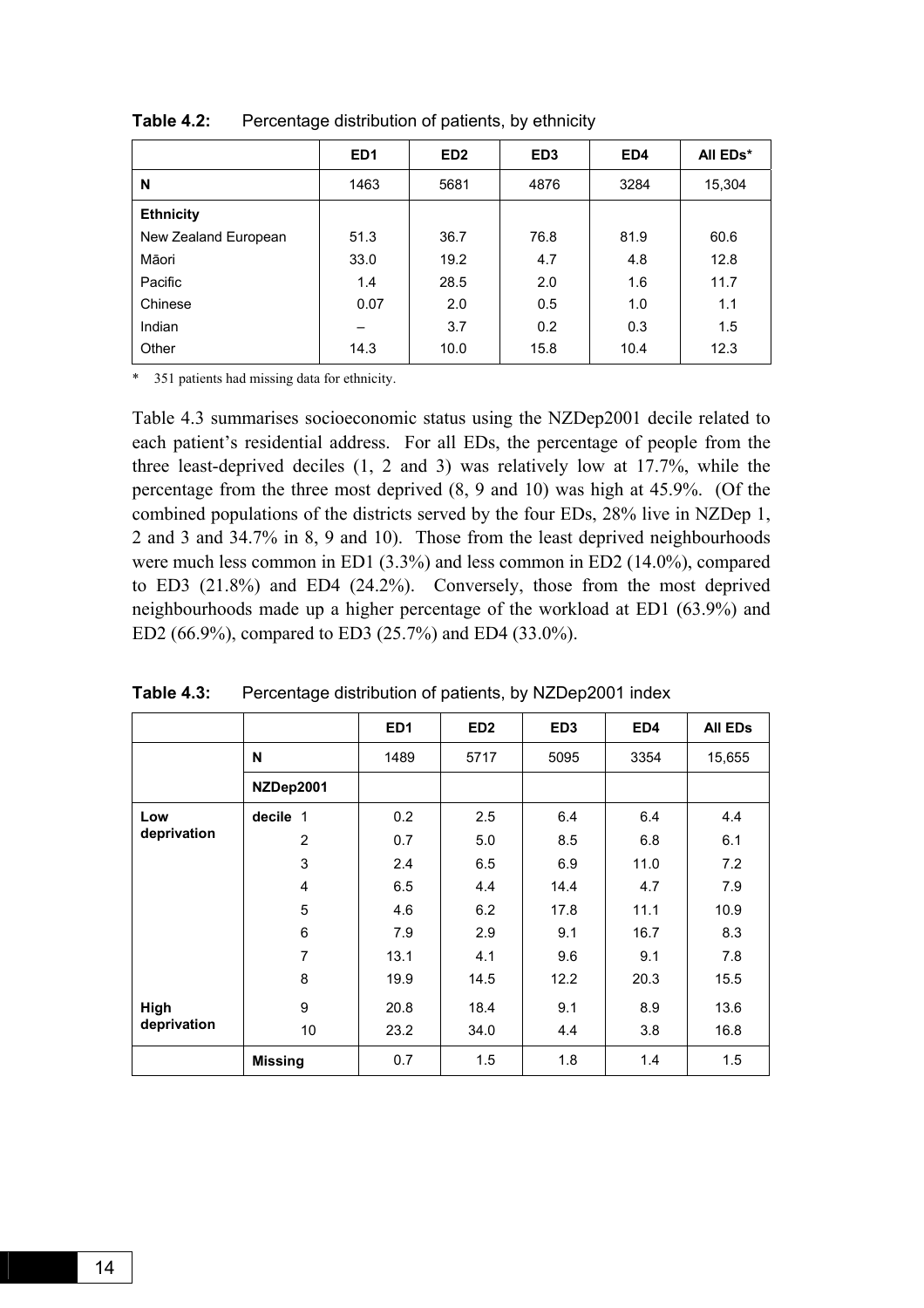### **5 Relationship with ED**

Table 5.1 shows the mean number of visits to the ED in the previous year (including the reported visit), and the accompanying standard deviation gives an indication of spread. The figures shown for ED4 are not exact: the data that were provided gave the number of visits since 1 July 1998 (i.e. about the previous three years). These numbers were divided by the number of years since July 1998 (different for each week observed) and then rounded, keeping a minimum of one to represent the current visit.

For all EDs, patients averaged 2.18 visits in the previous year. The mean value was higher for ED2 (2.36) and lower for ED1 and ED4 (both 1.98).

|                    | ED <sub>1</sub> | ED <sub>2</sub> | ED <sub>3</sub> | $ED4*$ | <b>All EDs</b> |
|--------------------|-----------------|-----------------|-----------------|--------|----------------|
| Mean in last year  | 1.98            | 2.36            | 2.15            | 1.98   | 2.18           |
| Standard deviation | 2.18            | 2.36            | 3.77            | 3.35   | 3.08           |

**Table 5.1:** ED visits in the last year, including current visit

\* Numbers approximate – manipulated from the raw data as described above.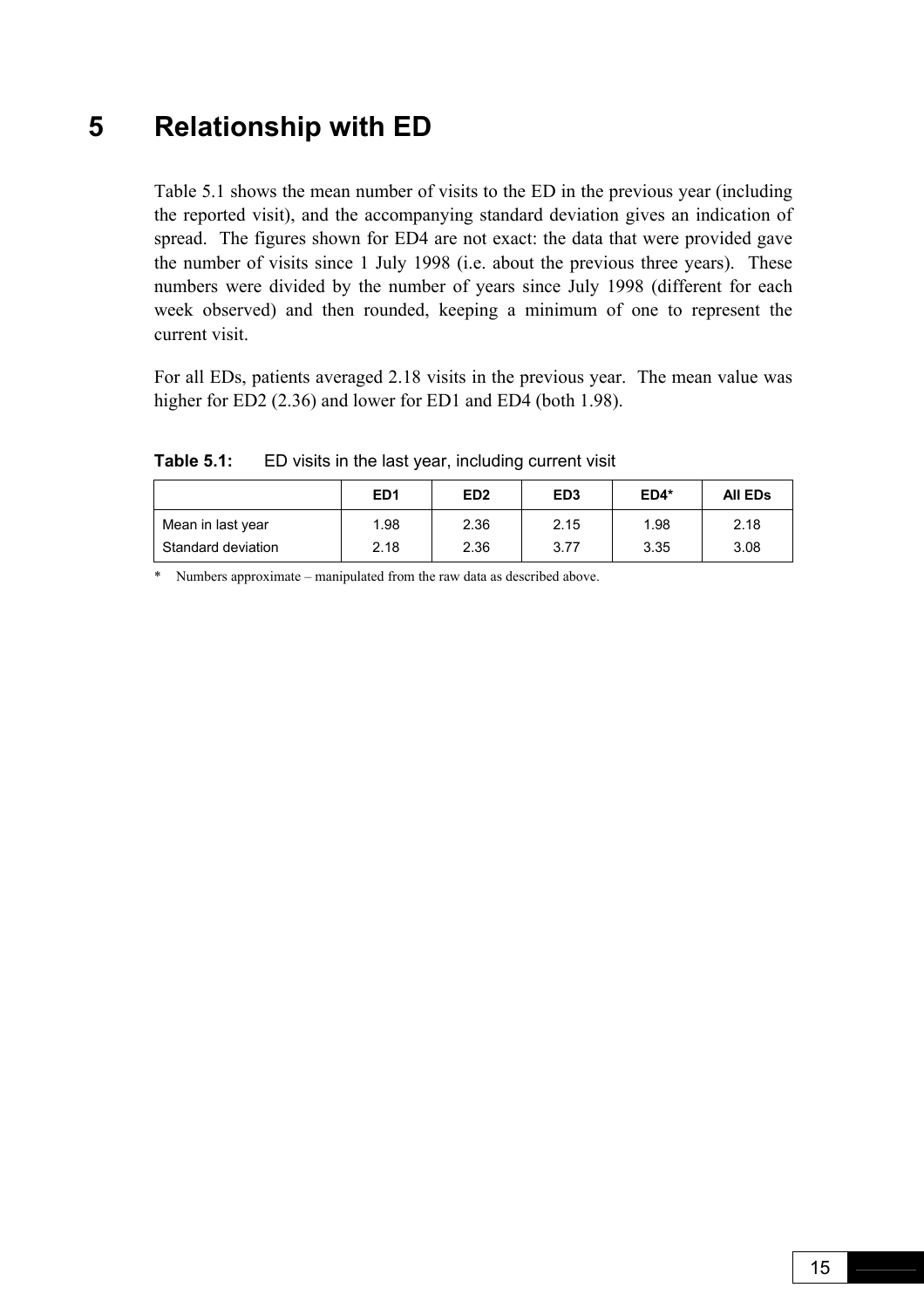# **6 Visit Characteristics**

Table 6.1 summarises the workload of the EDs over the days of the week. In general, Mondays and weekends were the busiest times.

|           | ED <sub>1</sub> | ED <sub>2</sub> | ED <sub>3</sub> | ED4  | <b>All EDs</b> |
|-----------|-----------------|-----------------|-----------------|------|----------------|
| N         | 1489            | 5717            | 5095            | 3354 | 15,655         |
| Day       |                 |                 |                 |      |                |
| Monday    | 17.1            | 15.7            | 14.8            | 14.9 | 15.4           |
| Tuesday   | 13.7            | 14.1            | 13.3            | 13.2 | 13.6           |
| Wednesday | 13.4            | 14.3            | 13.7            | 13.7 | 13.9           |
| Thursday  | 12.5            | 14.5            | 13.0            | 14.6 | 13.8           |
| Friday    | 14.6            | 13.5            | 14.8            | 13.4 | 14.0           |
| Saturday  | 14.5            | 13.4            | 14.6            | 14.5 | 14.1           |
| Sunday    | 14.2            | 14.7            | 15.9            | 15.8 | 15.3           |

**Table 6.1:** Percentage distribution of patients, by day of the week

Table 6.2 presents workload by time of day. The distribution of patients across time appeared to be consistent across the EDs: they all saw the fewest patients between midnight and 8 am and the most between midday and 4 pm. The progressive slackening of demand by four-hour periods from 8 pm to 8 am was least marked in ED2.

|                                | ED <sub>1</sub> | ED <sub>2</sub> | ED <sub>3</sub> | ED4  | <b>All EDS</b> |
|--------------------------------|-----------------|-----------------|-----------------|------|----------------|
| N                              | 1489            | 5717            | 5095            | 3354 | 15,655         |
| <b>Time</b>                    |                 |                 |                 |      |                |
| $8$ am $-12$ pm                | 23.0            | 19.0            | 20.2            | 24.7 | 21.0           |
| 12 pm $-$ 4 pm                 | 26.7            | 23.1            | 24.8            | 26.3 | 24.7           |
| 4 pm $-8$ pm                   | 20.6            | 20.8            | 23.8            | 22.7 | 22.2           |
| $8 \text{ pm} - 12 \text{ am}$ | 16.7            | 19.6            | 17.9            | 14.9 | 17.8           |
| 12 am $-$ 4 am                 | 8.1             | 10.8            | 7.8             | 7.0  | 8.7            |
| $4$ am $-$ 8 am                | 4.8             | 6.7             | 5.5             | 4.6  | 5.7            |

**Table 6.2:** Percentage distribution of patients, by time of day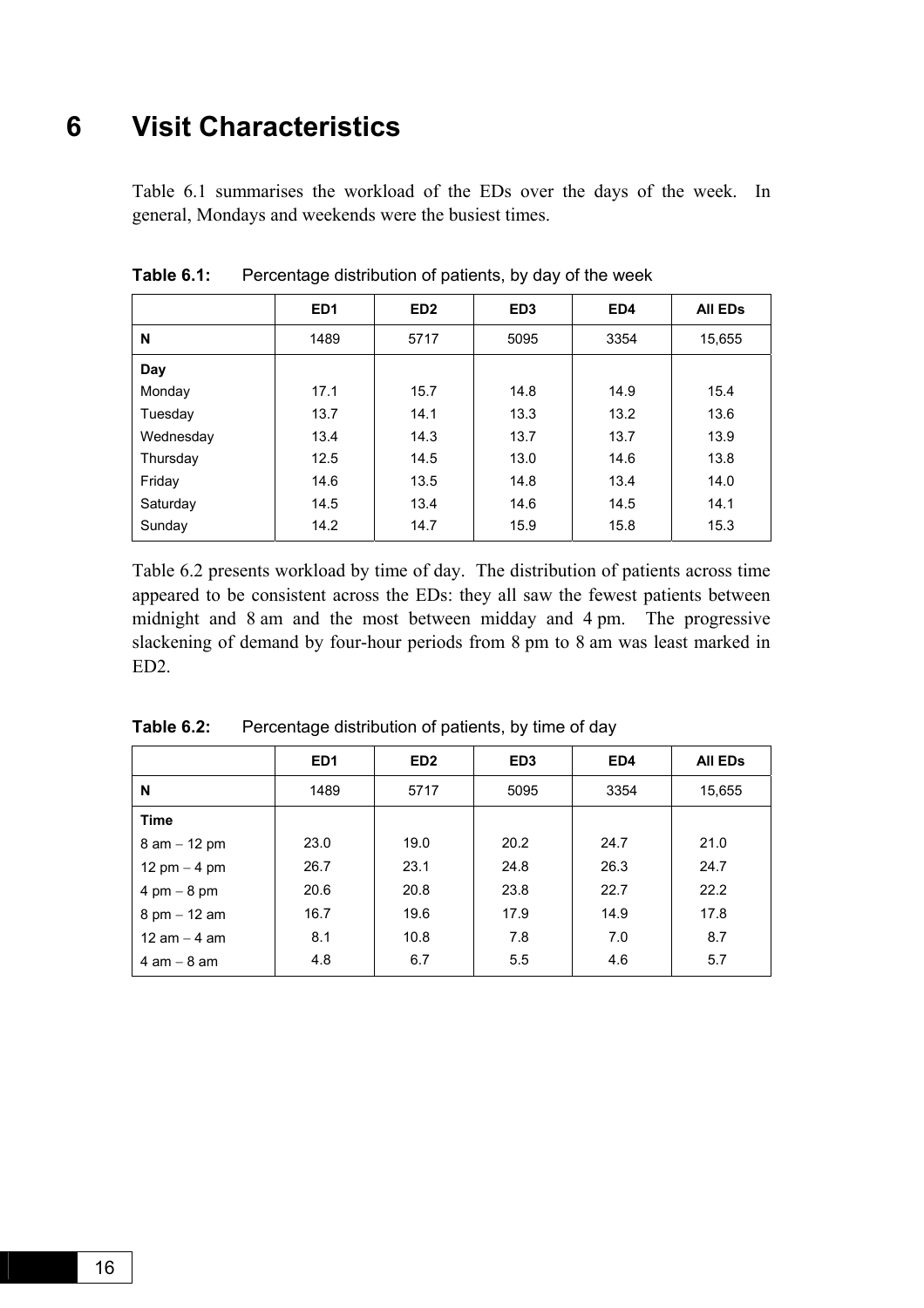Table 6.3 gives the operational requirements for triage categories used by the EDs in managing their patients; these are based on urgency.

| Triage | <b>Definition</b>                                                |
|--------|------------------------------------------------------------------|
|        | All of these patients need to be seen immediately                |
| 2      | At least 80% of these patients should be seen within 10 minutes  |
| 3      | At least 75% of these patients should be seen within 30 minutes  |
| 4      | At least 70% of these patients should be seen within 60 minutes  |
| 5      | At least 70% of these patients should be seen within 120 minutes |

**Table 6.3:** Definitions of the ED triage categories

Table 6.4 shows the percentage distribution of patients in these triage categories. The mean was similar across the EDs with the exception of ED4, which had a significantly smaller proportions of patients in categories 1, 2 and 3. There was also a smaller proportion of category 5 patients visiting ED3.

|               | ED <sub>1</sub> | ED <sub>2</sub> | ED <sub>3</sub> | ED4  | All EDs |
|---------------|-----------------|-----------------|-----------------|------|---------|
| N             | 1489            | 5717            | 5095            | 3354 | 15,655  |
| <b>Triage</b> |                 |                 |                 |      |         |
|               | 0.7             | 0.8             | 0.7             | 0.2  | 0.6     |
| 2             | 8.7             | 6.2             | 9.1             | 4.0  | 6.9     |
| 3             | 49.8            | 45.4            | 43.7            | 24.3 | 40.7    |
| 4             | 31.3            | 36.9            | 41.6            | 54.0 | 41.5    |
| 5             | 9.4             | 10.8            | 5.0             | 17.4 | 10.2    |
| Mean triage   | 3.4             | 3.5             | 3.4             | 3.8  | 3.5     |

**Table 6.4:** Percentage distribution of patients, by triage category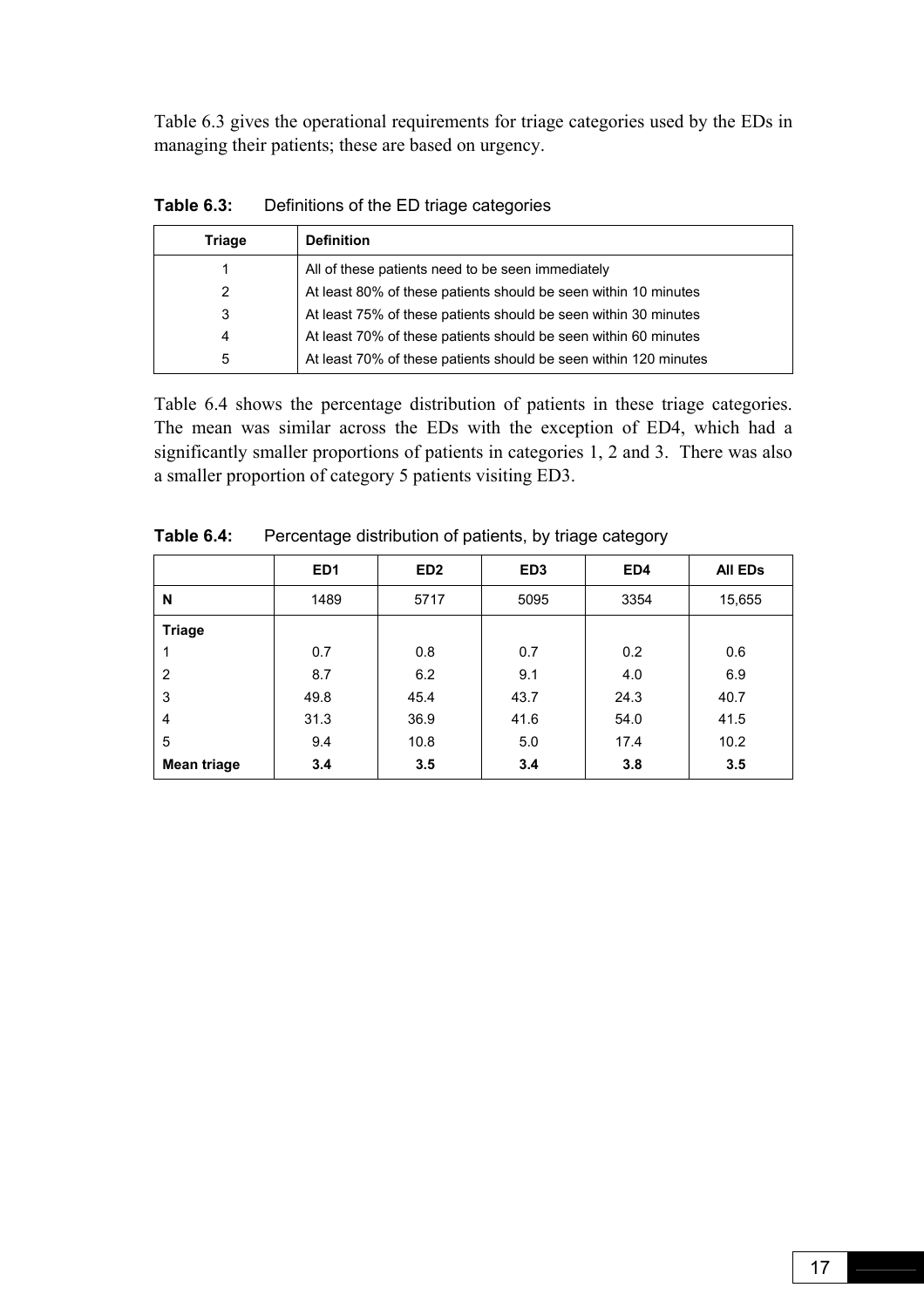Table 6.5 shows the distribution of patients' length of stay for each ED. The distributions are all fairly similar, except for that of ED2, which had a significantly longer average length of stay, and most noticeably a much higher proportion of patients staying longer than 12 hours. All of the EDs measured the length of stay as the time from "log in" to the system until the time of departure, so these values include waiting time before being seen.

|                           | ED <sub>1</sub> | ED <sub>2</sub> | ED <sub>3</sub> | ED4  | <b>All EDs</b> |
|---------------------------|-----------------|-----------------|-----------------|------|----------------|
| N                         | 1489            | 5717            | 5095            | 3354 | 15,655         |
| <b>LOS</b>                |                 |                 |                 |      |                |
| $\leq$ 1 hour             | 14.8            | 3.9             | 23.9            | 16.9 | 14.2           |
| $1-4$ hours               | 66.1            | 40.3            | 49.2            | 63.6 | 50.6           |
| $4-8$ hours               | 18.1            | 32.9            | 20.6            | 17.1 | 24.1           |
| 8-12 hours                | 0.9             | 8.0             | 3.8             | 1.9  | 4.7            |
| $> 12$ hours              | 0.07            | 14.8            | 2.5             | 0.5  | 6.3            |
| <b>Mean LOS (minutes)</b> | 164             | 410             | 191             | 164  | 263            |

**Table 6.5:** Percentage distribution of patients, by length of stay (LOS)

Table 6.6 combines all of the EDs and shows the absolute number and the percentage distribution of the triage categories at different times of the day, and the average triage category for each. The most urgent cases (triage category 1) were most frequent in relative and absolute terms between 4 pm and midnight. The least urgent problems (triage category 5) made up almost twice the percentage of the total workload in daytime hours compared to the rest of the day.

|               | $8$ am $-$ 4 pm | 4 pm - 12 am | $12$ am $-8$ am |
|---------------|-----------------|--------------|-----------------|
| N             | 7160            | 6235         | 2254            |
| <b>Triage</b> |                 |              |                 |
|               | 31(0.4)         | 45 (0.7)     | 22(1.0)         |
| 2             | 457 (6.4)       | 435 (7.0)    | 190 (8.4)       |
| 3             | 2682 (37.5)     | 2698 (43.3)  | 992 (44.0)      |
| 4             | 3016(42.1)      | 2609 (41.8)  | 876 (38.9)      |
| 5             | 974 (13.6)      | 448 (7.2)    | 174 (7.7)       |
| Mean triage   | 3.6             | 3.5          | 3.4             |

**Table 6.6:** Number and percentage distribution of triage categories, by time of day, for all EDs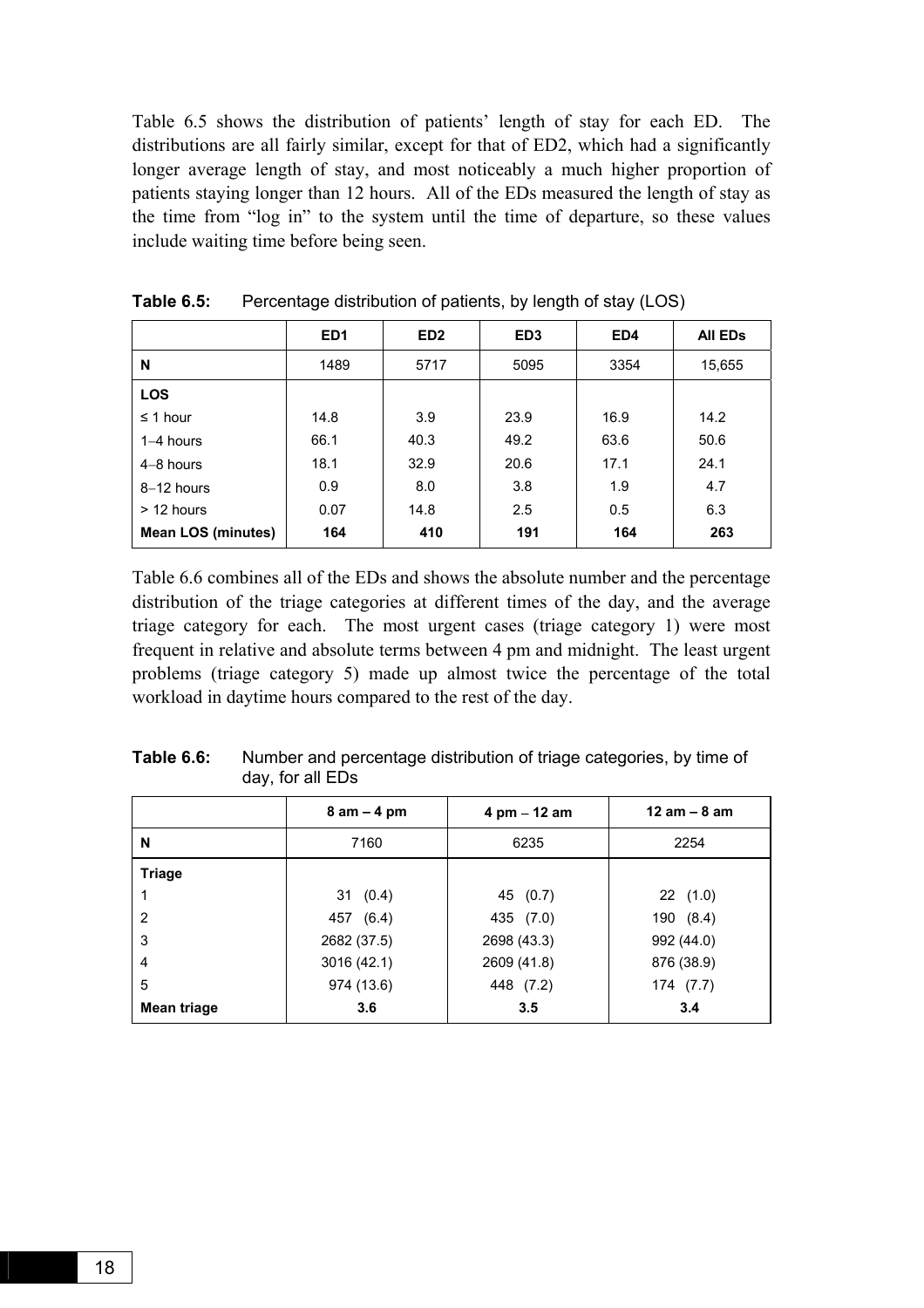Table 6.7 shows the percentage distribution of patients at different times of the day, by age group. Those over 65 made more daytime visits, young adults (15−24) presented proportionately more frequently between midnight and 8 am, while children were brought in most frequently from 4 pm to midnight.

|           | $8$ am $-$ 4 pm | $4 \text{ pm} - 12 \text{ am}$ | 12 am $-$ 8 am |
|-----------|-----------------|--------------------------------|----------------|
| N         | 7161            | 6235                           | 2255           |
| Age       |                 |                                |                |
| $65+$     | 22.4            | 15.1                           | 14.2           |
| $45 - 64$ | 18.1            | 16.1                           | 16.6           |
| $25 - 44$ | 24.3            | 24.8                           | 27.9           |
| $15 - 24$ | 15.3            | 16.7                           | 20.5           |
| $< 15$    | 19.9            | 27.3                           | 20.7           |

**Table 6.7:** Percentage distribution of age groups, by time of day, for all EDs

Table 6.8 shows the percentage distribution of patients in triage categories by age group, and again shows the average length of stay for each division. The longer length of stay for ED2 is again evident. Older patients tended to spend longer at the EDs than did their juniors. The mean triage score decreased (cases became more urgent) with age, from 3.8 in the 15−24 group to 3.2 in the 65+ group. Children under 15 had a mean triage score of 3.5.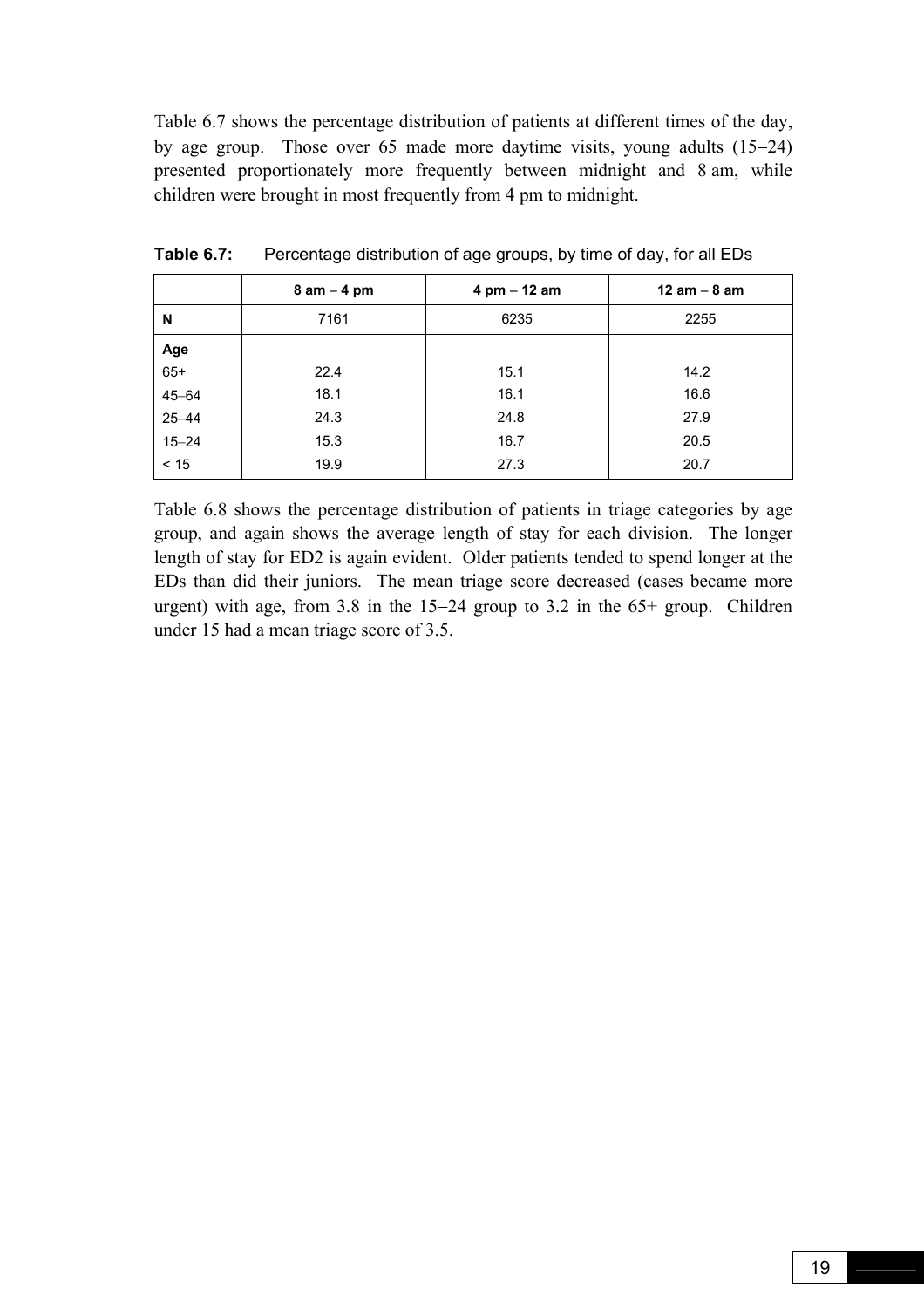| Age group (years) |                           | ED <sub>1</sub> | ED <sub>2</sub> | ED <sub>3</sub> | ED4  | All EDs |
|-------------------|---------------------------|-----------------|-----------------|-----------------|------|---------|
| $65+$             | N                         | 289             | 808             | 1204            | 562  | 2863    |
|                   | Triage 1                  | 0.7             | 0.7             | 0.8             | 0.2  | 0.6     |
|                   | $\overline{2}$            | 14.5            | 11.5            | 17.3            | 9.1  | 13.8    |
|                   | 3                         | 58.5            | 56.4            | 49.3            | 40.8 | 50.6    |
|                   | 4                         | 23.9            | 27.9            | 31.2            | 44.8 | 32.2    |
|                   | 5                         | 2.4             | 3.5             | 1.5             | 5.2  | 2.9     |
|                   | <b>Mean triage</b>        | 3.1             | 3.2             | 3.2             | 3.5  | 3.2     |
|                   | <b>Mean LOS</b>           | 198             | 582             | 246             | 234  | 334     |
| $45 - 64$         | N                         | 299             | 946             | 891             | 541  | 2677    |
|                   | Triage 1                  | 1.0             | 0.6             | 1.2             |      | 0.8     |
|                   | $\overline{2}$            | 10.4            | 8.0             | 12.0            | 5.9  | 9.2     |
|                   | 3                         | 51.8            | 50.0            | 44.1            | 27.7 | 43.7    |
|                   | $\overline{4}$            | 26.1            | 31.6            | 38.3            | 53.6 | 37.7    |
|                   | 5                         | 10.4            | 9.7             | 4.4             | 12.8 | 8.6     |
|                   | <b>Mean triage</b>        | 3.3             | 3.4             | 3.3             | 3.7  | 3.4     |
|                   | <b>Mean LOS</b>           | 176             | 520             | 223             | 180  | 314     |
| $25 - 44$         | N                         | 351             | 1453            | 1247            | 867  | 3918    |
|                   | Triage 1                  | 0.3             | 0.9             | 0.6             | 0.2  | 0.6     |
|                   | $\overline{2}$            | 6.3             | 4.6             | 6.4             | 3.3  | 5.1     |
|                   | 3                         | 42.5            | 38.4            | 37.9            | 20.7 | 34.7    |
|                   | $\overline{4}$            | 38.8            | 41.6            | 47.1            | 55.0 | 46.0    |
|                   | 5                         | 12.0            | 14.5            | 8.1             | 20.8 | 13.6    |
|                   | <b>Mean triage</b>        | 3.6             | 3.6             | 3.6             | 3.9  | 3.7     |
|                   | <b>Mean LOS</b>           | 157             | 401             | 206             | 157  | 263     |
| $15 - 24$         | N                         | 226             | 791             | 776             | 808  | 2601    |
|                   | Triage 1                  |                 | 0.4             | 0.6             | 0.6  | 0.5     |
|                   | 2                         | 5.3             | 4.2             | 2.6             | 1.9  | 3.1     |
|                   | 3                         | 41.2            | 36.9            | 33.8            | 14.1 | 29.3    |
|                   | $\overline{\mathbf{4}}$   | 40.7            | 42.1            | 55.5            | 57.2 | 50.7    |
|                   | 5                         | 12.8            | 16.4            | 7.5             | 26.2 | 16.5    |
|                   | <b>Mean triage</b>        | 3.6             | 3.7             | 3.7             | 4.1  | 3.8     |
|                   | <b>Mean LOS</b>           | 160             | 381             | 197             | 141  | 232     |
| $< 15$            | $\boldsymbol{\mathsf{N}}$ | 324             | 1719            | 977             | 576  | 3596    |
|                   | Triage 1                  | 1.2             | 1.0             | 0.3             |      | 0.7     |
|                   | $\overline{2}$            | 7.1             | 5.0             | 4.8             | 1.4  | 4.6     |
|                   | 3                         | 54.0            | 47.5            | 51.5            | 24.7 | 45.5    |
|                   | 4                         | 28.1            | 37.6            | 39.2            | 57.5 | 40.4    |
|                   | 5                         | 9.6             | 9.0             | 4.2             | 16.5 | 8.9     |
|                   | <b>Mean triage</b>        | 3.4             | 3.5             | 3.4             | 3.9  | 3.5     |
|                   | <b>Mean LOS</b>           | 131             | 290             | 71              | 121  | 189     |

#### **Table 6.8:** Percentage distribution of triage categories, by age group, with average length of stay (LOS)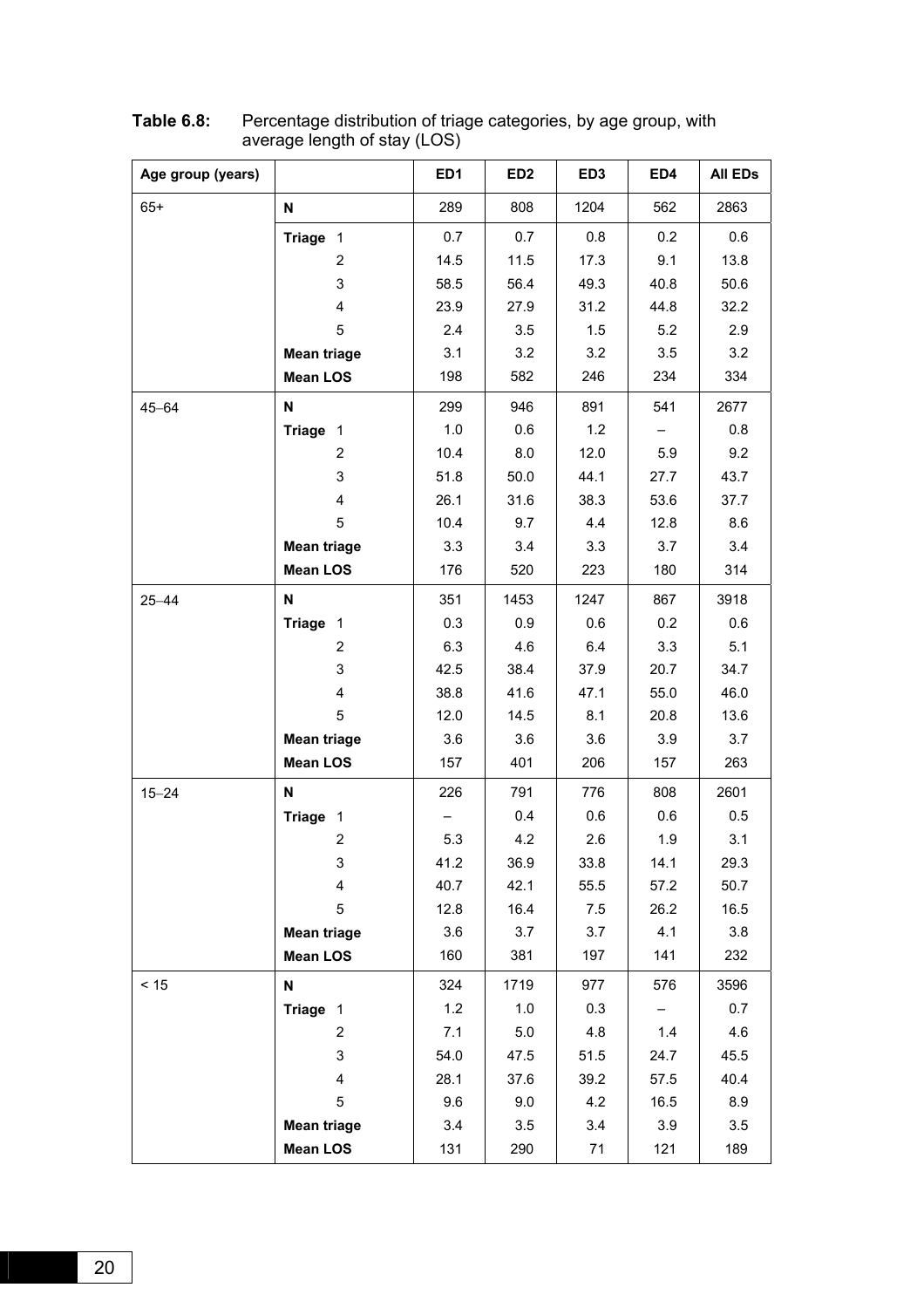Table 6.9 shows the percentage distribution of visits by time of day for each major ethnic group. Note that Pacific people used the Emergency Department less during the day and more after midnight (this finding is relevant only to ED2; the number of Pacific people seen at the other EDs is too small to provide a reliable estimate).

|                 | <b>All ethnicities</b> | <b>New Zealand European</b> | Māori | <b>Pacific</b> | <b>Other</b> |
|-----------------|------------------------|-----------------------------|-------|----------------|--------------|
| N               | 15,277                 | 9271                        | 1955  | 1791           | 2260         |
| <b>Time</b>     |                        |                             |       |                |              |
| $8$ am $-$ 4 pm | 45.7                   | 47.6                        | 44.4  | 35.5           | 47.6         |
| 4 pm $-$ 12 am  | 39.8                   | 39.5                        | 40.8  | 42.9           | 37.9         |
| 12 am $-$ 8 am  | 14.4                   | 12.9                        | 14.8  | 21.5           | 14.6         |

**Table 6.9:** Percentage distribution of time of day, by ethnic group, for all EDs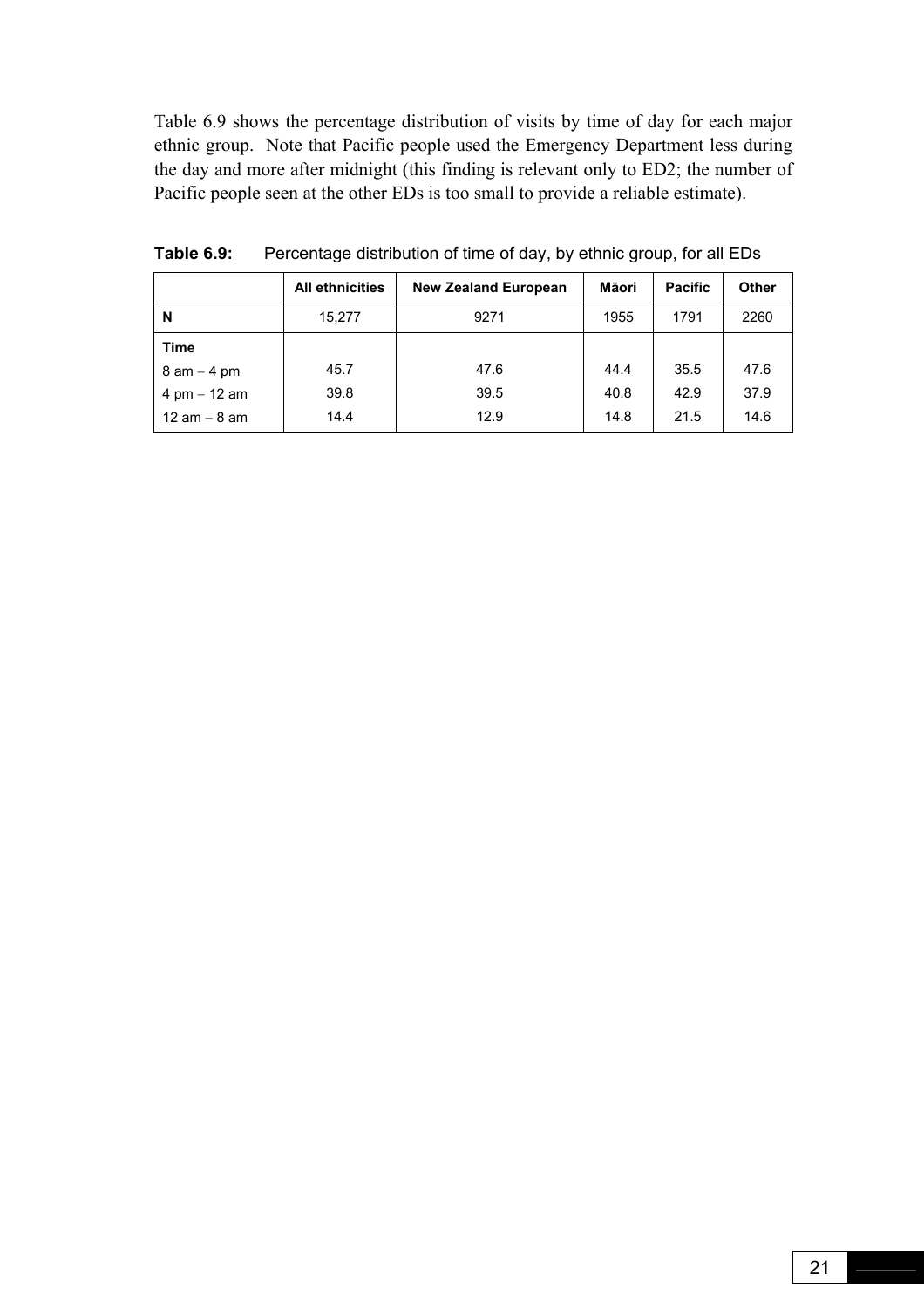# **7 Problems Identified and Managed**

Table 7.1 shows the percentage distribution of diagnoses as READ chapter headings for each of the EDs. The commonest types of problem were injury/poisoning (30.4%), respiratory (9.9%), cardiovascular (9.7%) and non-specific symptoms  $(8.6\%)$ .

ED3 was exceptional in coding a large number of cases to actions (19.1% versus an overall mean of 7.2%) and having more uncoded cases (11.0% versus an overall mean of 4.0%). This difference is likely to be due to a different coding process rather than to substantive differences in the problems encountered. ED4 reported a much higher incidence of injury/poisoning (43.7% versus an overall mean of 30.4). The prevalence of respiratory problems was much higher for ED1 and ED2 (mean of 14%) than for ED3 and ED4 (mean of 5%).

| <b>READ2</b> chapter                     | ED <sub>1</sub> | ED <sub>2</sub> | ED <sub>3</sub> | ED4    | <b>All EDs</b> |
|------------------------------------------|-----------------|-----------------|-----------------|--------|----------------|
| Injury/poisoning                         | 27.3            | 24.7            | 29.0            | 43.7   | 30.4           |
| Respiratory                              | 12.1            | 16.0            | 5.5             | 5.0    | 9.9            |
| Cardiovascular/circulatory               | 11.2            | 8.9             | 11.3            | 8.1    | 9.7            |
| Symptoms non-specific                    | 8.9             | 8.9             | 9.9             | 6.0    | 8.6            |
| Actions                                  | 1.5             | 0.9             | 19.1            | 2.7    | 7.2            |
| Nervous system / sense organs            | 6.0             | 4.9             | 4.4             | 3.6    | 4.5            |
| Digestive                                | 5.8             | 5.6             | 1.3             | 5.2    | 4.1            |
| Skin / subcutaneous tissue               | 3.8             | 3.9             | 1.7             | 2.9    | 3.0            |
| Infectious/parasitic                     | 3.4             | 4.8             | 0.5             | 2.7    | 2.8            |
| Genito-urinary                           | 5.4             | 3.1             | 2.3             | 2.4    | 2.9            |
| Musculoskeletal / connective tissue      | 4.4             | 2.5             | 1.4             | 3.9    | 2.6            |
| Investigations                           | 1.8             | 2.0             | 2.4             | 1.6    | 2.0            |
| Pregnancy/childbirth/puerperium          | 2.3             | 1.3             |                 | 0.5    | 0.8            |
| Endocrine/nutritional/metabolic/immunity | 1.1             | 0.8             | 0.1             | 1.0    | 0.7            |
| Mental                                   | 0.7             | 0.4             | 0.3             | 0.6    | 0.5            |
| Unspecified conditions                   | 0.4             | 0.3             | 0.08            | 1.2    | 0.4            |
| Cancers/neoplasms                        | 0.6             | 0.3             |                 | 0.2    | 0.2            |
| Blood / blood-forming organs             | 0.1             | 0.3             |                 | 0.2    | 0.2            |
| Congenital                               | 0.07            | 0.05            |                 | 0.09   | 0.04           |
| Perinatal                                | 0.07            | 0.03            |                 |        | 0.02           |
| Not coded                                | 0.3             | 0.1             | 11.0            | 1.6    | 4.0            |
| Missing                                  | 2.9             | 10.1            |                 | 7.1    | 5.5            |
| <b>Total</b>                             | 100%            | 100%            | 100%            | 100%   | 100%           |
| (N)                                      | (1489)          | (5717)          | (5095)          | (3354) | (15,655)       |

**Table 7.1:** Percentage distribution of problems managed by EDs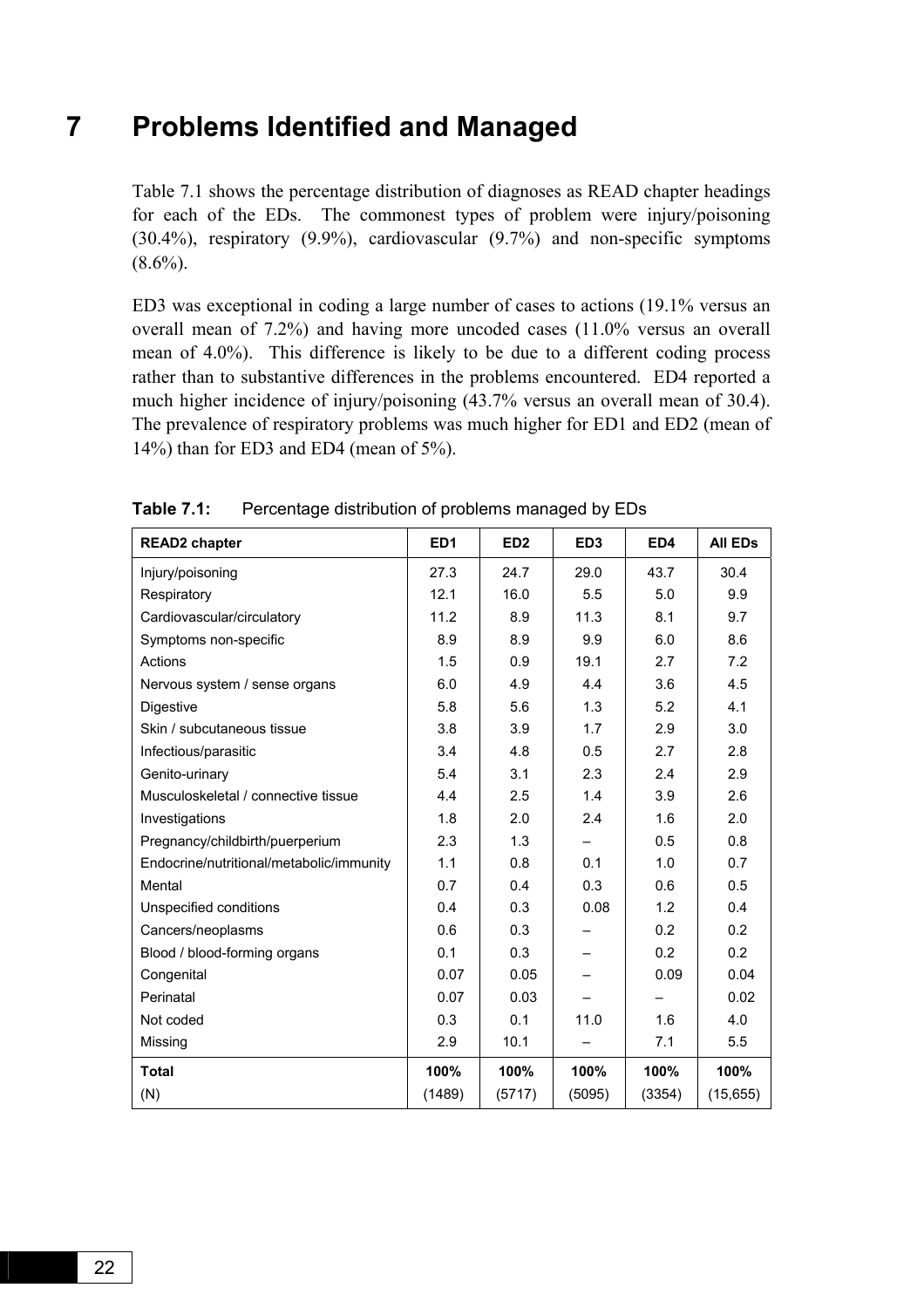There was some differentiation of patient mix by time. Table 7.2 shows that from midnight to 8 am a smaller percentage of patients presented with injuries/poisoning. The exception is the residual "level two", category which contains poisoning. Fewer actions (mainly minor surgery) were recorded. From midnight to 8 am there were proportionately more cases of respiratory disease, mainly asthma and infections, and digestive disease, mainly symptoms, than at other times of day.

| <b>READ2</b> chapter                     | $8$ am $-$ 4 pm | 4 pm $-$ 12 am | $12 am - 8 am$ |
|------------------------------------------|-----------------|----------------|----------------|
| Injury/poisoning                         | 32.5            | 30.1           | 24.6           |
| Cardiovascular/circulatory               | 10.6            | 8.6            | 10.0           |
| Respiratory                              | 8.1             | 9.9            | 15.3           |
| Actions                                  | 7.4             | 8.2            | 4.3            |
| Symptoms non-specific                    | 7.3             | 9.4            | 10.8           |
| Nervous system / sense organs            | 4.7             | 4.2            | 4.8            |
| <b>Digestive</b>                         | 3.7             | 4.0            | 6.0            |
| Musculoskeletal / connective tissue      | 3.2             | 2.1            | 2.1            |
| Skin / subcutaneous tissue               | 3.2             | 2.9            | 2.2            |
| Genito-urinary                           | 3.0             | 2.8            | 2.9            |
| Infectious/parasitic                     | 2.4             | 3.0            | 3.9            |
| Investigations                           | 1.8             | 2.3            | 2.2            |
| Pregnancy/childbirth/puerperium          | 0.9             | 0.8            | 0.4            |
| Endocrine/metabolic/nutritional/immunity | 0.6             | 0.7            | 0.8            |
| Unspecified conditions                   | 0.5             | 0.4            | 0.2            |
| Mental                                   | 0.4             | 0.5            | 0.6            |
| Cancers/neoplasms                        | 0.3             | 0.1            | 0.09           |
| Blood / blood-forming organs             | 0.2             | 0.2            | 0.09           |
| Congenital                               | 0.04            | 0.05           | 0.04           |
| Perinatal                                | 0.01            | 0.03           |                |
| Not coded                                | 4.3             | 3.9            | 3.3            |

**Table 7.2:** Percentage distributions of problems, by time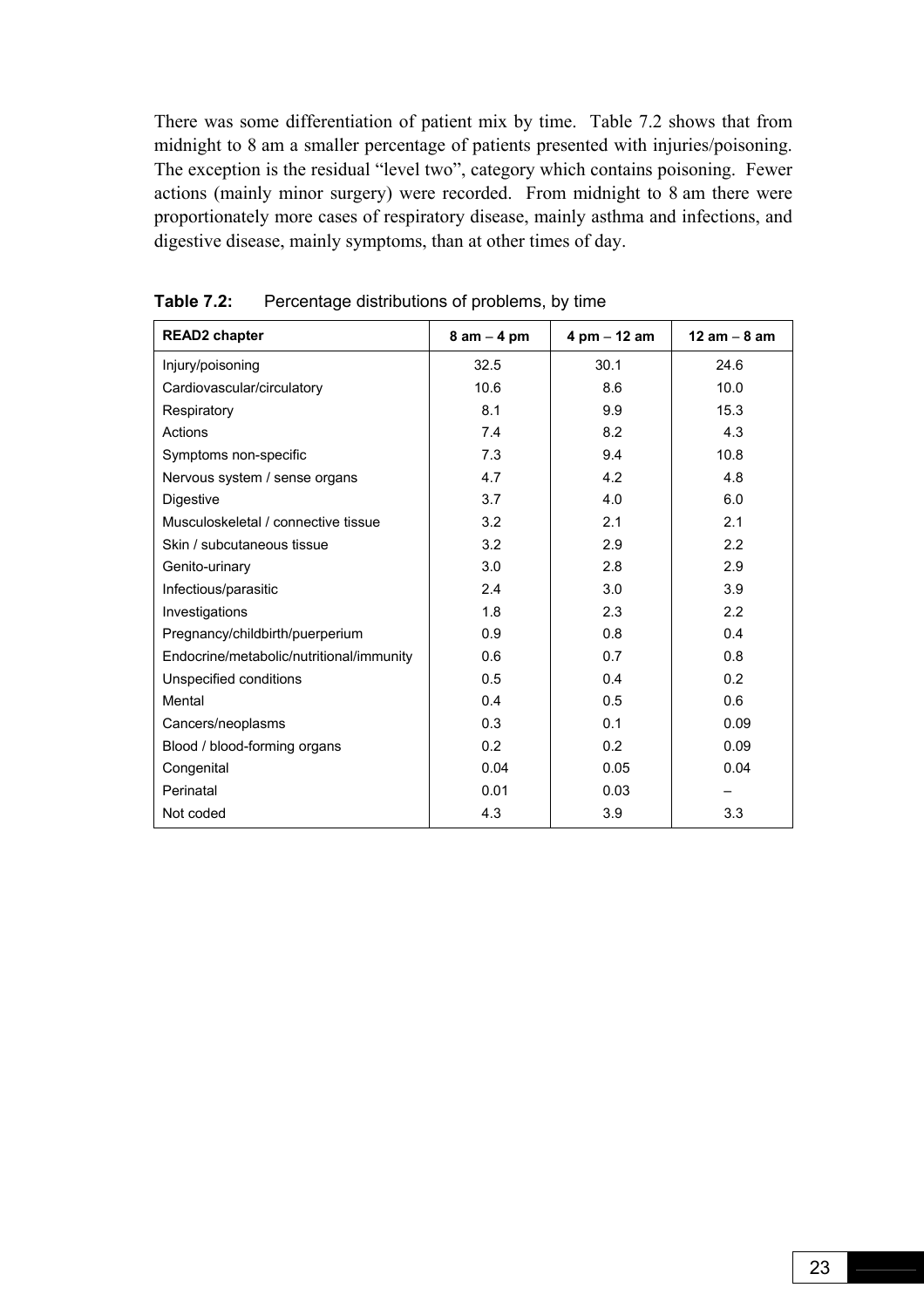### **8 Treatment**

Treatment was listed under the action variable by EDs. Table 8.1 shows the percentage distributions of non-drug treatments administered by the EDs in the observed weeks. These were coded using the software described in section 2.4. Patients could be coded to more than one action category (i.e. those listed in the table), but not to two subcategories in any given one.

The predominant category of action at EDs was investigation/examination/screening, which was invoked in 50.1% of visits. Approximately half of these  $(24.7%)$  were classified as investigations. There were wide differences between EDs in the non-drug treatments reported. For example, ED1 reported X-rays in 13.5% and examination in 15.1% of cases, but ED2 reported them in only 0.8% and 0.7% of cases.

It is likely that these differences represent different reporting practices which may conceal substantive differences in actual practice. It is likely that many therapeutic activities included in the work-up process were not recorded separately. Also, a variable percentage of the patients were admitted for definitive treatment and some were referred to outpatient departments.

| <b>Non-drug treatments</b>          | ED <sub>1</sub> | ED <sub>2</sub> | ED <sub>3</sub> | ED4    | % All EDs |
|-------------------------------------|-----------------|-----------------|-----------------|--------|-----------|
| Investigation/examination/screening | 65.7            | 36.4            | 49.4            | 36.3   | 50.1      |
| Investigation                       | 32.0            | 35.7            | 22.5            | 26.3   | 24.7      |
| Lab test                            | (3.6)           | (0.3)           | (2.3)           | (5.4)  | (2.6)     |
| Scan                                | (2.4)           | (22.0)          | (1.9)           | (1.0)  | (2.8)     |
| X-ray                               | (13.5)          | (0.8)           | (4.4)           | (9.0)  | (5.8)     |
| Other investigation                 | (12.2)          | (2.8)           | (12.6)          | (10.7) | (12.0)    |
| Examination                         | 15.1            | 0.7             | 0.9             | 9.1    | 3.4       |
| Screening                           | 18.6            |                 | 26.0            | 0.9    | 22.0      |
| Other procedure                     | 23.2            | 20.6            | 34.9            | 23.4   | 31.8      |
| Endoscopy                           |                 | 10.5            |                 |        | 0.5       |
| Health advice                       | 3.7             | 0.7             | 6.7             | 3.6    | 5.8       |
| Referral                            | 0.1             | 2.8             | 5.5             | 4.7    | 4.6       |
| Dressing                            | 3.9             | 0.4             | 2.6             | 15.1   | 3.6       |
| Minor surgery                       | 2.8             | 38.5            | 0.3             | 10.4   | 3.1       |
| Immunisation                        | 0.3             | 0.1             | 0.5             | 2.5    | 0.6       |
| Administration                      | 0.09            |                 | 0.1             | 0.08   | 0.1       |
| Physical medicine                   | 0.09            | 0.5             | 0.08            | 2.0    | 0.2       |
| Complementary medicine              | 0.04            | 0.3             |                 |        | 0.02      |
| Follow-up                           | 0.04            | 0.1             |                 | 2.0    | 0.2       |
| <b>Total</b>                        | 100%            | 100%            | 100%            | 100%   | 100%      |
| (N treatments)                      | (2248)          | (754)           | (12, 209)       | (1182) | (16, 393) |
| (N visits)                          | (1489)          | (5717)          | (5095)          | (3354) | (15, 655) |

**Table 8.1:** Percentage distributions of non-drug treatments by EDs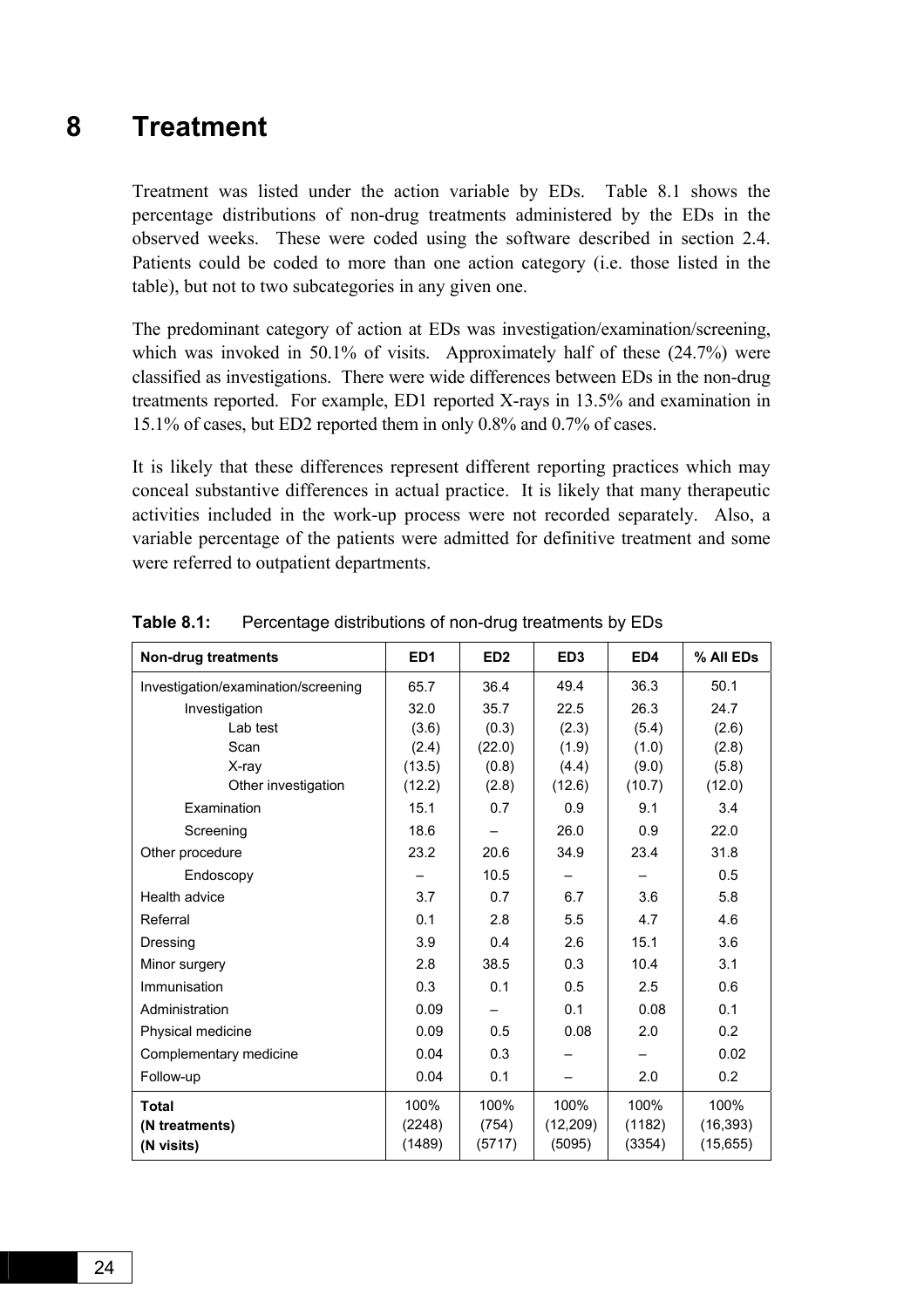Table 8.2 lists the drugs that were prescribed most often by the EDs during the observed weeks. Only ED2 had a dedicated drug variable. This was also used for coding where the actions could not be coded, but there were many cases with no drug information. The most commonly recorded drug groups were analgesics (15.8%), anti-bacterials (10.8%) and anti-thrombotic agents (5.2%).

| Drug sub-group (Pharmacodes/ATC Level 2)*               | All ED <sub>s</sub><br>$(N = 7816)$ |
|---------------------------------------------------------|-------------------------------------|
| Analgesics                                              | 15.8                                |
| Anti-bacterials                                         | 10.8                                |
| Anti-thrombotic agents                                  | 5.2                                 |
| Anti-inflammatory non-steroidal drugs (NSAIDs)          | 3.9                                 |
| <b>Nitrates</b>                                         | 3.0                                 |
| Anti-ulcerants                                          | 2.8                                 |
| Agents affecting the renin-angiotensin system           | 2.7                                 |
| <b>Diuretics</b>                                        | 2.7                                 |
| Beta-adrenoceptor agonists - long-acting tablets        | 2.6                                 |
| Corticosteroids and related agents for systemic use     | 2.5                                 |
| Fluids and electrolytes                                 | 2.3                                 |
| Laxatives                                               | 2.2                                 |
| Beta-adrenoceptor blockers                              | 2.0                                 |
| Anti-diarrhoeals                                        | 2.0                                 |
| Inhaled corticosteroids - metered dose inhalers         | 1.9                                 |
| Calcium channel blockers                                | 1.8                                 |
| <b>Diabetes</b>                                         | 1.8                                 |
| Lipid-modifying agents                                  | 1.5                                 |
| <b>Emollients and barrier creams</b>                    | 1.3                                 |
| Anti-nausea and vertigo agents                          | 1.3                                 |
| Anti-epilepsy drugs                                     | 1.1                                 |
| Anti-arrhythmics                                        | 1.0                                 |
| Antacids and anti-flatulants                            | 1.0                                 |
| Anti-anaemics                                           | 0.9                                 |
| <b>Vitamins</b>                                         | 0.8                                 |
| Anti-depressants                                        | 0.7                                 |
| Anti-histamines                                         | 0.6                                 |
| Sedatives and hypnotics                                 | 0.6                                 |
| Extemporaneously compounded preparations and galenicals | 0.6                                 |
| Urinary tract infections                                | 0.6                                 |
| Inhaled anticholinergic agents - metered dose inhalers  | 0.5                                 |
| Eye preparations                                        | 0.5                                 |
| Hyperuricaemia and anti-gout                            | 0.5                                 |

| Table 8.2: | Percentage distribution: most frequently prescribed drug sub-groups |  |  |  |  |  |  |
|------------|---------------------------------------------------------------------|--|--|--|--|--|--|
|------------|---------------------------------------------------------------------|--|--|--|--|--|--|

\* Includes drug sub-groups with frequencies  $\geq 0.5\%$  of ED drug treatments.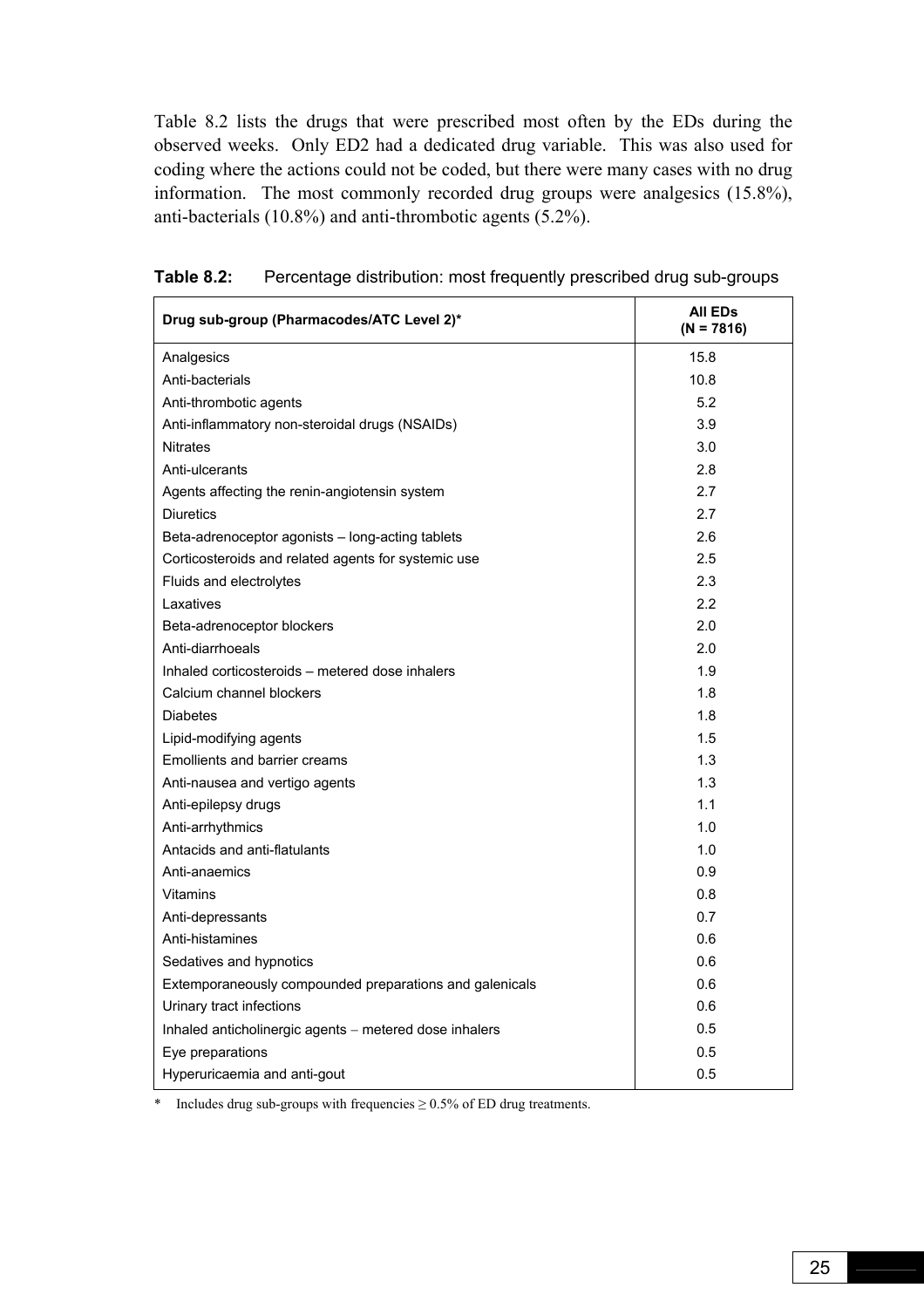### **9 Disposition**

Table 9.1 summarises the percentage distribution of the "disposition" variables provided by the EDs, using three defined categories: discharged, referred to outpatients (OP) and admitted to a ward. There was a small number of values that could not be coded to one of those categories, especially in ED1, where there were some dispositions recorded simply as "other" – these were treated as missing and are not included in the tables in this section.

It should be noted that the revised disposition data from ED3 only gave the percentage of patients admitted to the ward and were not distinguished by time of day.

Overall, relatively few referrals to outpatients were made by the EDs, but there were far more made by ED1 and ED2 (mean 6.6%) than by ED4 (2.3%). Admission rates were lowest among those who presented to the ED between midnight and 8 am.

|                                    |                    | ED <sub>1</sub> | ED <sub>2</sub> | ED4  | EDs 1, 2 and 4 |
|------------------------------------|--------------------|-----------------|-----------------|------|----------------|
| Overall                            | N                  | 1489            | 5717            | 3354 | 10,560         |
|                                    | % discharged       | 48.6            | 53.1            | 72.4 | 58.6           |
|                                    | % referred to OP   | 7.1             | 6.1             | 2.3  | 5.0            |
|                                    | % admitted to ward | 41.9            | 40.8            | 25.3 | 36.0           |
| $8$ am $-$ 4 pm                    | N                  | 741             | 2411            | 1709 | 4861           |
|                                    | % discharged       | 48.7            | 45.9            | 73.0 | 54.9           |
|                                    | % referred to OP   | 7.7             | 7.6             | 2.2  | 5.9            |
|                                    | % admitted to ward | 41.4            | 46.5            | 24.8 | 38.9           |
| $4 \, \text{pm} - 12 \, \text{am}$ | N                  | 556             | 2303            | 1256 | 4115           |
|                                    | % discharged       | 45.1            | 54.4            | 71.5 | 58.5           |
|                                    | % referred to OP   | 6.7             | 5.6             | 2.3  | 4.7            |
|                                    | % admitted to ward | 45.3            | 40.0            | 26.2 | 36.4           |
| 12 $am - 8 am$                     | N                  | 192             | 1000            | 388  | 1580           |
|                                    | % discharged       | 58.3            | 67.1            | 72.1 | 67.4           |
|                                    | % referred to OP   | 6.3             | 3.4             | 3.1  | 3.7            |
|                                    | % admitted to ward | 33.9            | 29.5            | 24.8 | 28.6           |
|                                    |                    |                 |                 |      |                |

**Table 9.1:** Percentage distribution of disposition types

Note: Time seen was not available with revised disposition data for ED3.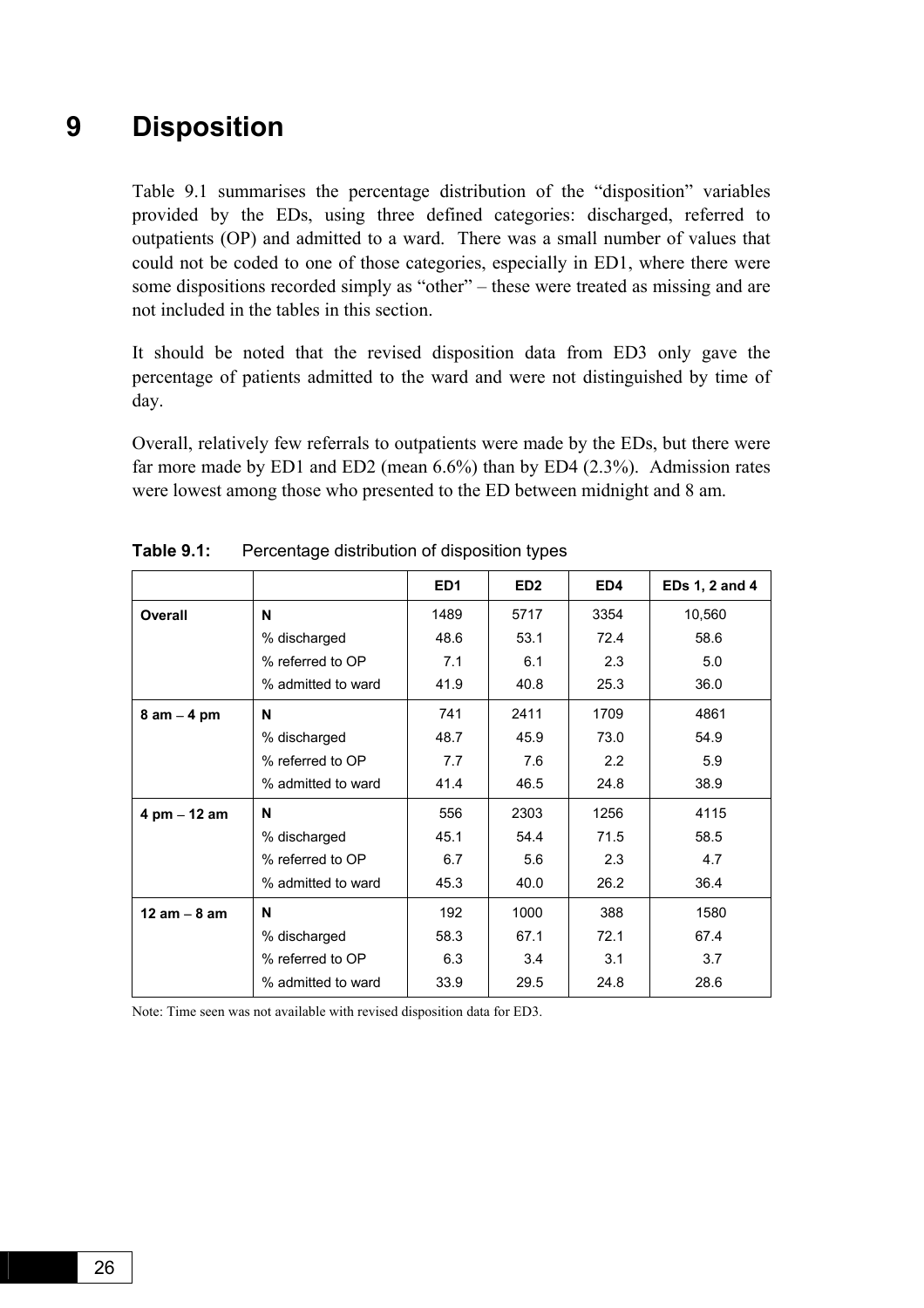Table 9.2 gives the disposition values by triage category. The overall admission rate was 40.5%; ED3 showed a higher rate at 49.8%, while the ED4 rate was lower at 25.3%. The admission rate was 79.8% for the most urgent cases and fell progressively with decreasing urgency. However, 12.1% of all triage category 5 cases were still admitted.

|                   |                    | ED <sub>1</sub> | ED <sub>2</sub> | ED <sub>3</sub> | ED4  | <b>All EDs</b> |
|-------------------|--------------------|-----------------|-----------------|-----------------|------|----------------|
| All categories    | N                  | 1487            | 5717            | 20,421          | 3354 | 15,655*        |
|                   | % admitted to ward | 41.9            | 40.8            | 49.8            | 25.3 | 40.5           |
| Triage category 1 | N                  | 10              | 45              | 168             | 8    | $99*$          |
|                   | % admitted to ward | 90.0            | 71.1            | 91.7            | 62.5 | 79.8           |
| Triage category 2 | N                  | 130             | 355             | 1875            | 135  | 1084*          |
|                   | % admitted to ward | 76.2            | 62.3            | 80.8            | 68.9 | 72.5           |
| Triage category 3 | N                  | 741             | 2595            | 9256            | 814  | 6377*          |
|                   | % admitted to ward | 53.3            | 46.5            | 60.1            | 50.1 | 52.5           |
| Triage category 4 | N                  | 466             | 2107            | 9001            | 1812 | 6505*          |
|                   | % admitted to ward | 23.4            | 34.4            | 32.5            | 18.1 | 28.5           |
| Triage category 5 | N                  | 140             | 615             | 121             | 585  | 1595*          |
|                   | % admitted to ward | 7.9             | 24.4            | 6.4             | 2.6  | 12.1           |

**Table 9.2:** Percentage distribution of disposition types, by triage category

\* In calculating an average, ED3 has been weighted to correspond to the 5095 cases originally reported.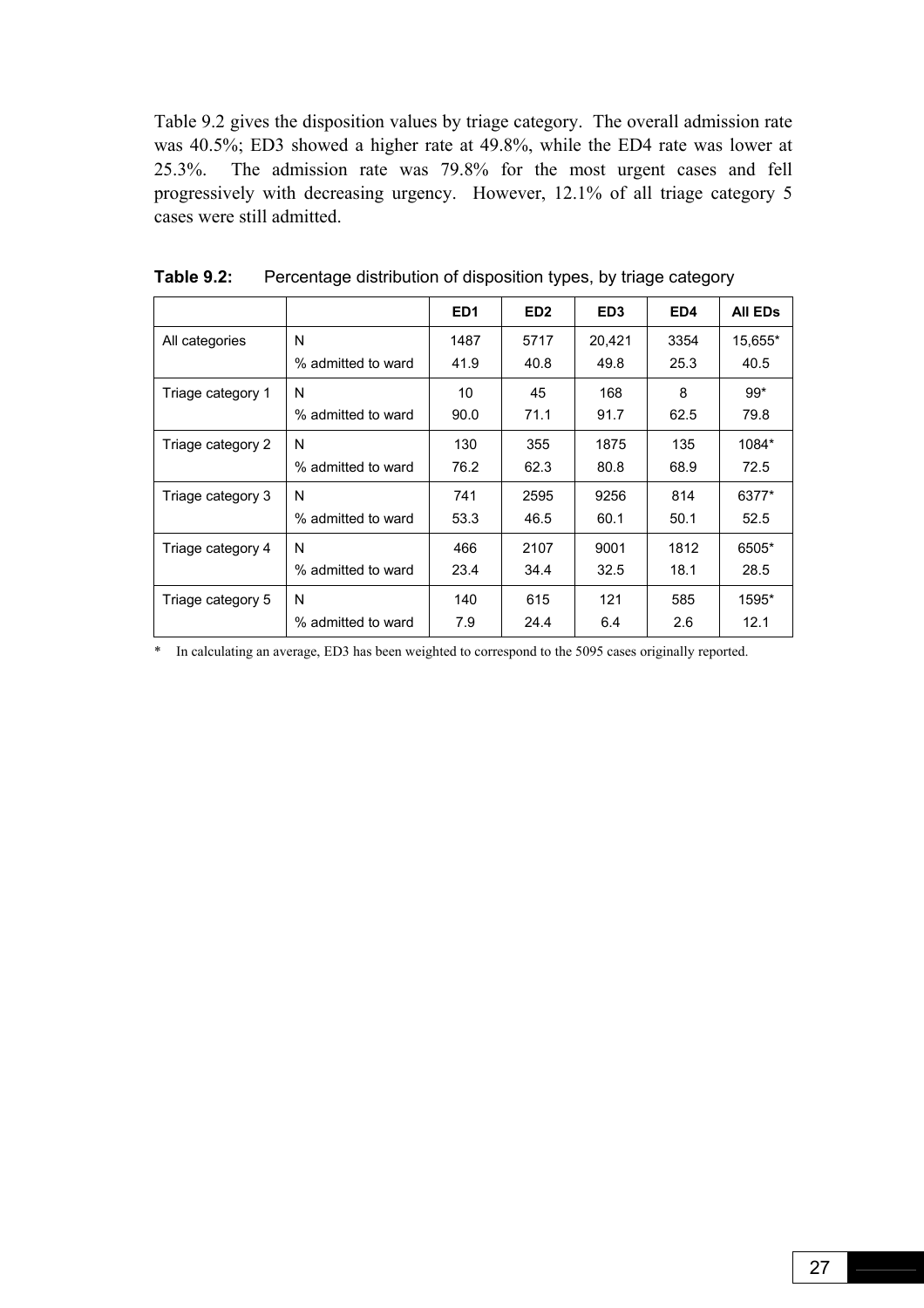### **10 Comparison of Emergency Departments**

Table 10.1 gives data on the demographic characteristics of each district and Table 10.2 gives information on the after-hours services available in the urban area where each ED is situated. Table 10.3 gives the demographic characteristics of the users of each ED, while Table 10.4 gives some details of the urgency, nature and management of the problems presented. In the following discussion the average score for all four EDs is given (in brackets) for comparison. It should be borne in mind here that the sample is not representative and, in particular, that there are data from only one smaller hospital.

**ED1.** This Hospital Emergency Department serves a rural district which in 2002 had a population of almost 145,000. Assessment and stabilisation services were available at three small hospitals in the district and more complex cases were sometimes transported or transferred to tertiary services elsewhere. Close to ED1 there was an A&M which closed at 10 pm; this had X-ray facilities and the services of a radiographer on 10-minute call. Local GPs provided after-hours care from a private clinic, which closed at 7.30 pm but had a 24-hour telephone call roster.

The patients using ED1 had a median age of 35 (versus 31.8 overall) and 33% were Māori. These characteristics match the population of the district, which has a median age of 36 and is 31% Māori. The users are economically disadvantaged, with 63.9% in the highest three NZDep deciles; 57.3% of the population of the district lives in neighbourhoods allocated to these deciles.

The annual rate of ED visits in the district was 133 per thousand (versus 173 overall). Triage categories 1 to 3 were heavily represented at 59.2% (versus 48.2%) and the admission rate for these was slightly lower than the average at 52% (versus 55.7). The admission rate for triage categories 4 and 5 (weighted average) was also slightly lower than the average at 20% (versus 25.3%). The percentage of cases classified as injury/poisoning was low, at 28.7% (versus 36.7%), while that related to respiratory disease was high, at 13.2%, compared to EDs 3 and 4.

It may be that a dispersed population is related to lower rates of use but a higher acuity of problems seen. The higher rate of respiratory disease, relative to injury, may be related to the economic deprivation of the population because of both a higher disease rate and poorer access to primary health care in 2001.

**ED2**. This Hospital Emergency Department serves an urban district which in 2002 had a population of more than 400,000. ED2 had several neighbouring A&M clinics. These closed in the late evening and characteristically had X-ray facilities and the services of a radiographer on call. Local GPs provided after-hours care via the A&M clinics as well as a mobile doctor service for house calls and a 24-hour telephone help service.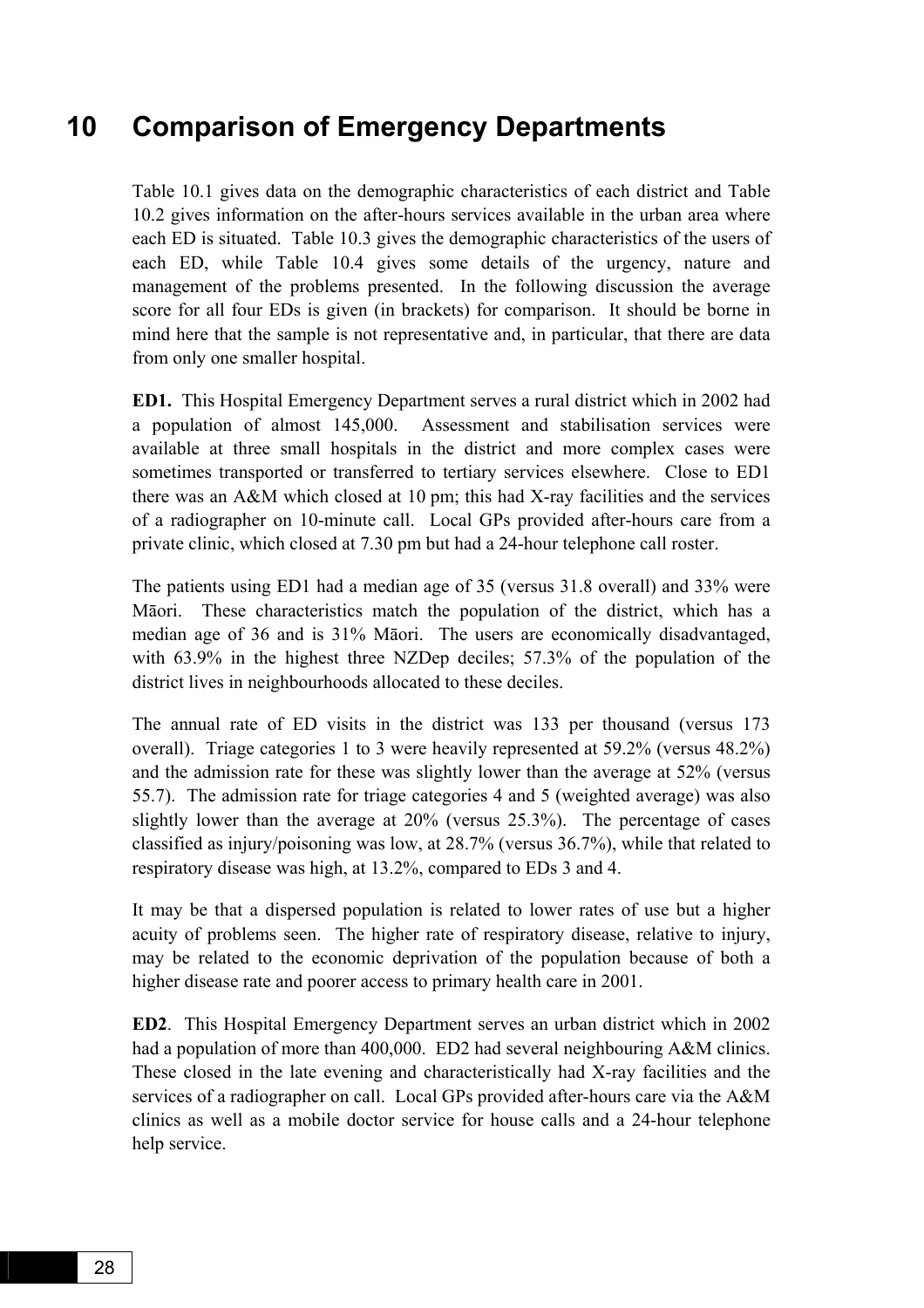The patients using ED2 had a median age of 30 (versus 31.8 overall); 19.2% were Māori and 28.5% were Pacific people. These characteristics matched the population of the district, which had a median age of 30.6, 17% Māori and 19% Pacific. The users were economically disadvantaged with almost 70% in the highest three NZDep deciles; by comparison, 50.7% of the population of the district lived in areas assigned to the three highest deciles.

The rate of ED visits in ED2 was 184 per thousand (versus 173 overall), triage categories 1 to 3 made up 52.4% (versus 48.2%) of the case load and the admission rate for these was lower than average at 49% (versus 55.7%). The admission rate for triage categories 4 and 5 (weighted average) was higher than average at 32% (versus 25.3%). The percentage of cases classified as injury/poisoning was relatively low at 28.1% (versus 36.7%), while that related to respiratory disease (18.9%) was higher than that of ED1 and much higher than those of EDs 3 and 4.

It may be that the high rates of use, particularly involving the economically disadvantaged, reflect relatively easy physical access to the ED and economic barriers to other sources of care. The very high rate of respiratory disease, relative to injury, is likely to be related to the economic deprivation of the population combined with economic barriers to care.

**ED3.** This Hospital Emergency Department serves a large district, which in 2002 had a population of close to 450,000 covering both rural and urban settings. More complex cases may have been transported or transferred from two secondary hospitals. Local GPs provided after-hours care from an A&M clinic, which was open 24 hours per day and had X-ray facilities and the services of a radiographer. This service was well established at the time of data collection and liaison between the GPs and the Emergency Department ensured that, where possible, patients remained in the community. Most practitioners belonged to this service but some provided alternative cover at a surgery or by phone.

The patients using ED3 had a median age of 36 (versus 31.8 overall). A total of 76.8% were New Zealand European, 4.7% Māori and 2.0% Pacific. These characteristics matched the local population, which had a median age of 35.2 and was 6.6% Māori. Females made up less than half of the ED users at 46.8%. Among the users, the economically disadvantaged were slightly over-represented with 25.7% in NZDep deciles 8, 9 and 10; only 19% of the population lived in these three deciles.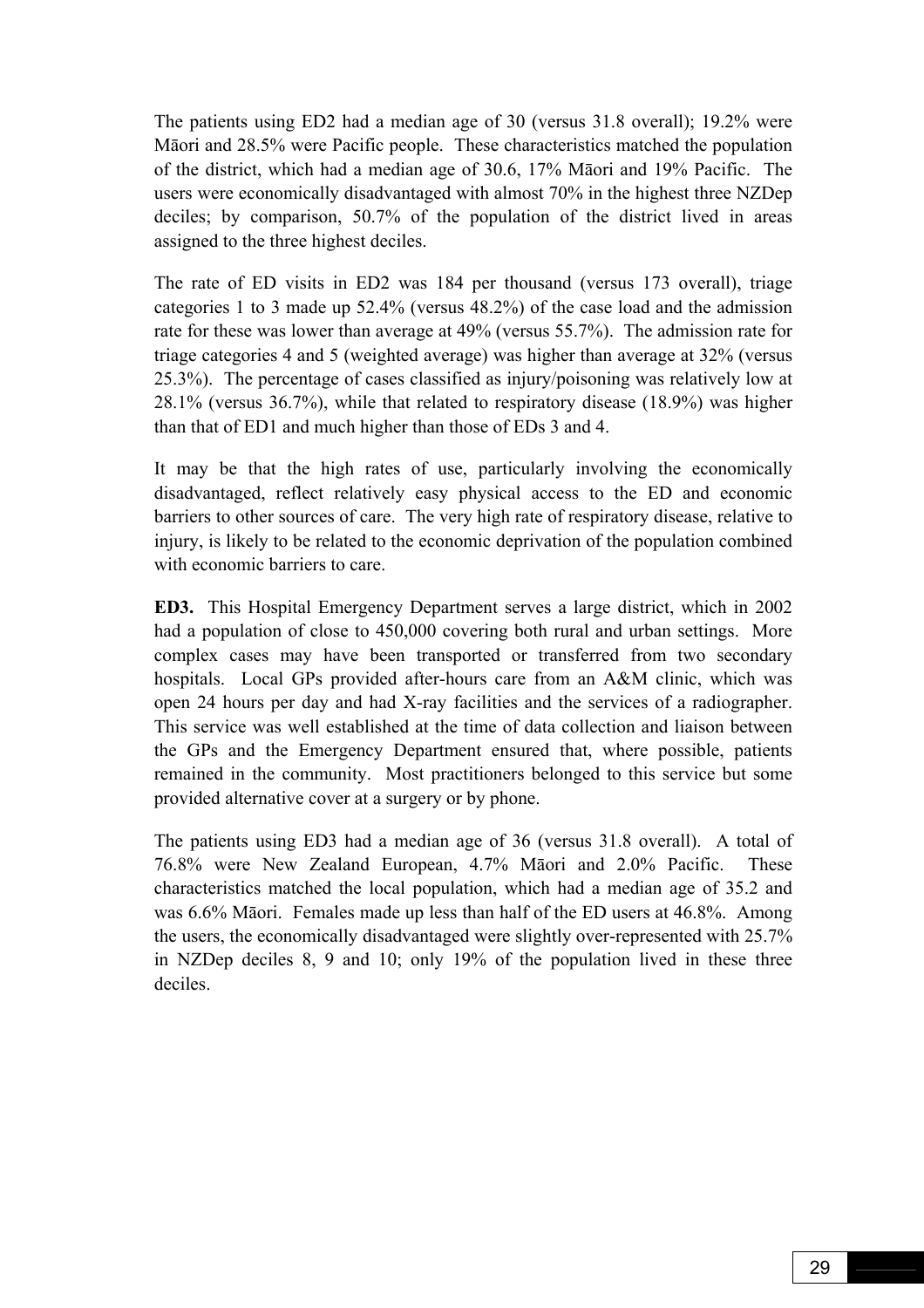The rate of ED visits in ED3 was 148 per thousand (versus 173 overall); triage categories 1 to 3 were over-represented at 53.5% (versus 48.2%) but the admission rate for these was high at 64.0% (versus 55.7). The percentage of patients in triage category 5 was low at 5% (versus 10.2% for all EDs). The admission rate for triage categories 4 and 5 (weighted average) was also high at 32.2% (versus 25.3%). The percentage of cases classified as injury/poisoning was relatively high at 41.4% (versus 36.7%), while that related to respiratory disease was relatively low at 8.4%, compared to those of EDs 1 and 2.

It may be that lower rates of use were associated with a dispersed population and the retention of less seriously ill patients in the community. This in turn might be related to a higher acuity of problems seen and a higher admission rate. The high rate of injury, relative to respiratory disease, suggests that ED3, with relatively low numbers of economically disadvantaged people, is less often used by people unable to access other sources of primary health care. The lower proportion of females seen may well reflect this different usage pattern. The high admission rate may reflect both greater acuity (and possibly "seriousness") and a higher proportion of injuries.

**ED4.** This Hospital Emergency Department serves a district which in 2002 had a population of almost 180,000. Local GPs provided after-hours care from an A&M clinic, which was open until midnight and had X-ray facilities with the services of a radiographer.

The patients using ED4 had a median age of 33 (versus 31.8 overall); 81.9% were New Zealand European, 4.8% Māori and 1.6% Pacific. These characteristics differed from the district population, which had a median age of 41 and was 6.9% Māori. Females made up less than half of the ED users at 44.9%.

The rate of visits for the district was 245 per thousand (versus 173 overall), triage categories 1 to 3 were significantly under-represented at 28.5% (versus 48.2%) but the admission rate for these was similar to the average at 53% (versus 55.7%). The admission rate for triage categories 4 and 5 (weighted average) was low at 14% (versus 25.3%). The percentage of cases classified as injury/poisoning was high at 49.5% (versus 36.7%), while that related to respiratory disease was low at 5.8% compared to those of EDs 1 and 2.

The relatively high rate of ED visits and the low acuity and low rate of admission for patients in triage categories 4 and 5 suggest that ED4 was used by people who might elsewhere access other sources of primary health care. It may be that this is related to the large number of students living locally. This conjecture is confirmed by the relatively high numbers of those, of both sexes, aged 15−24 (see Table 4.1) and by the fact that the median age of ED users (33) is much less than that of the district population (41). Students are likely to be: under-represented on the Census, unable to afford primary health care co-payments, without a local GP, and at high risk of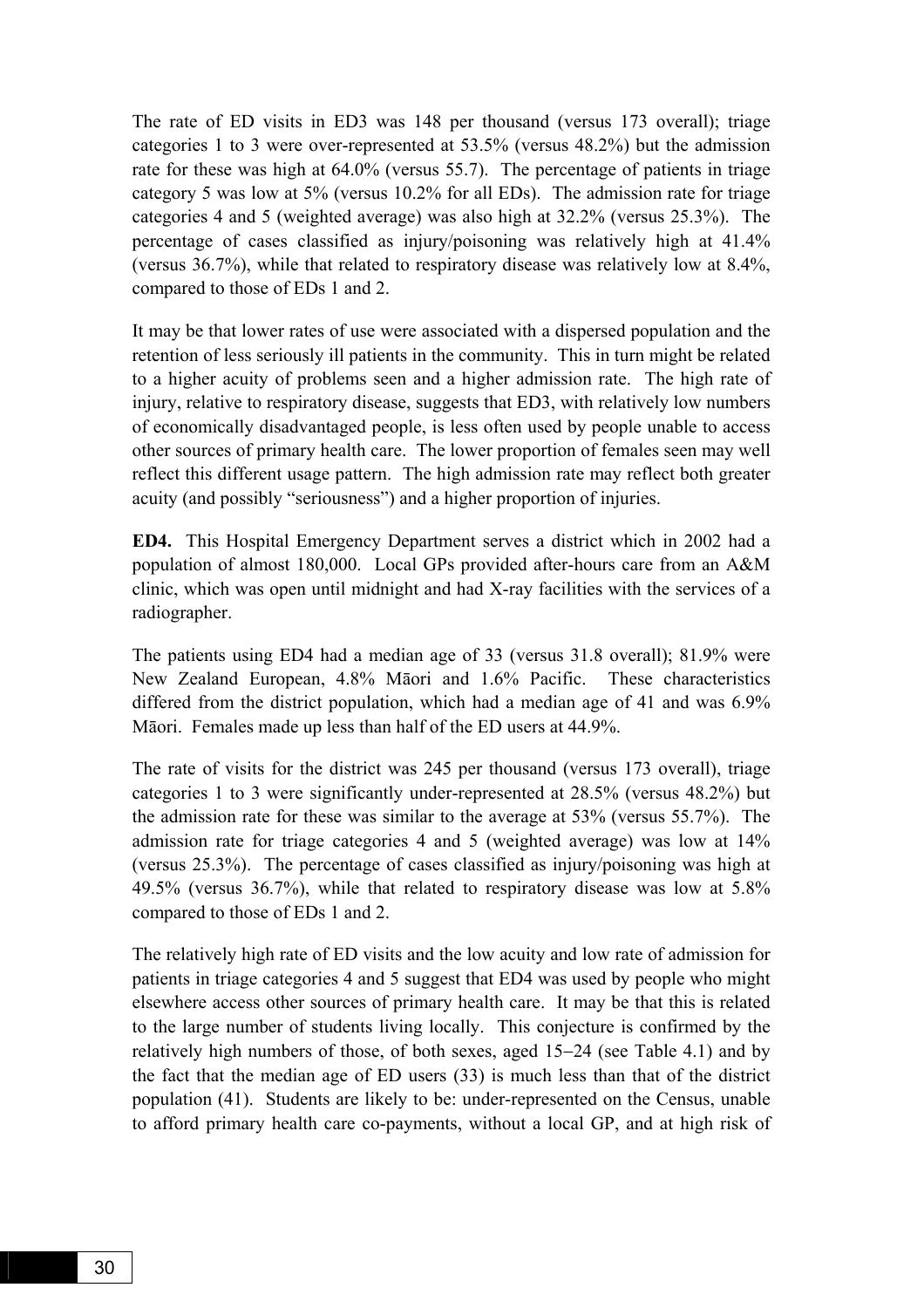injury from competitive sports. The high rate of injury, relative to respiratory problems, is reflected in the lower number of females.

|                        | ED <sub>1</sub> | ED <sub>2</sub> | ED <sub>3</sub> | ED4     |
|------------------------|-----------------|-----------------|-----------------|---------|
| Population             | 145,385         | 404.330         | 447,400         | 178,000 |
| Median age             | 36.0            | 30.6            | 35.2            | 41.0    |
| % female               | 50.7            | 50.9            | 51.0            | 51.2    |
| % New Zealand European | 68.0            | 64.0            | 91.5            | 93.1    |
| % Māori                | 31.0            | 17.0            | 6.6             | 6.9     |
| % Pacific              | 1.1             | 19.0            | 1.9             | 1.1     |
| % NZDep decile         |                 |                 |                 |         |
| 1, 2, 3                | 3.3             | 28.0            | 34.1            | 33.0    |
| 4, 5, 6, 7             | 39.3            | 21.3            | 46.9            | 47.6    |
| 8, 9, 10               | 57.3            | 50.7            | 19.0            | 19.4    |

**Table 10.1:** Demographic characteristics of district populations

| Table 10.2:<br>After-hours services in each district |  |  |
|------------------------------------------------------|--|--|
|------------------------------------------------------|--|--|

|                            | ED <sub>1</sub> | ED <sub>2</sub> | ED <sub>3</sub> | ED4           |
|----------------------------|-----------------|-----------------|-----------------|---------------|
| $A$ &M $1$                 |                 | Several         |                 |               |
| Closes                     | $10 \text{ pm}$ | Late evening    | 24 hour         | 12 am         |
| Radiography                | 10 minute call  | On call         | On call         | 5 minute call |
| EH GP offices <sup>2</sup> |                 | Several         | Yes             |               |
| <b>Closes</b>              | 7.30 pm         | Varies          | $10 \text{ pm}$ |               |
| Radiography                | Yes             | Some            | On call         |               |
| A-H $GP3$                  | See EH GP       | Use above       | $= A$ &M        | $= A$ &M      |
| House calls                | Yes             | Yes             | Yes             | Yes           |

1 A&M = Accident and Medical clinic.

2 EH GP = extended-hours general practice.

3 A-H GP = after-hours service provided by general practice.

|  |  | <b>Table 10.3:</b> Summary of demographic differences between ED users |  |  |  |
|--|--|------------------------------------------------------------------------|--|--|--|
|--|--|------------------------------------------------------------------------|--|--|--|

|                 | ED <sub>1</sub> | ED <sub>2</sub> | ED <sub>3</sub> | ED4  |
|-----------------|-----------------|-----------------|-----------------|------|
| Median age      | 35              | 30              | 36              | 33   |
| % female        | 50.7            | 49.1            | 46.8            | 44.9 |
| NZ European     | 51.3            | 36.7            | 76.8            | 81.9 |
| Māori           | 33.0            | 19.2            | 4.7             | 4.8  |
| Pacific         | 1.4             | 28.5            | 2.0             | 1.6  |
| Asian and Other | 14.4            | 15.7            | 15.8            | 11.7 |
| NZDep decile    |                 |                 |                 |      |
| 1, 2, 3         | 3.3             | 14.0            | 21.8            | 24.2 |
| 4, 5, 6, 7      | 32.1            | 17.6            | 50.9            | 41.6 |
| 8, 9, 10        | 63.9            | 66.9            | 25.7            | 33.0 |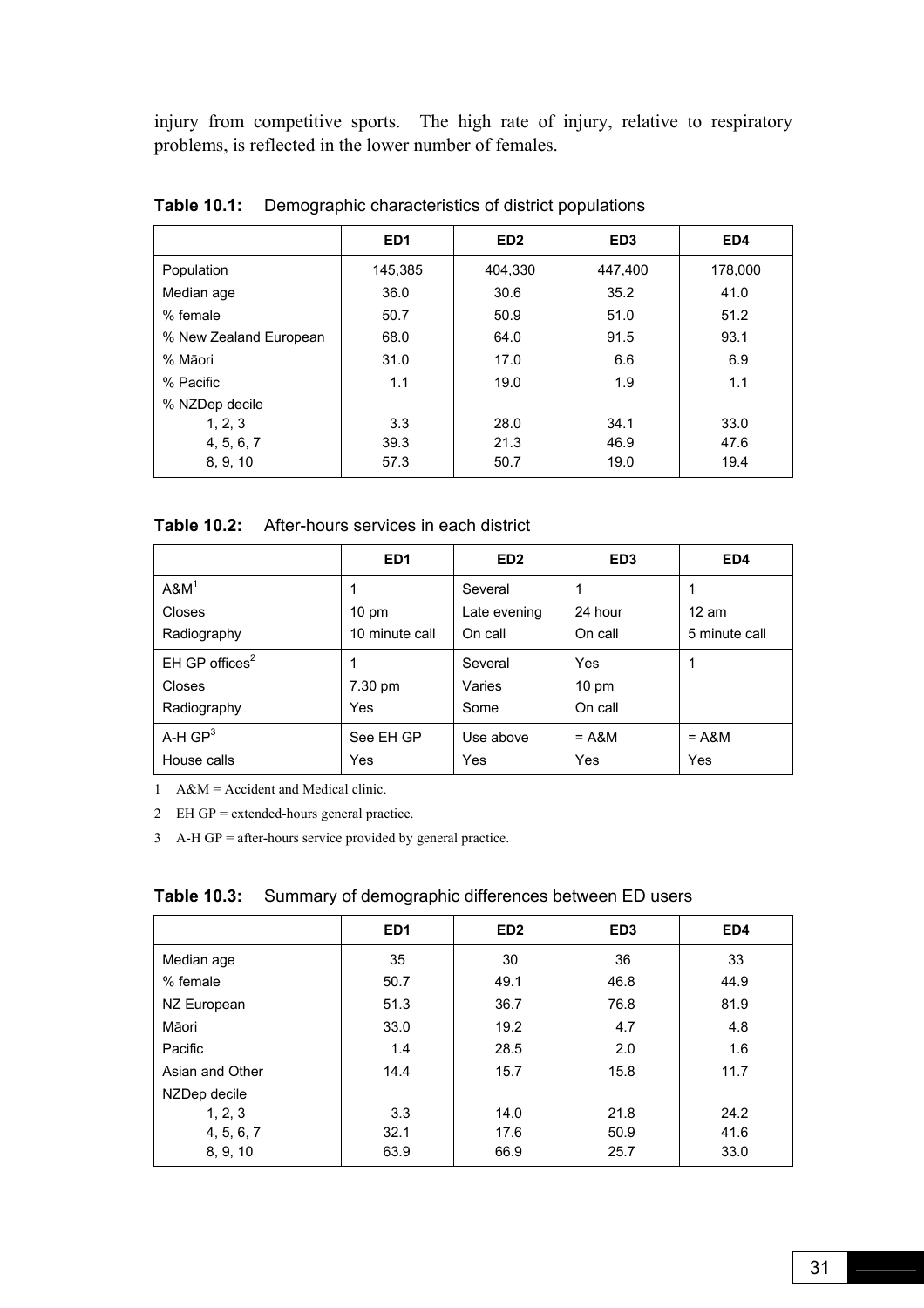|                                          | ED <sub>1</sub> | ED <sub>2</sub> | ED <sub>3</sub> | ED4  | <b>All EDs</b> |
|------------------------------------------|-----------------|-----------------|-----------------|------|----------------|
| Visits/1000 population                   | 133             | 184             | 148             | 245  | 173            |
| % patients $8 \text{ pm} - 8 \text{ am}$ | 29.6            | 36.9            | 31.1            | 26.4 | 32.1           |
| Triage                                   |                 |                 |                 |      |                |
| 1, 2, 3                                  | 59.2            | 52.4            | 53.5            | 28.5 | 48.2           |
| 4, 5                                     | 40.7            | 47.7            | 46.6            | 71.4 | 51.7           |
| Injury/poisoning                         | 28.7            | 28.1            | 41.4            | 49.5 | 36.7           |
| Respiratory                              | 13.2            | 18.9            | 8.4             | 5.8  | 12.4           |
| % referred to OP                         | 7.2             | 6.1             | NA.             | 2.3  | 5.0            |
| % admitted to ward                       | 41.9            | 40.8            | 49.8            | 25.3 | 40.5           |
| % admitted to ward                       |                 |                 |                 |      |                |
| Triage 1                                 | 90.0            | 71.1            | 91.7            | 62.5 | 79.8           |
| Triage 2                                 | 76.2            | 62.3            | 80.8            | 68.9 | 72.5           |
| Triage 3                                 | 53.3            | 46.5            | 60.1            | 50.1 | 52.5           |
| Triage 4                                 | 23.4            | 34.4            | 32.5            | 18.1 | 28.5           |
| Triage 5                                 | 7.9             | 24.4            | 6.4             | 2.6  | 12.1           |

**Table 10.4:** Summary of usage patterns of each ED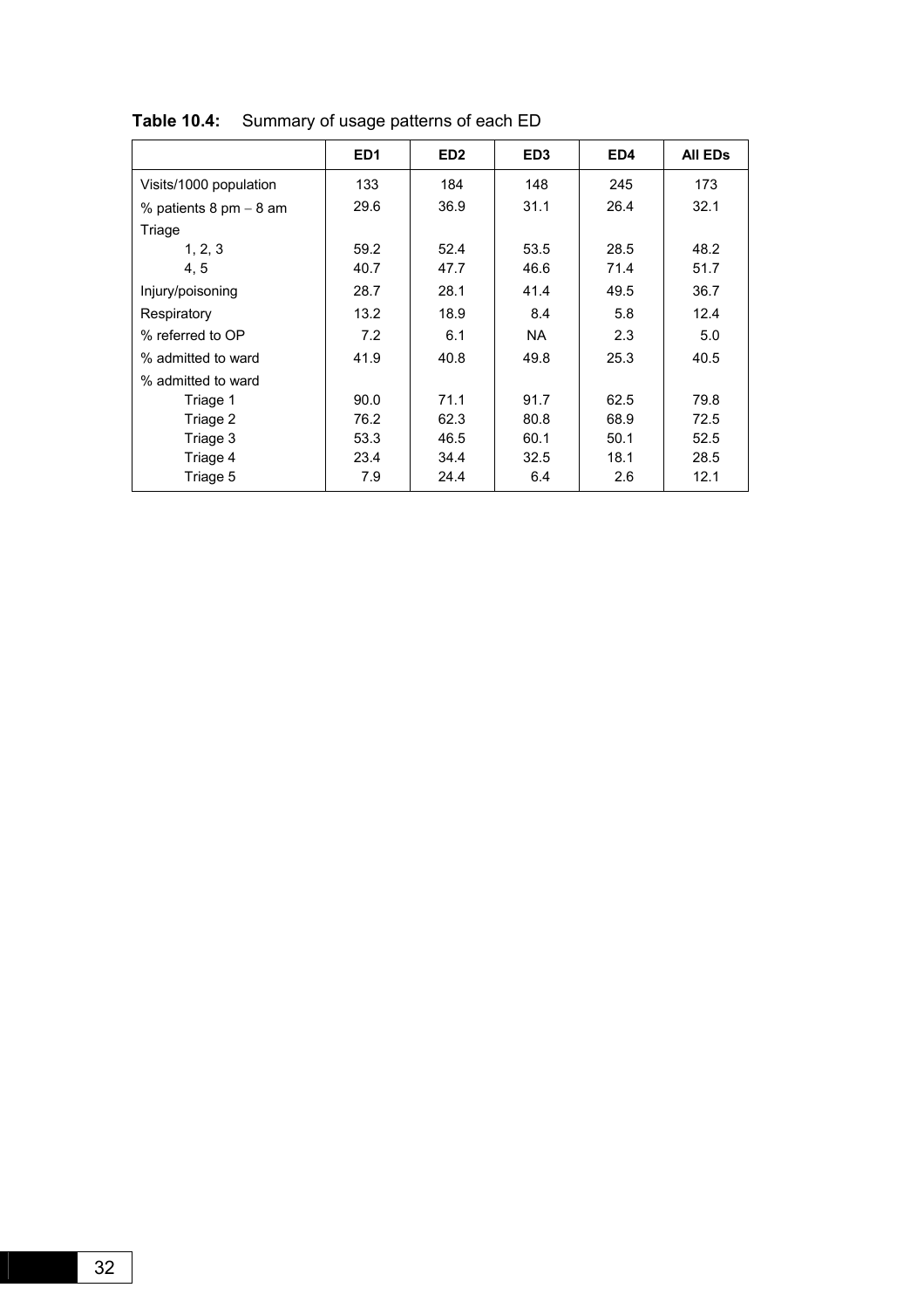# **11 Comparison of ED, A&M and GP**

Table 11.1 compares the gender, age and NZDep2001 distribution of users of EDs, A&Ms and GPs. The GP patient population shows a preponderance of females (58.2%), but females are in a minority at EDs (47.6%), while gender distribution is close to equal at A&Ms (50.5% female).

The median age of users of EDs was 32, while those attending GPs had a median age of 41. A&M users had a median age of 20, with those aged 14 and under overrepresented and those 65 and over under-represented. The 15−24 age group was under-represented at all sources of care but especially at GPs.

The socioeconomic strata represented by NZDep2001 quintile scores were evenly represented at A&M clinics and at the GPs' surgeries. At the ED, however, quintile 1 was under-represented by a factor of two, while quintile 5 was over-represented by a factor of three. This is presumably a result of financial and other practical, barriers to primary health care for the worse off: they have an incentive to use the free care available at the ED and may delay seeking help until more acutely ill. Further, they may well experience a greater risk of injury and illness.

|                  | A&Ms<br><b>All EDs</b> |             | <b>GPs</b>  |
|------------------|------------------------|-------------|-------------|
| N                | 15,655                 | 6166*       | 40,396*     |
| N female         | (7454)                 | (3111)      | (23, 525)   |
| % female         | 47.6                   | 50.5        | 58.2        |
| Age % (% female) |                        |             |             |
| $65+$            | 18.3(21.1)             | 5.0(6.1)    | 22.2(23.2)  |
| $45 - 64$        | 17.1 (17.0)            | 12.1(13.0)  | 22.6(22.5)  |
| $25 - 44$        | 25.0(25.0)             | 25.7 (25.7) | 22.5(24.6)  |
| $15 - 24$        | 16.6 (15.9)            | 17.5(18.2)  | 8.9(9.8)    |
| $0 - 14$         | 23.0 (21.0)            | 39.7 (47.2) | 23.3 (19.4) |
| Median age       | 32                     | 20          | 41          |
| Quintile         |                        |             |             |
| 1                | 10.5                   | 21.1        | 17.5        |
| $\overline{2}$   | 15.1                   | 17.5        | 17.0        |
| 3                | 19.2                   | 16.9        | 17.0        |
| 4                | 23.3                   | 15.8        | 17.2        |
| 5                | 30.4                   | 20.9        | 17.4        |
| Missing          | 1.5                    | 7.9         | 13.9        |
| Median quintile  | 3.2                    | 2.6         | 2.5         |

**Table 11.1:** Percentage distribution of gender, age and NZDep2001 of users of EDs, A&M clinics and general practice

\* ìLogî data comprised socio-demographic characteristics for all patients seen during the data collection period.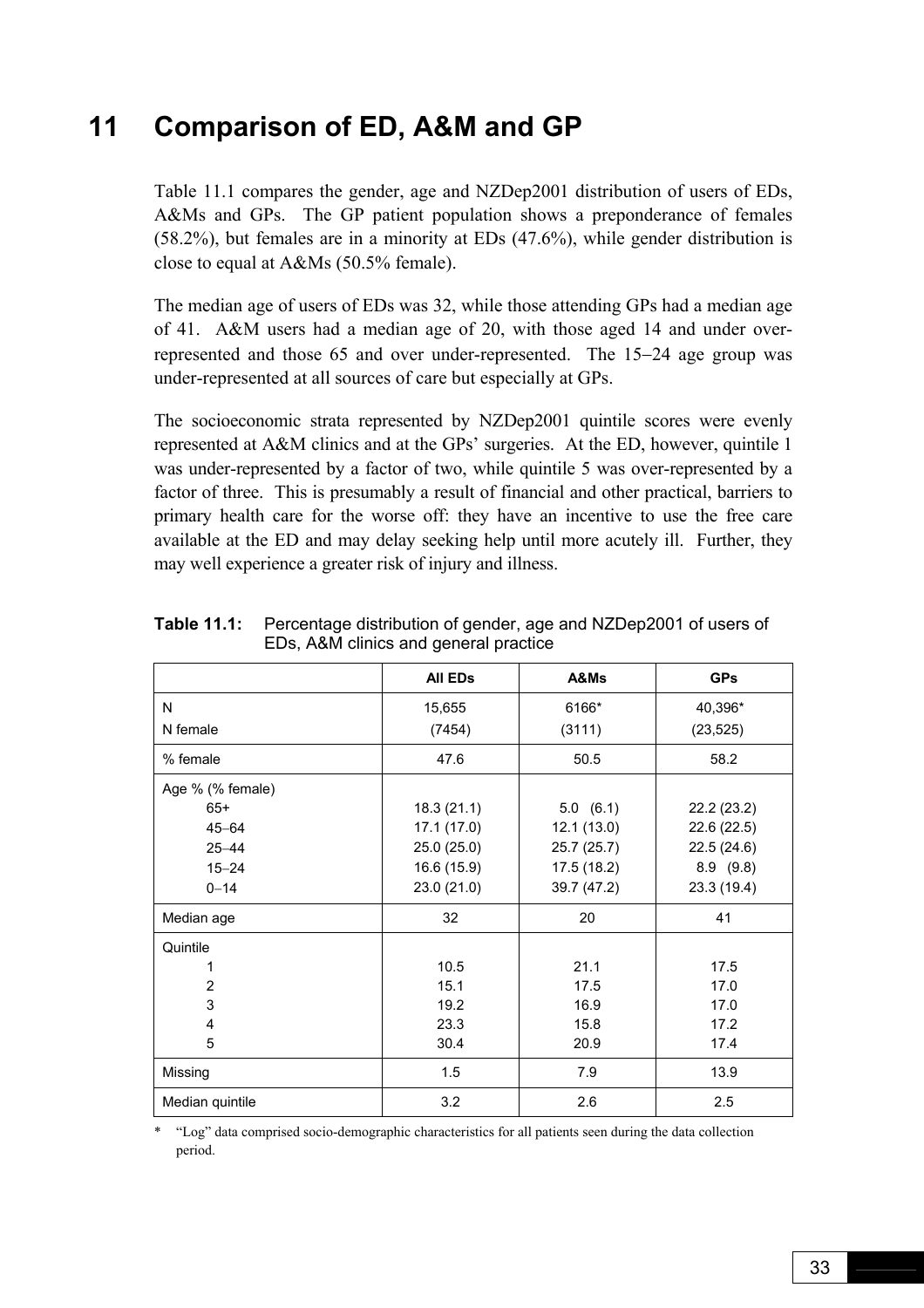Table 11.2 compares the ethnicity of users of EDs, A&Ms and GPs. New Zealand Europeans made up 75.1% of the patients of GPs but only 59.6% of those at A&Ms and 60.6% of those at EDs. Māori were under-represented at A&Ms, while Pacific people were over-represented at EDs and A&Ms. This is likely to be due to the inclusion of an ED serving a city with a high Pacific population and the clustering of A&Ms in that region.

|                      | <b>AII EDS</b> | A&Ms (logs)* | GPs (logs)* |
|----------------------|----------------|--------------|-------------|
| N                    | 15,304         | 5419         | 40,189      |
| Ethnicity +          |                |              |             |
| New Zealand European | 60.6           | 59.6         | 75.1        |
| Māori                | 12.8           | 9.0          | 12.2        |
| Pacific              | 11.7           | 10.8         | 4.0         |
| Asian                | 3.9            | 10.0         | 4.0         |
| Other                | 11.1           | 10.6         | 4.7         |
| <b>Total</b>         | 100%           | 100%         | 100%        |

**Table 11.2:** Percentage distribution of patients, by ethnicity

\* ìLogî data comprised socio-demographic characteristics for all patients seen during the data collection period.

Ethnicity was self-reported, with multiple categories allowed; one ethnic category was then assigned per patient according to prioritisation of Māori and Pacific peoples.

Note: 351 ED, 786 A&M, and 488 GP cases had missing data for ethnicity.

Table 11.3 compares the percentage distribution of problems dealt with by all of the EDs to those of the problems dealt with by the A&M clinics and the GPs. Only the patients seen during the normal hours of operation for GPs, Monday to Friday, 8 am − 6 pm, are shown. The table shows all of the READ2 chapter headings (first digit of the code) and the sub-chapter headings (second digit of the code) within them, where they account for at least 0.5% of the problems managed (for either population). For the ED population, only one diagnosis was coded for each patient; for the GP population, up to four diagnoses could be coded for each patient  $-$  in total there were 9272 patients seen and 15,450 problems/diagnoses coded.

For the EDs, injury/poisoning problems were the most common at 31.2% of all problems, followed by cardiovascular/circulatory at 11.3%, respiratory system problems at 7.8%, and actions and symptoms-non-specific at 7.4%.

For the A&M clinics, injury/poisoning problems were also the most common at 27.3% of all problems, followed by respiratory system problems at 20.8%, actions at 8.5% and nervous system/sense organs at 8.1%.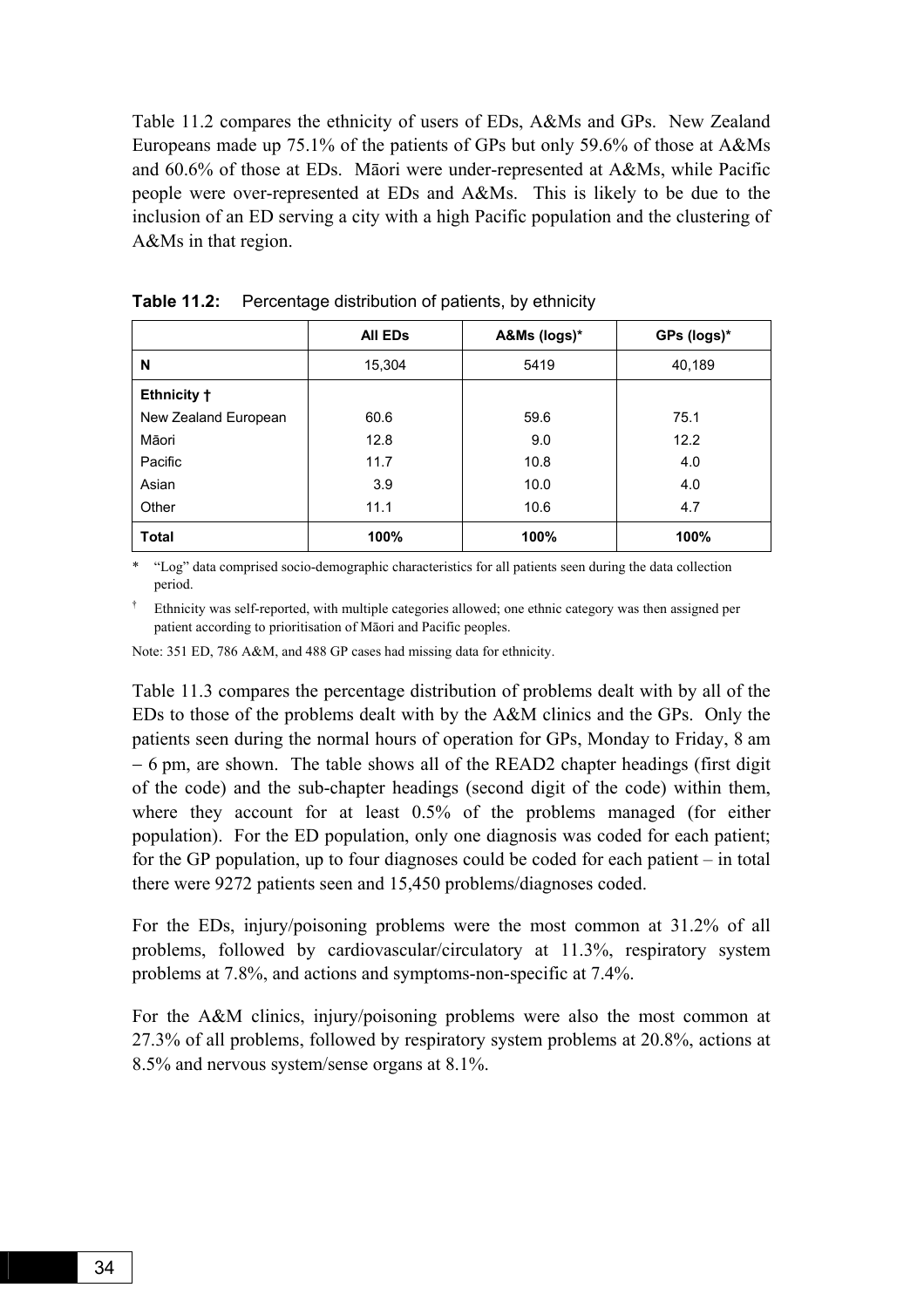For the GPs, respiratory system problems were the most common at 14.7%, followed by actions at 11.3%, cardiovascular/circulatory at 9.2%, nervous system / sense organs at 8.2%, injury/poisoning at 7.1%, skin / subcutaneous tissue at 6.7%, musculoskeletal / connective tissue at 5.7% and investigations at 5.3%.

Considering the injury/poisoning category, EDs saw many cases of traumatic complications and intracranial injury, which were rare at A&M clinics. On the other hand, A&M clinics saw a higher proportion of patients with sprains and contusions. It is clear that, despite the two having similar proportions of injury patients, those seen at A&Ms were less severe than those at the EDs. General practice saw a lower proportion of injury cases and only approached ED and A&M rates for the relatively mild category of sprain (and the uncommon category of contusion). This suggests a further decline in the severity of injury cases seen by GPs.

The relative frequency of cardiovascular problems was similar at EDs and GPs, but less common at A&Ms. Cardiovascular symptoms were more common in EDs, as were non-specific cardiovascular and cerebrovascular disease. Hypertensive disease made up a much larger proportion of problems in general practice. This suggests that EDs are used more often in the early, acute and uncertain stage of cardiovascular disease, with general practice managing subsequent long-term care. A&Ms appear to treat relatively few cases of either sort.

Respiratory disease, especially chronic obstructive airways disease and acute respiratory infections, was more common in general practice, but pneumonia, influenza and respiratory symptoms were slightly more common among ED patients. This again suggests that EDs are used more often in the early stages of severe respiratory illnesses. Acute respiratory infections made up almost 14% of all problems seen at A&Ms.

Actions, particularly operations, preventive procedures and administrative activities (certification etc), were more common in general practice, but therapeutic procedures were three times as frequent in EDs. A&Ms occupied an intermediate position on each of these.

Relative to GPs, non-specific symptoms, especially abdominal, were coded more frequently in EDs and less frequently at A&Ms. This again suggests that EDs are used in the acute phase of an illness when the diagnosis remains unclear, whereas A&Ms do not appear to be used under these circumstances.

Disorders of the nervous system and sense organs, the digestive tract, the skin, musculoskeletal, genito-urinary and endocrine systems, mental illness, infectious diseases and visits for investigation were all more common in general practice than at the EDs. However, wherever symptoms alone were listed, they were more frequent in EDs.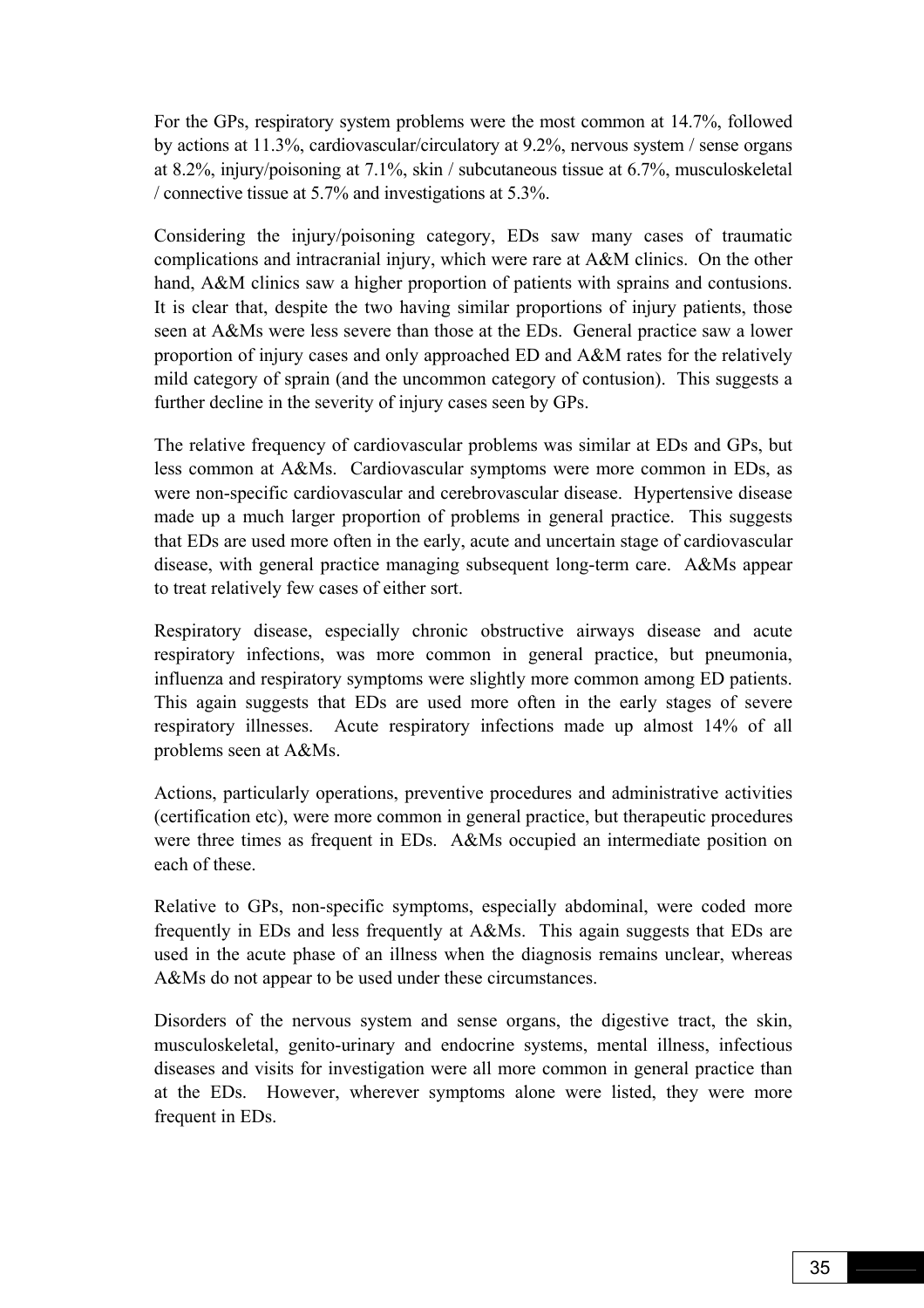| <b>READ2</b> chapter                                    | <b>Percent of all problems</b> |                            |                           |  |
|---------------------------------------------------------|--------------------------------|----------------------------|---------------------------|--|
| <b>READ2</b> subchapter                                 | EDs (M-F,<br>8 am-6 pm)        | A&Ms (M-F,<br>8 am-6 pm)*† | GPs (M-F,<br>8 am-6 pm)*† |  |
| Injury/poisoning                                        | 31.2                           | 27.3                       | 7.1                       |  |
| Open wound of limb                                      | 6.5                            | 4.5                        | 0.7                       |  |
| Fracture of limb                                        | 5.3                            | 4.6                        | 0.6                       |  |
| Sprains and strains of joints and adjacent muscles      | 4.4                            | 5.9                        | 2.3                       |  |
| Traumatic complications and unspecified injuries        | 3.4                            |                            | 0.2                       |  |
| Intracranial injury excluding those with skull fracture | 1.6                            |                            | 0.2                       |  |
| Injury and poisoning                                    | 0.9                            |                            | 0.01                      |  |
| Abrasions                                               | 1.6                            | 1.8                        | 0.6                       |  |
| Foreign body (FB) in orifice                            | 1.1                            | 0.6                        | 0.1                       |  |
| Open wound of head, neck and trunk                      | 1.0                            | 2.0                        | 0.2                       |  |
| Contusion                                               | 0.6                            | 2.4                        | 0.6                       |  |
| <b>Dislocations</b>                                     | 0.6                            |                            | 0.2                       |  |
| Surgical and medical care complications                 | 0.5                            |                            | 0.09                      |  |
| Cardiovascular/circulatory                              | 11.3                           | 2.4                        | 9.2                       |  |
| Cardiovascular symptoms                                 | 5.2                            | 0.6                        | 0.5                       |  |
| Cardiovascular/circulatory diseases                     | 1.1                            |                            | 0.06                      |  |
| Arteriosclerotic heart disease                          | 1.4                            |                            | 1.5                       |  |
| Other forms of heart disease                            | 1.3                            |                            | 1.2                       |  |
| Cerebrovascular disease                                 | 1.0                            |                            | 0.4                       |  |
| Vein, lymphatic and circulatory diseases                | 1.0                            |                            | 0.7                       |  |
| BP - hypertensive disease                               | 0.05                           | 1.0                        | 4.6                       |  |
| <b>Respiratory</b>                                      | 7.8                            | 20.8                       | 14.7                      |  |
| Chronic obstructive airways disease                     | 1.8                            | 2.0                        | 3.2                       |  |
| Acute respiratory infections                            | 1.4                            | 13.9                       | 7.9                       |  |
| Pneumonia and influenza                                 | 2.0                            | 2.4                        | 1.4                       |  |
| Respiratory symptoms                                    | 1.6                            | 1.7                        | 1.2                       |  |
| <b>Actions</b>                                          | 7.4                            | 8.5                        | 11.3                      |  |
| Therapeutic procedures                                  | 6.4                            | 3.7                        | 1.9                       |  |
| Operations                                              | 0.5                            | 1.1                        | 2.3                       |  |
| Preventive procedures                                   | 0.1                            | 3.0                        | 5.5                       |  |
| Administration                                          | 0.3                            |                            | 1.1                       |  |
| <b>Symptoms non-specific</b>                            | 7.4                            | 2.8                        | 3.5                       |  |
| Abdominal and pelvic symptoms                           | 4.9                            | 0.3                        | 0.4                       |  |
| General symptoms                                        | 1.8                            |                            | 1.6                       |  |
| Ear, nose and throat symptoms                           | 0.2                            | 0.6                        | 0.5                       |  |
| Nervous system / sense organs                           | 4.5                            | 8.1                        | 8.2                       |  |
| Central nervous system symptoms                         | 2.7                            | 1.0                        | 1.4                       |  |
| Disorders of eye and adnexa                             | 0.7                            | 1.7                        | 1.5                       |  |
| Ear diseases                                            | 0.3                            | 4.8                        | 3.8                       |  |
| Other central nervous system disorders                  | 0.4                            |                            | 0.9                       |  |

#### **Table 11.3:** Distribution of problems managed, by READ2 chapter and subchapter

\* Up to 4 problems could be recorded per patient visit.

 $\dagger$  READ sub-chapters are shown where they comprise  $\geq 0.5\%$  of problems for any of the three practice settings (except for ED sub-chapters of particular interest).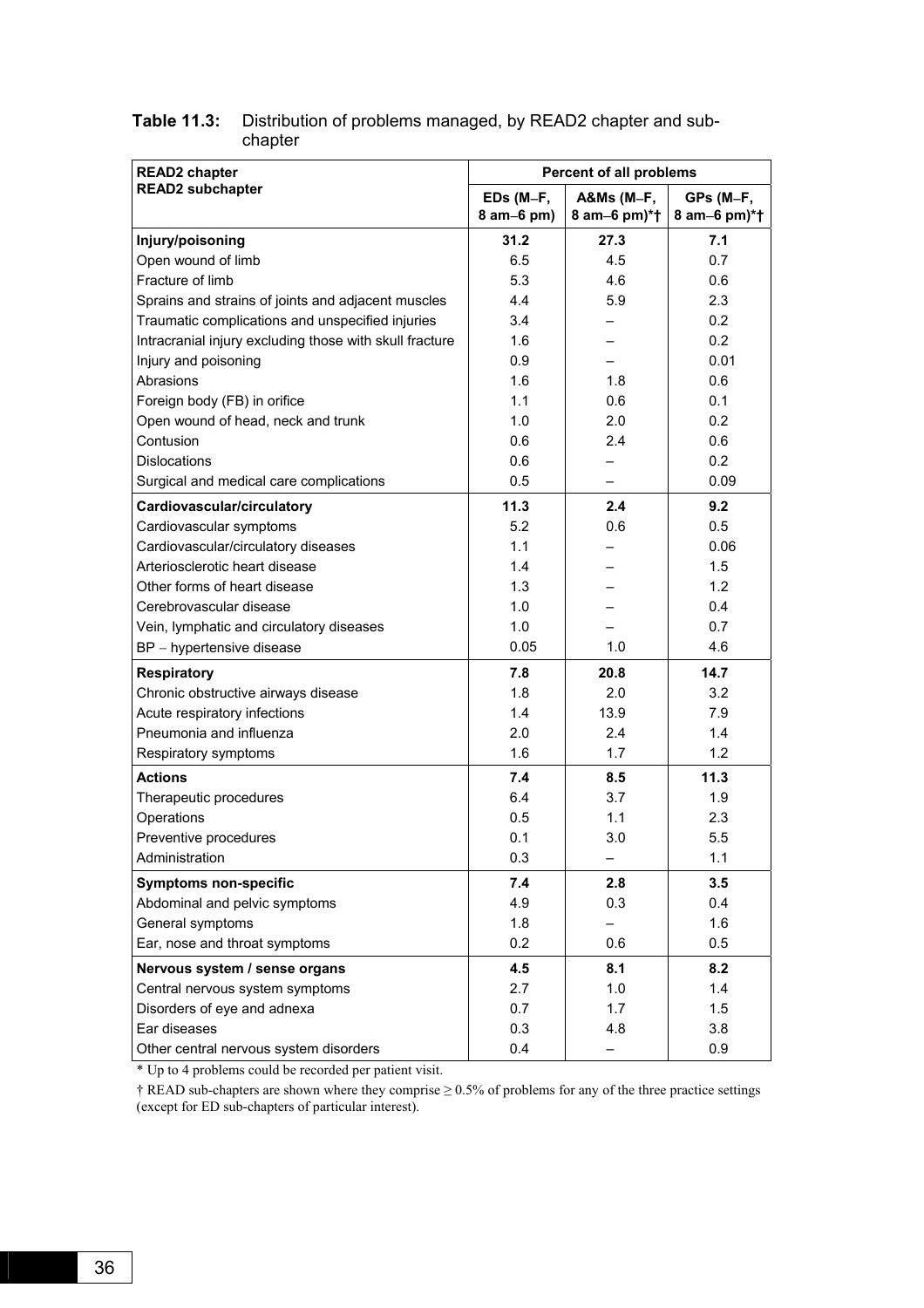| <b>READ2</b> chapter                                              | <b>Percent of all problems</b> |                          |              |
|-------------------------------------------------------------------|--------------------------------|--------------------------|--------------|
| <b>READ2</b> subchapter                                           | EDs (M-F,                      | A&Ms (M-F,               | GPs (M-F,    |
|                                                                   | 8 am-6 pm)                     | 8 am-6 pm)*†             | 8 am-6 pm)*† |
| <b>Digestive</b>                                                  | 3.7                            | 2.8                      | 4.4          |
| Gastrointestinal tract symptoms                                   | 1.4                            | 1.3                      | 1.2          |
| Duodenal diseases                                                 | 0.6                            | 1.0                      | 1.5          |
| Diseases of the intestines and peritoneum                         | 0.5                            | 0.3                      | 0.5          |
| Liver, biliary, pancreas and gastrointestinal diseases            | 0.5                            |                          | 0.3          |
| Appendicitis and other disorders of the appendix                  | 0.3                            | $\overline{\phantom{0}}$ | 0.04         |
| Skin / subcutaneous tissue                                        | 3.5                            | 6.4                      | 6.7          |
| Skin and subcutaneous tissue infections                           | 2.6                            | 2.7                      | 1.4          |
| Symptoms affecting skin/integumentary tissue                      | 0.6                            | 0.4                      | 0.4          |
| Other skin and subcutaneous tissue disorders                      | 0.2                            |                          | 2.4          |
| Dermatitis/dermatoses                                             | 0.1                            | 1.6                      | 2.5          |
| Musculoskeletal / connective tissue                               | 3.1                            | 3.4                      | 5.7          |
| Vertebral column syndromes                                        | 1.4                            | 1.1                      | 1.4          |
| Rheumatism, excluding the back                                    | 0.9                            | 1.1                      | 1.7          |
| Arthropathies and related disorders                               | 0.6                            | 0.9                      | 2.1          |
| Osteopathy / chondropathy / acquired<br>musculoskeletal deformity | 0.2                            |                          | 0.5          |
| Genito-urinary                                                    | 2.9                            | 2.8                      | 4.6          |
| Other urinary system diseases                                     | 0.9                            | 1.1                      | 1.3          |
| Urinary system symptoms                                           | 0.6                            | 0.9                      | 0.08         |
| Female genital tract disorders                                    | 0.5                            | 0.6                      | 1.4          |
| Male genital organ diseases                                       | 0.1                            |                          | 0.5          |
| Infectious/parasitic                                              | 2.3                            | 5.7                      | 4.3          |
| Bacterial food poisoning                                          | 0.9                            | 1.6                      | 0.9          |
| Viral and chlamydial diseases                                     | 0.8                            | 2.7                      | 1.3          |
| Viral diseases with exanthema                                     | 0.2                            | 0.6                      | 0.5          |
| <b>Mycoses</b>                                                    | 0.05                           | 0.7                      | 1.0          |
| Investigations                                                    | 2.0                            | 3.1                      | 5.3          |
| Examination                                                       | 1.5                            | 1.8                      | 1.6          |
| Diagnostic procedures / laboratory tests / radiology              | 0.5                            | 1.3                      | 1.2          |
| Pregnancy/childbirth/puerperium                                   | 1.0                            | 0.7                      | 0.3          |
| Endocrine/nutritional/metabolic/immunity                          | 0.6                            | 0.9                      | 4.1          |
| Other metabolic and immunity disorders                            | 0.4                            |                          | 1.7          |
| <b>Unspecified conditions</b>                                     | 0.5                            | 1.4                      | 2.3          |
| Health status and contact with health services                    | 0.5                            | 1.4                      | 2.1          |
| factors                                                           |                                |                          |              |
| <b>Mental</b>                                                     | 0.4                            | 1.0                      | 4.9          |
| Blood / blood-forming organs                                      | 0.2                            | —                        | 0.5          |
| <b>Cancers/neoplasms</b>                                          | 0.2                            | 1.0                      | 2.4          |
| Congenital                                                        | 0.05                           | 0.4                      | 0.2          |
| <b>Perinatal</b>                                                  | $\overline{\phantom{0}}$       |                          | 0.03         |
| Not coded                                                         | 4.5                            | 0.6                      | 0.4          |
| <b>Missing</b>                                                    | 5.2                            |                          |              |
| Total                                                             | 6460                           | 707                      | 15,450       |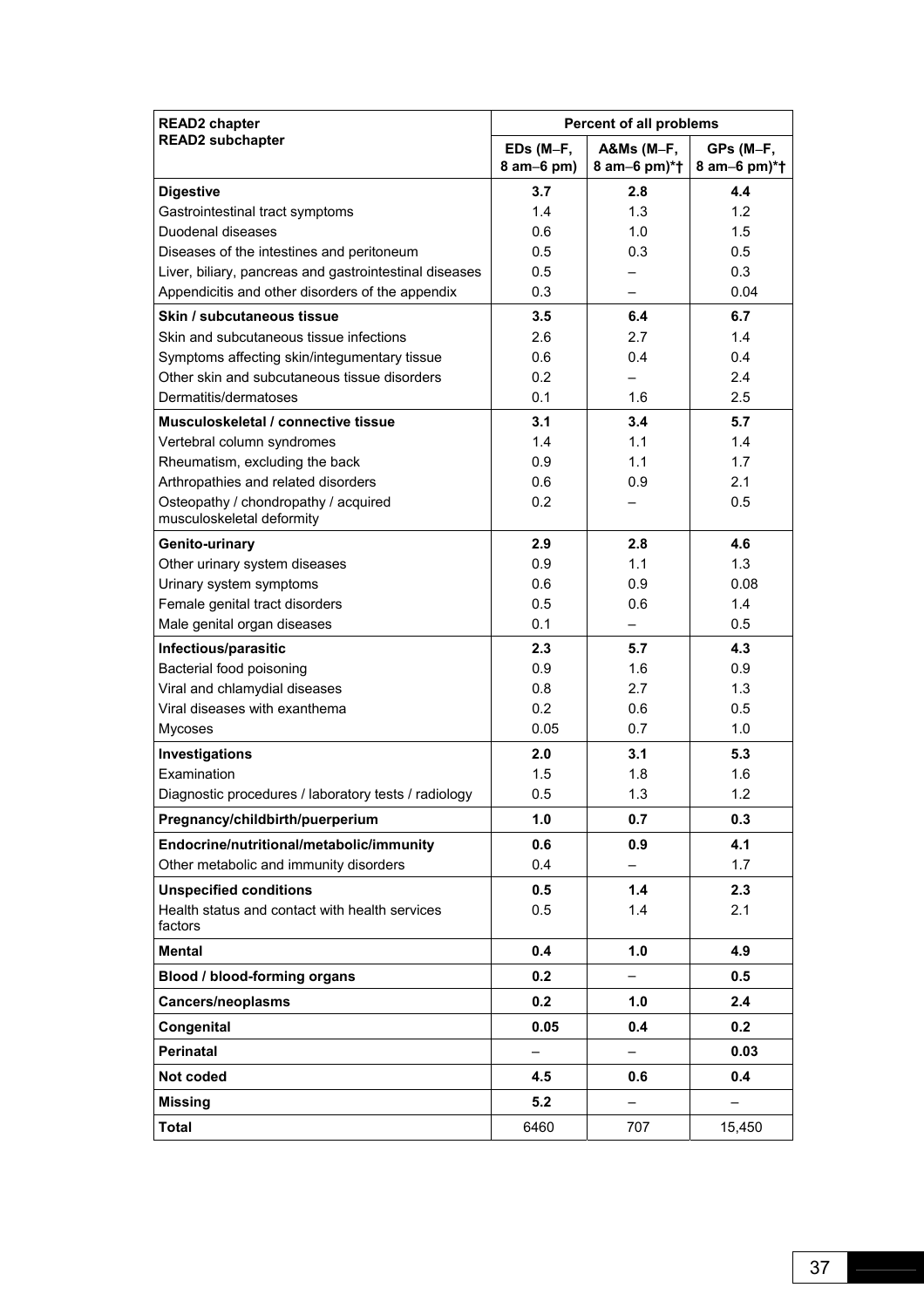Table 11.4 gives the frequency of non-drug treatments across EDs, A&Ms and GPs. The category of "investigation/examination/screening" was reported for 15.9% and 25.4% of visits at the A&Ms and the GPs respectively. The frequency was much higher at 50.1% for EDs. This difference can be partly explained by the inclusion of investigations not available in general practice such as scans and endoscopy; observation, which was not coded separately, was also much more common in the EDs. Health advice was recorded in only 5.8% of ED visits, was more common at 13.9% at A&Ms and most common at 33.8% of general practice visits. The higher levels of referral at A&Ms and GPs reflects the fact that EDs are a destination of referral.

| Non-drug treatments                 | % all EDs | % A&M (M-F,<br>8 am-6 pm $)^*$ | % GP (M-F,<br>8 am-6 pm $)^*$ |
|-------------------------------------|-----------|--------------------------------|-------------------------------|
| Investigation/examination/screening | 50.1      | 15.9                           | 25.4                          |
| Hospital investigations             |           |                                |                               |
| Scan                                | (2.6)     |                                |                               |
| X-ray                               | (5.8)     |                                |                               |
| Other procedure                     | 31.8      | 5.6                            | 3.3                           |
| Endoscopy                           | (0.5)     |                                |                               |
| Health advice                       | 5.8       | 13.9                           | 33.8                          |
| Referral                            | 4.6       | 8.8                            | 14.0                          |
| Dressing                            | 3.6       | 10.2                           | 2.7                           |
| Minor surgery                       | 3.1       | 5.8                            | 5.7                           |
| Immunisation                        | 0.6       | 1.2                            | 1.9                           |
| Administration                      | 0.1       | 2.0                            | 5.0                           |
| Physical medicine                   | 0.2       | 1.7                            | 0.6                           |
| Complementary medicine              | 0.02      | 0.5                            | 1.5                           |
| Follow-up                           | 0.2       | 6.1                            | 6.1                           |
| <b>Total</b>                        | 100%      | 100%                           | 100%                          |
| N                                   | (15, 655) | (590)                          | (9272)                        |
| (N treatments)                      | (16, 393) | (423)                          | (10, 609)                     |

**Table 11.4:** Frequency of non-drug treatments

\* Detailed "visit" data were collected for 1 in 4 patients seen.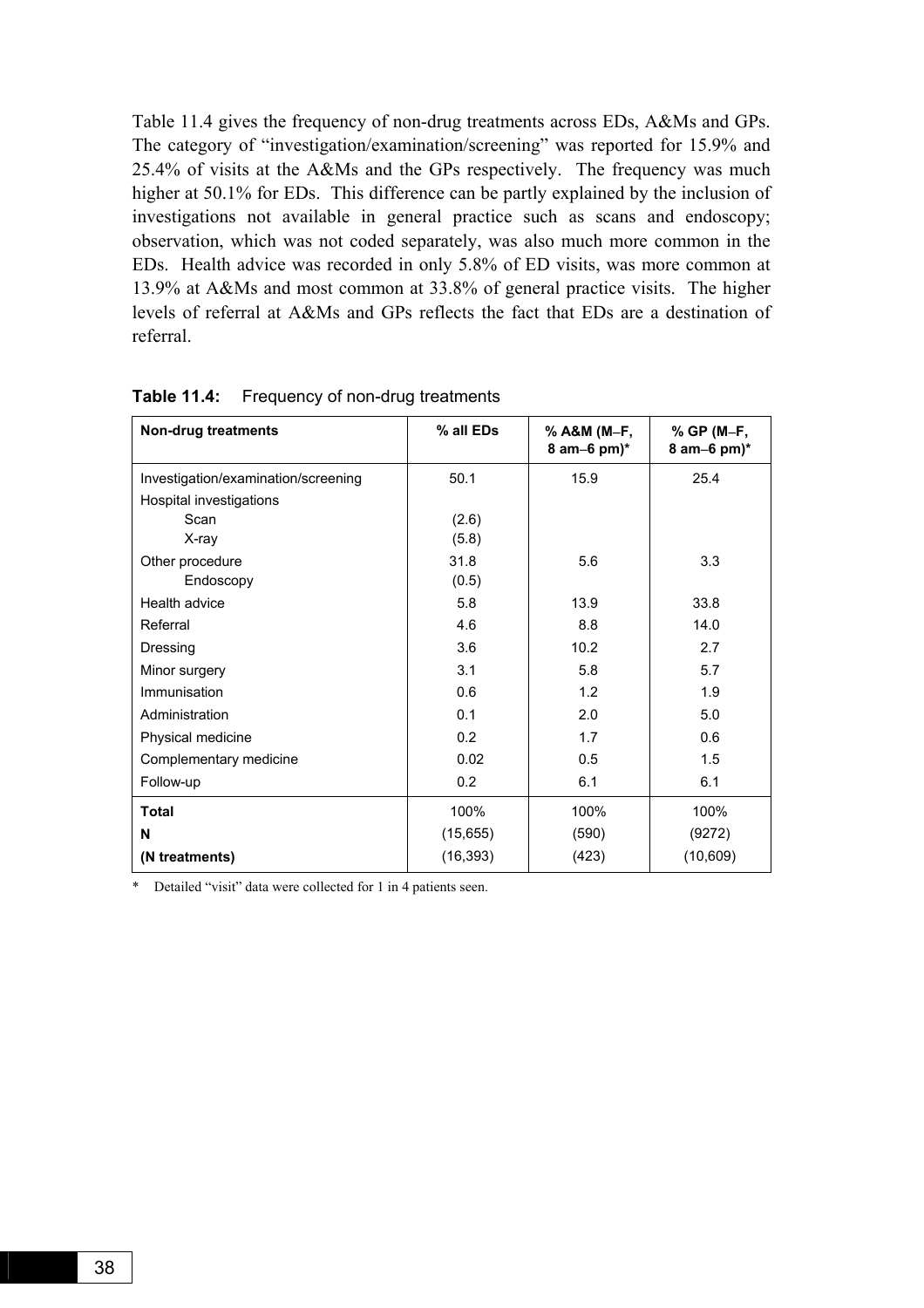Table 11.5 gives the frequency of drug treatments across EDs, A&Ms and GPs. Note that the frequency of anti-bacterial use was almost twice as high at A&Ms and GPs as at EDs (19.2% and 20.5% versus 10.8%). Use of anti-thrombotics was only recorded at the EDs. Other differences reflect the focus on acute care in the ED and management of chronic conditions in general practice.

| Drug sub-group (Pharmacodes/ATC<br>Level 2)*           | % patients<br>ED<br>$(N = 15,655)$ | Per 100 visits<br>A&M (M-F,<br>8 am-6 pm)<br>$(N = 590)$ | Per 100 visits<br>$GP(M-F,$<br>8 am-6 pm) $\dagger$ ‡<br>$(N = 9272)$ |
|--------------------------------------------------------|------------------------------------|----------------------------------------------------------|-----------------------------------------------------------------------|
| Analgesics                                             | 15.8                               | 11.0                                                     | 9.9                                                                   |
| Anti-bacterials                                        | 10.8                               | 19.7                                                     | 20.5                                                                  |
| Anti-thrombotic agents                                 | 5.2                                |                                                          |                                                                       |
| Anti-inflammatory non-steroidal drugs<br>(NSAIDs)      | 3.9                                | 3.7                                                      | 6.6                                                                   |
| <b>Nitrates</b>                                        | 3.0                                |                                                          |                                                                       |
| Anti-ulcerants                                         | 2.8                                | 0.8                                                      |                                                                       |
| <b>Diuretics</b>                                       | 2.7                                |                                                          |                                                                       |
| Agents affecting the renin-angiotensin<br>system       | 2.7                                |                                                          | 4.2                                                                   |
| Beta-adrenoceptor agonists                             | 2.6                                | 2.7                                                      | 3.8                                                                   |
| Corticosteroids and related agents for<br>systemic use | 2.5                                | 0.8                                                      | 2.3                                                                   |
| Fluids and electrolytes                                | 2.3                                | 0.7                                                      |                                                                       |
| Laxatives                                              | 2.2                                |                                                          | 1.3                                                                   |
| Beta adrenoceptor blockers                             | 2.0                                | 0.7                                                      | 3.2                                                                   |
| Anti-diarrhoeals                                       | 2.0                                |                                                          |                                                                       |
| Inhaled corticosteroids                                | 1.9                                | 1.4                                                      | 4.5                                                                   |
| Calcium channel blockers                               | 1.8                                |                                                          | 2.4                                                                   |
| <b>Diabetes</b>                                        | 1.8                                |                                                          | 2.1                                                                   |
| Lipid-modifying agents                                 | 1.5                                | 0.7                                                      |                                                                       |
| Emollients and barrier creams                          | 1.3                                |                                                          |                                                                       |
| Anti-nausea and vertigo agents                         | 1.3                                | 1.5                                                      |                                                                       |
| Anti-arrhythmics                                       | 1.0                                |                                                          |                                                                       |

**Table 11.5:** Most frequently prescribed drug sub-groups

\* Includes drug sub-groups with frequencies  $\geq 1\%$  of ED visits.

<sup>†</sup> Detailed "visit" data were collected for 1 in 4 patients seen.

á Any number of drugs for up to 4 problems could be recorded per patient visit.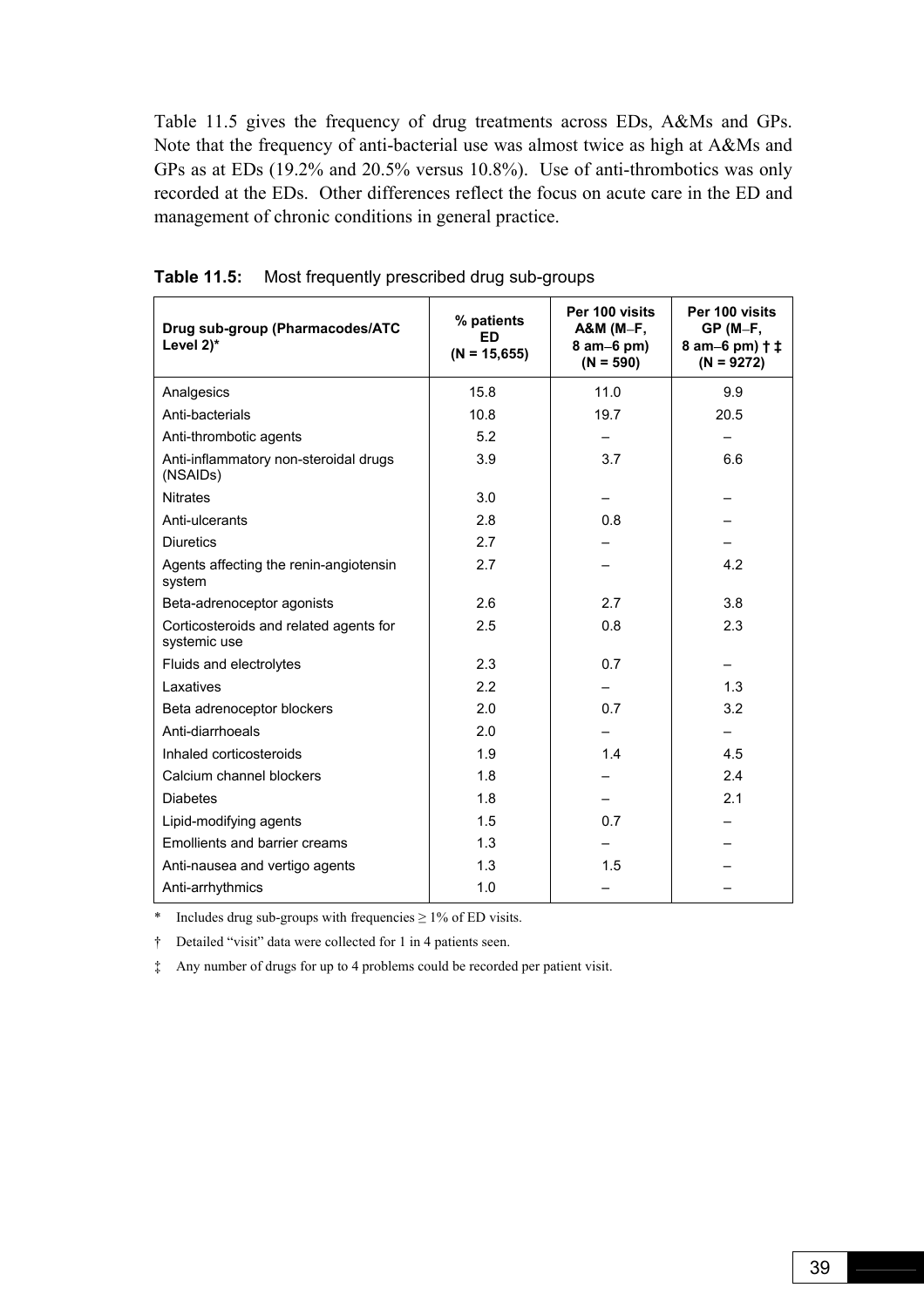# **12 Conclusions**

Differences between patient characteristics across Emergency Departments appear to reflect the nature of the population served and the local availability of other services. The rush of weekend injuries noted in ED4, despite the availability of X-ray facilities at the neighbouring after-hours clinic, suggests that habitual patterns of care seeking, perhaps reinforced by economic incentives, are an important determinant of workload. Similarly, the acute illnesses seen at EDs 1 and 2, which serve areas of economic disadvantage, suggest that a combination of economic and practical barriers to other sources of care exist.

High admission rates along with low triage scores (more urgent patients) at ED3 may reflect efforts to retain patients in the community where possible, as well as the availability of peripheral hospitals.

As part of their role in providing urgent care to the sick and injured, EDs in New Zealand deliver treatment to those with self-limiting illnesses and minor injuries. Prior to assessment, it may often be unclear whether the illness is life-threatening and whether the injuries are indeed minor.

Current systems of classification of diagnoses do not adequately indicate the severity of a particular problem, and measures of urgency are incommensurable between ED, A&M and GP contexts. The partitioning of diagnoses between services suggests a significant difference between their patients, but accurate determination of the most appropriate context of care would require a purpose-designed index.

The processes of data cleaning and coding detailed in this report describe the work that was necessary to arrive at a data set that allowed reliable comparisons among the four EDs. In future it would be desirable to co-ordinate data recording and standardise data coding so that comparisons could be more complete and reliable.

The delivery of urgent and after-hours care is a topic of current public discussion. There is dispute as to whether all GPs should be responsible for offering 24-hour care; there are financial barriers for people wishing to use A&M centres, which are not eligible for the increasing subsidies available to PHOs; and people with less serious problems at EDs may delay care for emergency cases, strain fixed hospital budgets and − possibly − cost more to look after than when seen in general practice.

In developing policy to resolve these issues, the following points may be drawn from this work.

- The availability of local services and details of healthcare-seeking behaviour are likely to vary considerably, and district-specific solutions will be needed.
- In particular, geographical differences (city, rural, or city and rural hinterland) will dictate different solutions. For example, the choice of an efficient solution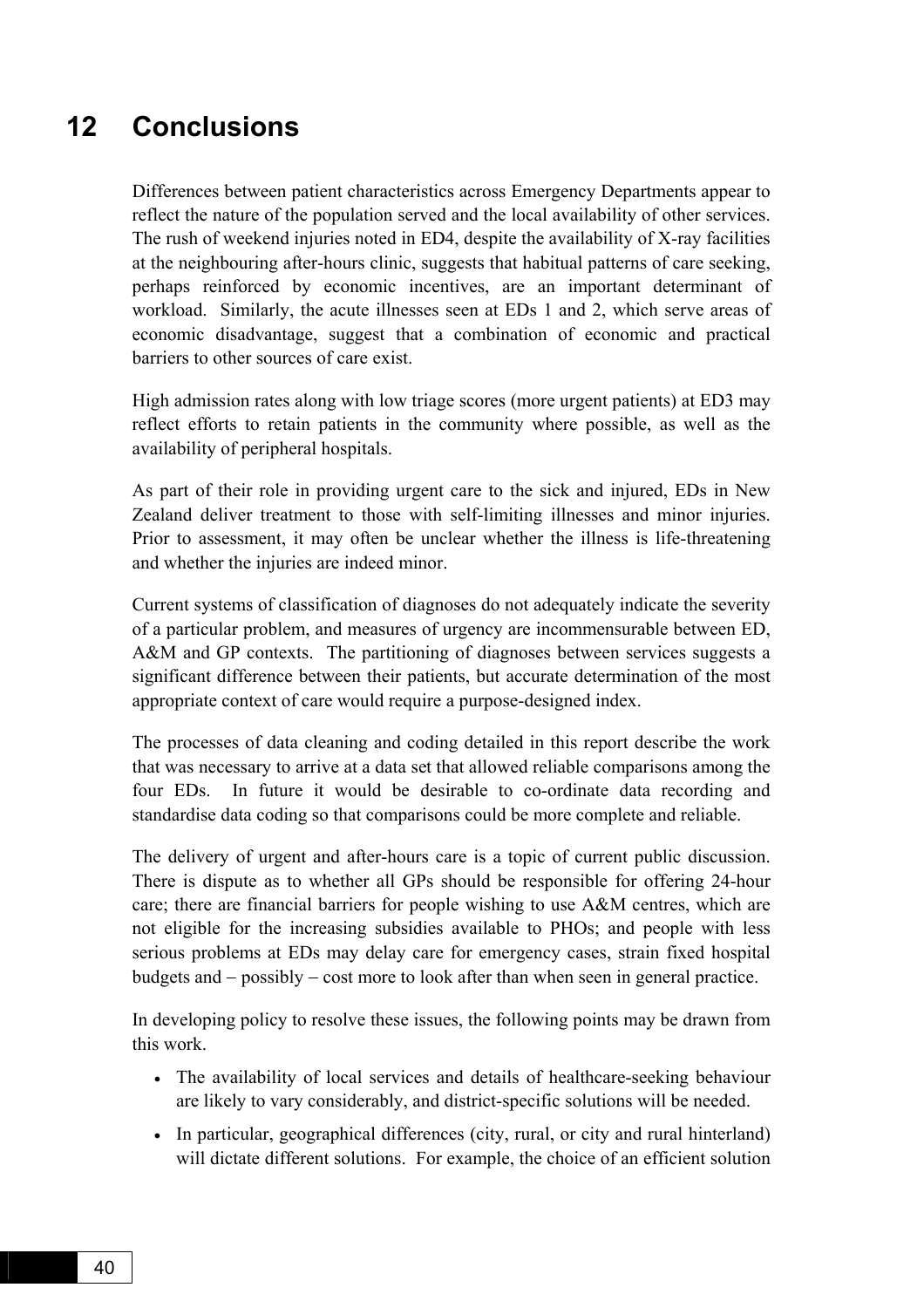may depend on volume: in smaller centres two sets of professionals working, or on call, after-hours may not be justified.

- For maximum use to be made of community-based services, financial barriers to after-hours care need to be addressed.
- Comparing and evaluating services (and combinations of services) requires the collection of consistent data and measurements of urgency and severity not available at present.
- Assessment of a service (or combinations of services) requires at least followup and, ideally, outcome data.
- Only when such comparisons can be reliably made will it be possible to address variations in rates of use and admission.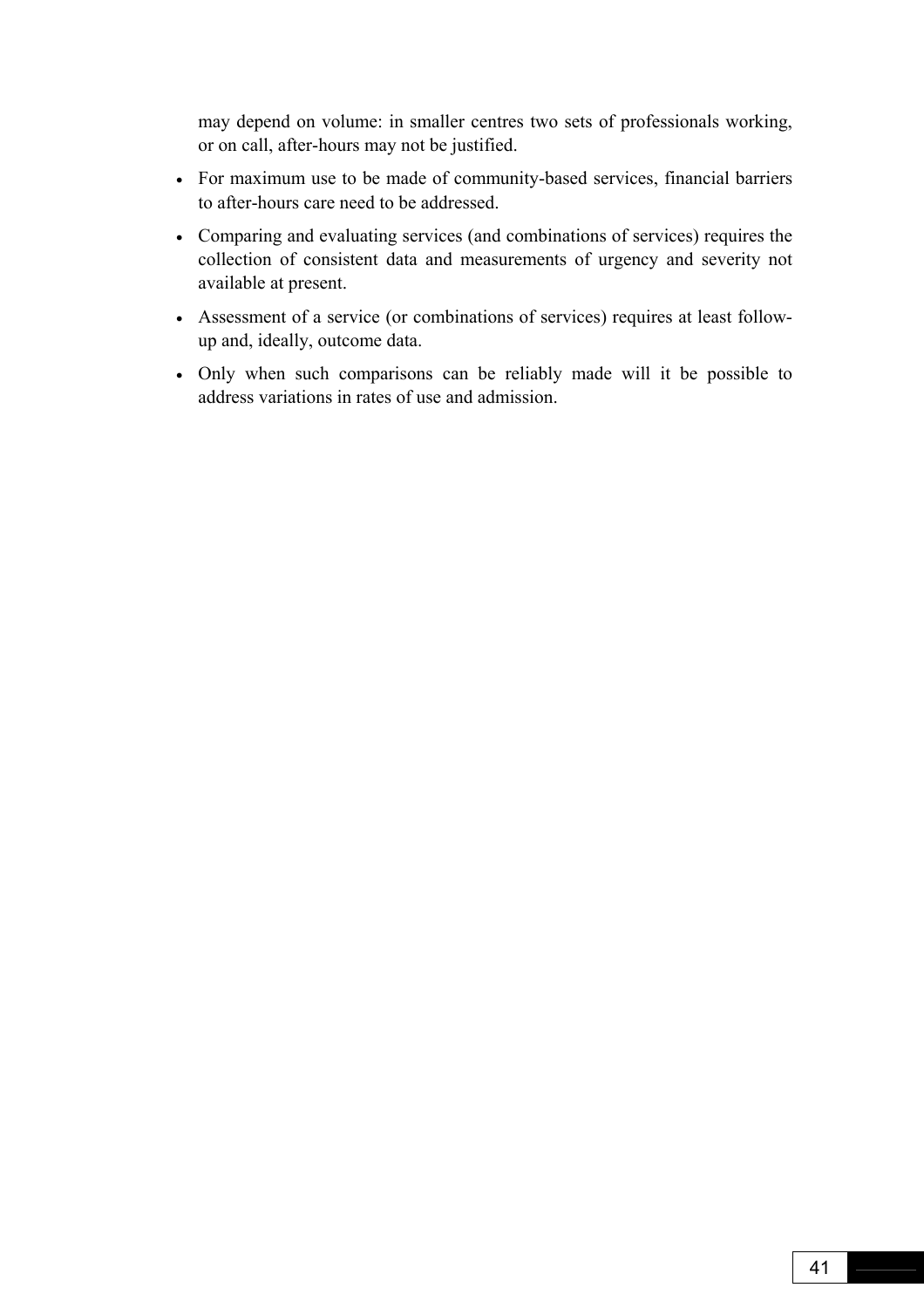### **References**

- 1. Ministry of Health. 2004. *A Portrait of Health: Key results of the New Zealand Health Survey.* Public Health Intelligence Occasional Bulletin No 21. Wellington: Ministry of Health, URL: http://www.moh.govt.nz.
- 2. Hider P, Helliwell P, Ardagh M, Kirk R. 2001. The epidemiology of Emergency Department attendances in Christchurch. *New Zealand Medical Journal* 114(1129):  $157 - 9$
- 3. Coster G, Gribben B. 1999. *Primary Care Models for Delivering Population-based Health Outcomes*. Discussion paper for the National Health Committee.
- 4. Ardagh M. 2002. Whatís happening in New Zealand Emergency Departments? *New Zealand Medical Journal* 115(1148): 83-5.
- 5. NZHTA. 1998. *Emergency Department Attendance: A critical appraisal of the key literature.* NZHTA Report 8. Christchurch: New Zealand Health Technology Assessment.
- 6. Baker M. 1992. The effect of Emergency Department policy change on Hutt district general practices. *New Zealand Medical Journal* 105: 380–3.
- 7. Topham-Kindley L. 2004. GP triage option for Dunedin. *New Zealand Doctor* 20 October: 2.
- 8. Raymont A, Lay-Yee R, Davis P, Scott A. 2004. *The National Primary Medical Care Survey (NatMedCa): 2001/02: Report 1: Family Doctors: Methodology and description of the activity of private GP.* Wellington: Ministry of Health, URL: http://www.moh.govt.nz/publications/natmedca.
- 9. Crampton P, Lay-Yee R, Davis P. 2004. *The National Primary Medical Care Survey (NatMedCa): 2001/02: Report 2: Primary Health Care in Community-governed Nonprofits: The work of doctors and nurses*. Wellington: Ministry of Health, URL: http://www.moh.govt.nz/publications/natmedca.
- 10. Crengle S, Lay-Yee R, Davis P. 2004. *The National Primary Medical Care Survey (NatMedCa): 2001/02: Report 3: Māori Providers: Primary health care delivered by doctors and nurses.* Wellington: Ministry of Health, URL: http://www.moh.govt.nz/publications/natmedca.
- 11. Hider P, Davis P, Lay-Yee R. *The National Primary Medical Care Survey (NatMedCa): 2001/02: Report 5: A comparison of the work of doctors in Accident and Medical clinics and in general practice*. Occasional Paper. Ministry of Health, in press.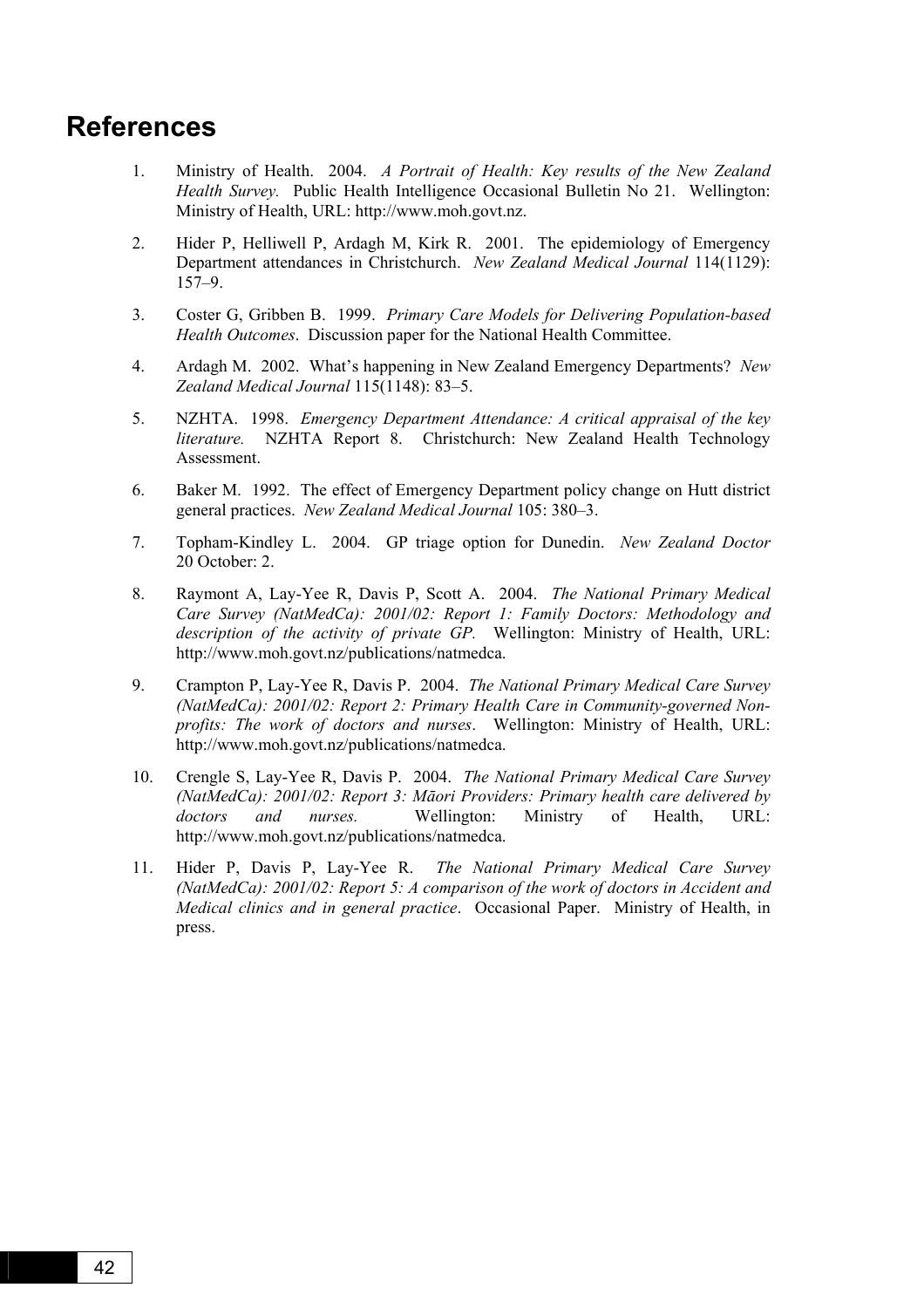# **Appendix: Data Processing**

In order to do the analysis described herein, the data sets that were received from the four EDs had to be checked, restructured, coded, collated and documented in various ways. This was necessary to get all raw data sets into a compatible form, but some variables had to be converted to codes for the useful presentation of the results. Below is a flowchart that summarises the steps taken in preparation of the data for analysis.

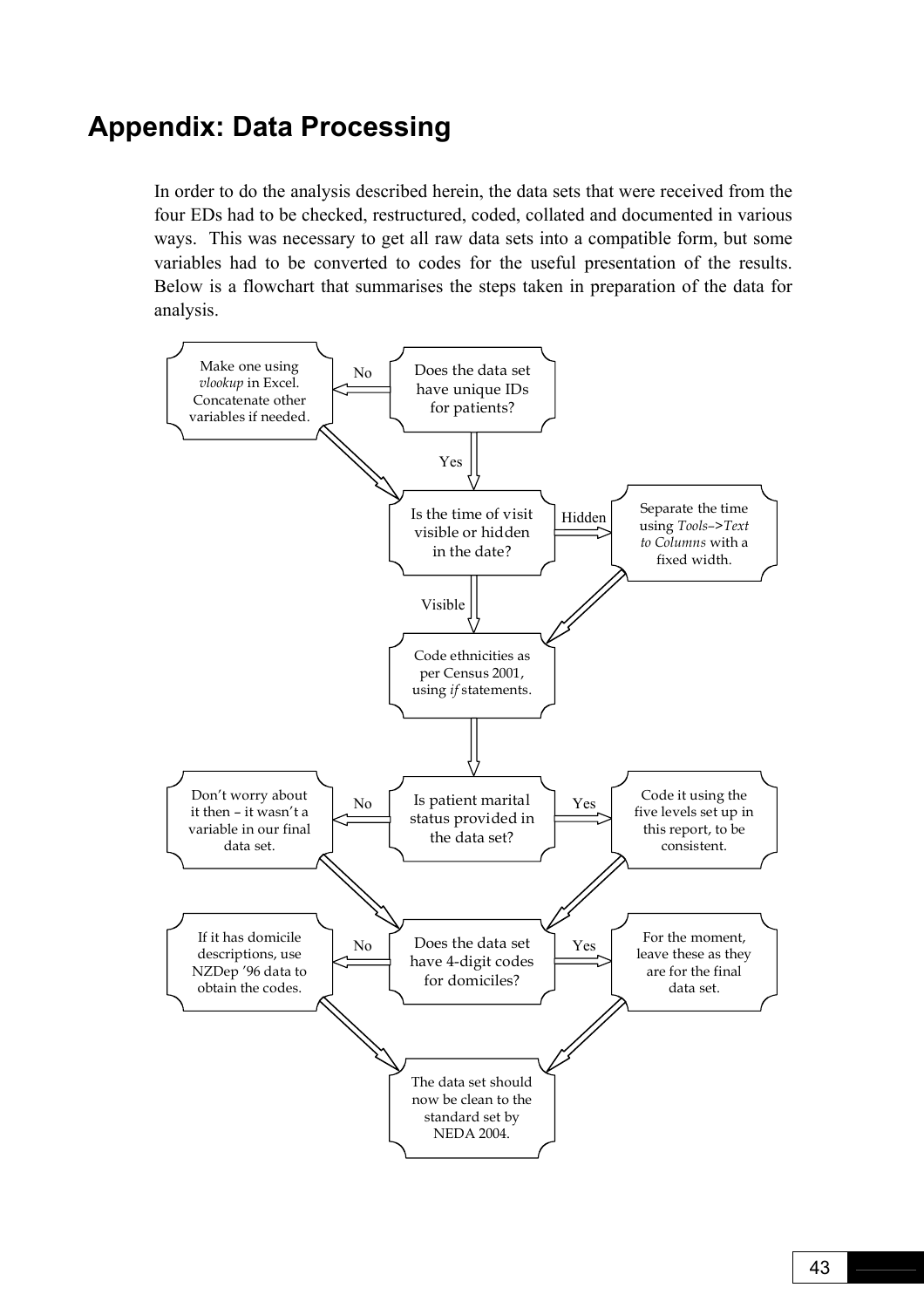### **Glossary and Abbreviations**

**Actions**: actions undertaken by a GP − including prescribing, dressings, physical treatment, surgery, screening procedures, immunisation, reassurance, counselling and certification.

**A&Ms**: Accident and Medical clinics – these provide extended-hours primary health care cover and allow access without an appointment. The majority are situated in Auckland or Hamilton.

**ATC**: Anatomical Therapeutic Chemical – a system for classifying pharmaceuticals.

**BP**: blood pressure.

**Community-governed practices**: primary health care providers whose governance rests with a community body and in which the practitioners and other workers do not share profits.

**ED**: Emergency Department – operated at the public hospital in each large town.

**GP**: general practitioner.

**Independent practitioners**: self-employed practitioners not belonging to an IPA.

**IPA**: Independent Practitioners<sup>'</sup> Association − undertakes contract negotiations, administrative functions and programme development for a group of GPs.

**NatMedCa**: National Primary Medical Care Survey 2001/02, of which this document is the eighth report.

**NEDA**: NatMedCa Emergency Departments Analysis.

**NSAIDs**: Non-steroidal anti-inflammatory drugs.

**PHO**: Primary Health Organisation.

**Problems**: issues identified by GPs for which the patient requires assistance; they include standard (including provisional) diagnoses, symptoms, psycho-social difficulties, the need for prescription medicines, practitioner-identified issues, administrative tasks and prevention or screening.

**Problem status**: new  $-$  first presentation of a problem; short-term follow-up  $$ review of a problem expected to resolve completely; long-term follow-up – review of a chronic problem; long-term with flare-up  $-$  a chronic problem with deterioration or new complication; preventive  $-\alpha$  visit for screening or immunisation, etc.